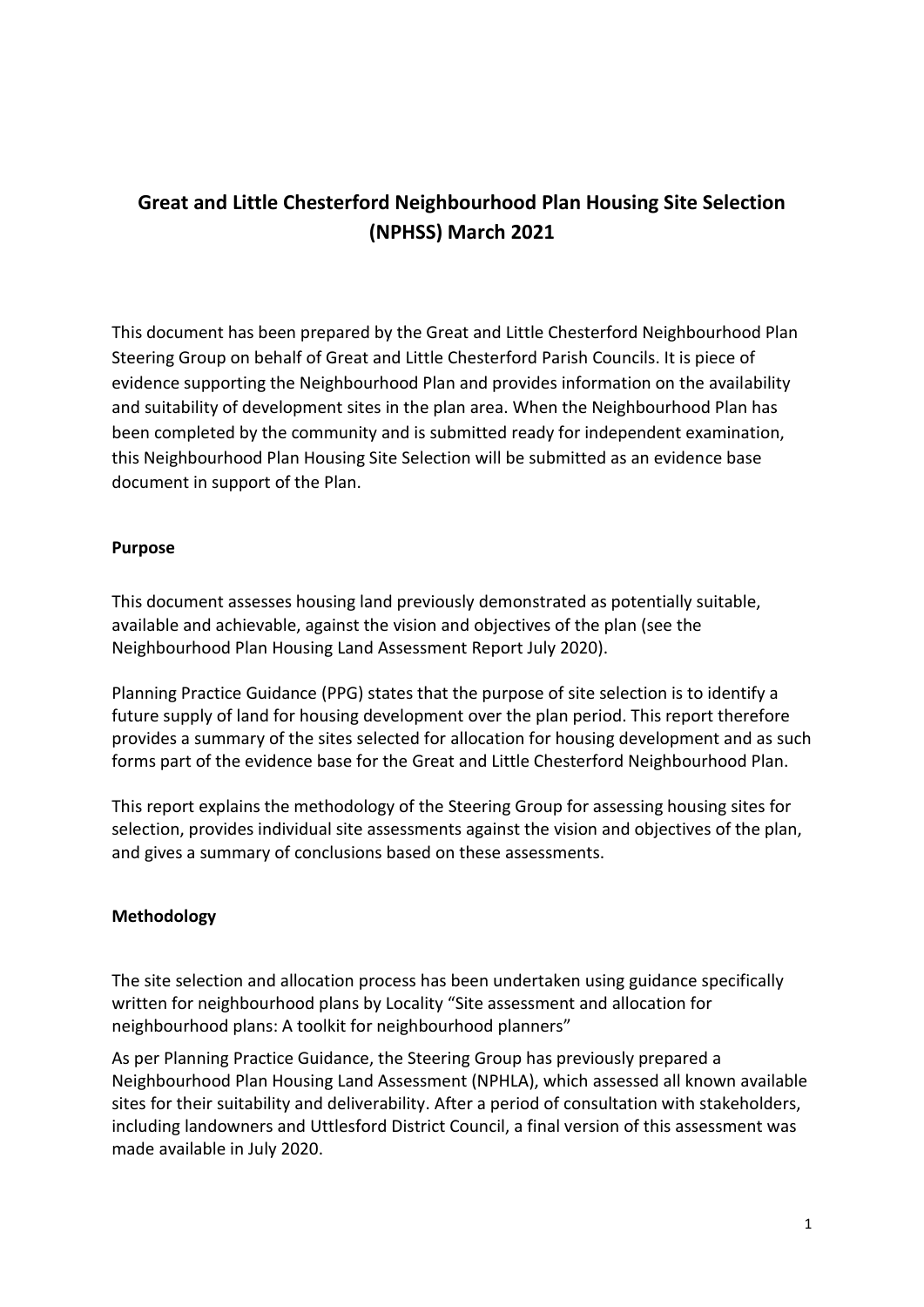The NPHLA, which also forms part of the evidence base for the Neighbourhood Plan, is an input into this NPHSS. Sites that have been assessed as *Suitable, Potentially Suitable, Suitability Unlikely or Achievability Unlikely* in the NPHLA are shortlisted for further Consideration in this NPHSS. Sites assessed as *Not Suitable* do not progress for further consideration. A total of nine sites were ruled out as part of the NPHLA stage due to constraints being too significant.

In this NPHSS, the shortlisted sites from the NPHLA have been further assessed against the vision and objectives of the Neighbourhood Plan, as documented in the Neighbourhood Plan Vision and Policies.

In undertaking the site assessment work provided in both the NPHLA July 2020 report and this report, the Neighbourhood Plan group have had the benefit of drawing on a range of evidence including the following technical reports:

- Great and Little Chesterford Neighbourhood Plan, Historic Environment Assessment, undertaken by Place Services of Essex County Council in 2016
- Great Chesterford Conservation Area Appraisal and Management Proposals, undertaken by Uttlesford District Council in 2007
- Landscape Character Assessment for Great and Little Chesterford Parishes Neighbourhood Plan, undertaken by Hankinson Duckett Associates in 2017
- Uttlesford District Council Selected Local Wildlife Site Review, undertaken by Essex Ecology Services Ltd. in 2007

These documents can be found in the Evidence section of the Neighbourhood Plan website at [https://www.lovegreatchesterford.com/evidence.](about:blank)

Individual site selection assessments can be found after the Site Selection Summary.

| Symbol | Categorisation                                               | <b>Explanation</b>                                                                                                                                                                                                                                                                         |
|--------|--------------------------------------------------------------|--------------------------------------------------------------------------------------------------------------------------------------------------------------------------------------------------------------------------------------------------------------------------------------------|
|        | Green:<br>Site selected subject to no<br>or minor conditions | The site has been selected subject to no or minor<br>conditions to enable it to achieve Neighbourhood<br>Plan Visions and Objectives. No constraints exist<br>and the site is available.                                                                                                   |
|        | Amber:<br>Site selected subject to<br>major conditions       | The site has been selected subject to major<br>conditions that must be addressed to enable it to<br>achieve the Neighbourhood Plan Vision and<br>Objectives and/or overcome suitability or<br>achievability constraints through appropriate<br>design, layout and/or scale of development. |
|        | Red:<br>Site not selected                                    | The site has not been selected as constraints are<br>too significant to enable it to meet Neighbourhood<br>Plan Vision and Objectives and/or constraints of<br>availability, suitability or achievability.                                                                                 |

# **Site Selection Rating and Categorisation**

Sites have only been considered where they have the potential to deliver at least 5 dwellings. Sites smaller than this did not form part of the Neighbourhood Plan Housing Land Assessment and do not form part of this Neighbourhood Plan Housing Site Selection. Any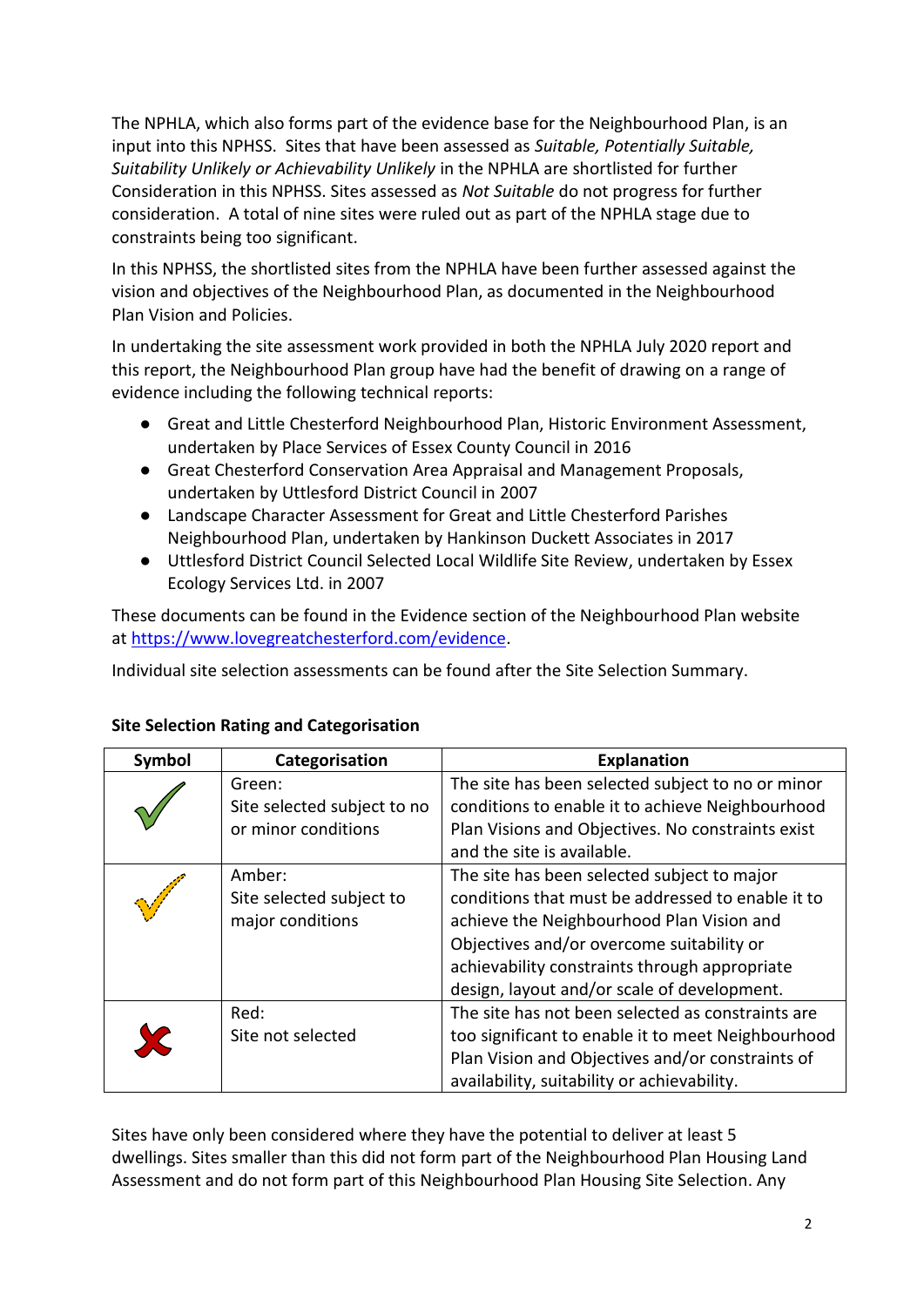such sites, when they come forward, will be considered as a planning application against current policy, including the current Local Plan, and those policies adopted as part of the Great and Little Chesterford Neighbourhood Plan.

| Reference | <b>Address</b>                                                                                           |
|-----------|----------------------------------------------------------------------------------------------------------|
| number    |                                                                                                          |
| Chest 1   | Land adjacent to 1 Ashworth Villas, Whiteways, Great Chesterford, CB10 1NX                               |
| Chest 8   | Land to the north east of London Road, Great Chesterford (Little Chesterford Parish),<br><b>CB10 1QP</b> |
| Chest 9   | Land to the south west of London Road (B1383) Great Chesterford, (Little Chesterford<br>Parish) CB10 1QP |
| Chest 10  | Land adjacent to Manor Cottages, off High Street, Little Chesterford, CB10 1TZ                           |
| Chest 11a | Land North of Kings Farm, High Street, Little Chesterford, CB10 1TS                                      |
| Chest 12  | Land opposite Rectory Barns, Little Chesterford                                                          |
| Chest 13  | Land North of Bartholomew Close, Bartholomew Close, Great Chesterford, CB10 1QH                          |

# **Sites assessed for potential selection**

# **Site Location Map (showing the outcome from the July 2020 NPHLA)**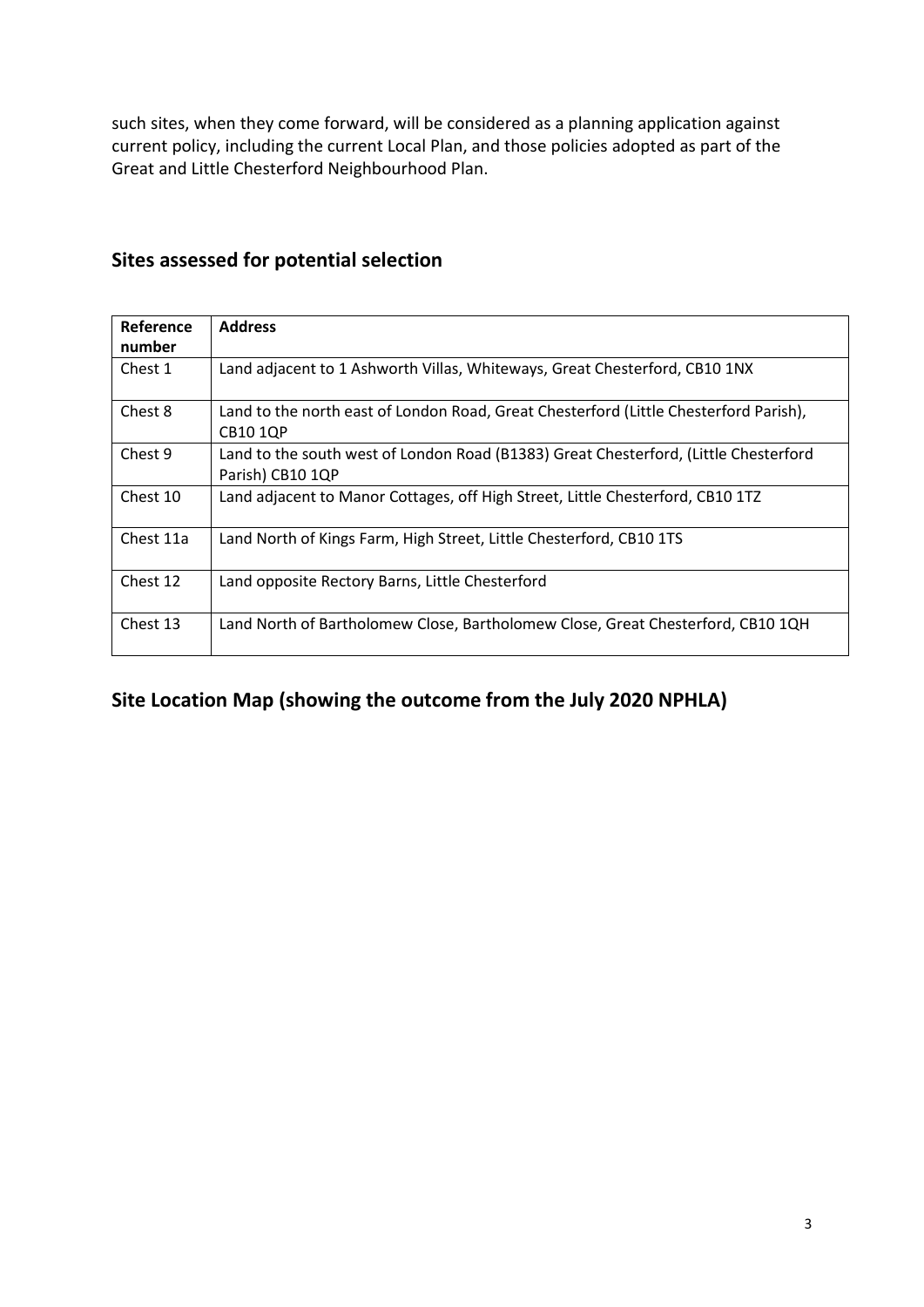

For more detailed maps of each site location, see individual site selection assessments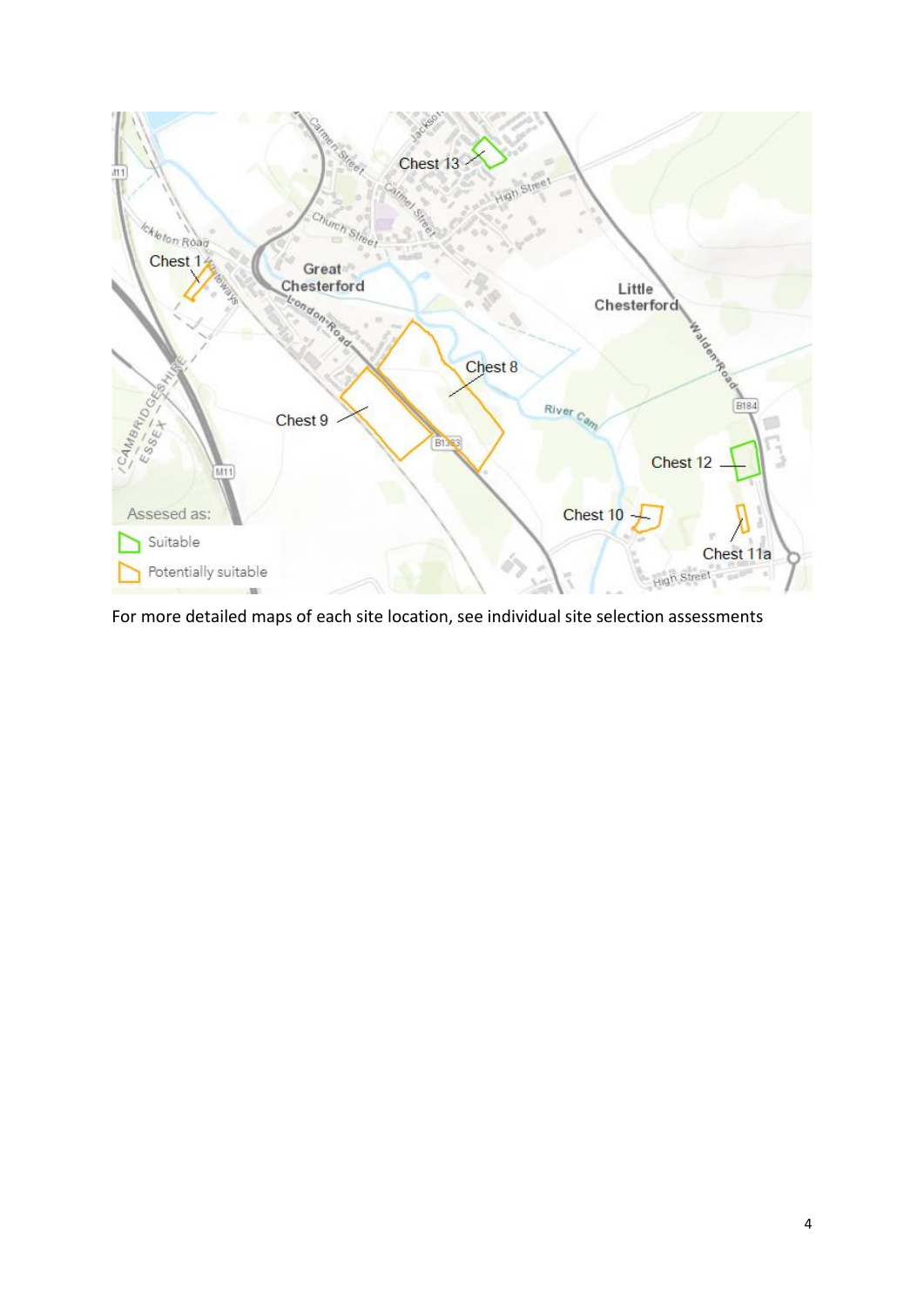# **Site selection summary**

| Site identifier    | Chest 1                        | <b>Chest 8</b>                                        | Chest 9                             | Chest 10                        | Chest 11a                  | Chest 12              | Chest 13             |
|--------------------|--------------------------------|-------------------------------------------------------|-------------------------------------|---------------------------------|----------------------------|-----------------------|----------------------|
| <b>Site</b>        | Land adjacent                  | Land to the                                           | Land to the                         | Land adjacent                   | Land North of              | Land opposite         | Land North of        |
| description        | to Ashworth                    | north east of                                         | south west of                       | to Manor                        | Kings Farm,                | Rectory Barns,        | Bartholomew          |
|                    | Villas, Great                  | London Road                                           | London Road                         | Cottages, Little                | Little                     | Little                | Close, Great         |
|                    | Chesterford                    |                                                       |                                     | Chesterford,                    | Chesterford                | Chesterford           | Chesterford          |
| <b>Conclusion</b>  | Site is                        | Site is                                               | Site is                             | Achievability                   | Suitability                | No constraints        | Site suitable        |
| from Site          | potentially                    | potentially                                           | potentially                         | unlikely:                       | unlikely:                  | exist and the         | [Full planning       |
| <b>Assessment</b>  | suitable subject               | suitable subject                                      | suitable subject                    | infrastructure                  | achievability              | site is available     | permission           |
| undertaken as      | to noise                       | to reduction in                                       | to reduction in                     | for road access                 | and availability           |                       | including            |
| part of the        | reduction                      | scale,                                                | scale,                              | too great                       | issues would               |                       | access now           |
| <b>July 2020</b>   | measures                       | landscaping and                                       | landscaping and                     |                                 | need to be                 |                       | granted]             |
| <b>NPHLA</b>       |                                | flood risk                                            | noise mitigation<br>[Outline        |                                 | overcome                   |                       |                      |
|                    |                                |                                                       | planning for 76                     |                                 |                            |                       |                      |
|                    |                                |                                                       | dwellings now                       |                                 |                            |                       |                      |
|                    |                                |                                                       | granted]                            |                                 |                            |                       |                      |
|                    |                                | Does the site meet the Neighbourhood Plan Objectives? |                                     |                                 |                            |                       |                      |
| <b>Spatial</b>     | Maybe:                         | No:                                                   | Yes: Within                         | Maybe:                          | Maybe:                     | Maybe:                | Yes: within          |
|                    | <b>Beyond</b>                  | Disproportion-                                        | adjusted                            | <b>Beyond</b>                   | <b>Beyond</b>              | <b>Beyond</b>         | development          |
|                    | Development                    | ate growth.                                           | development                         | Development                     | Development                | Development           | limits,              |
|                    | Limits.                        | <b>Adjoins</b>                                        | limits. Growth                      | Limits.                         | Limits.                    | Limits.               | Proportional         |
|                    | Proportional                   | Development                                           | at limits of                        | Proportional                    | Proportional               | Proportional          | growth, no           |
|                    | growth, no                     | Limits. Must                                          | proportional.                       | growth, must                    | growth, no                 | growth, no            | direct impacts       |
|                    | direct impacts                 | protect and                                           | No direct                           | protect and                     | direct impacts             | direct impacts        | on important         |
|                    | on important                   | enhance the                                           | impacts on                          | enhance                         | on important               | on important          | character            |
|                    | character areas                | part within the<br><b>CAM</b> river                   | important                           | adjoining Cam                   | character areas            | character areas       | areas                |
|                    |                                | <b>Valley Area</b>                                    | character areas                     | <b>River valley</b><br>Area     |                            |                       |                      |
| <b>Settlement</b>  | Maybe: Outside                 | Maybe: Partly                                         | Maybe:                              | Maybe: Adjoins                  | No: Within                 | Maybe: Adjoins        | Yes: Within          |
|                    | of separation                  | within                                                | Partly within                       | separation zone                 | separation                 | separation zone       | existing             |
|                    | zones. Adjoins                 | separation zone                                       | adjusted                            | and settlement                  | zone. Backland             | settlement edge       | settlement           |
|                    | settlement                     | although                                              | settlement                          | edge, has                       | development in             | and can follow        | and follows          |
|                    | edge.                          | adjoins                                               | separation                          | potential to                    | Little                     | pattern.              | pattern.             |
|                    |                                | settlement edge                                       | zone, adjoins                       | follow pattern                  | Chesterford.               |                       |                      |
|                    |                                |                                                       | settlement edge                     |                                 |                            |                       |                      |
| <b>Getting</b>     | No: No safe                    | Maybe: with                                           | Maybe: with                         | No: No safe                     | No: footway on             | Maybe: Access         | Yes: Safe            |
| around             | pedestrian                     | provision of                                          | provision of                        | pedestrian                      | narrow access              | to existing           | pedestrian           |
|                    | access to village<br>amenities | more direct and<br>safer pedestrian                   | more direct and<br>safer pedestrian | access to village<br>centre (no | trackway<br>unlikely to be | pedestrian<br>footway | access to<br>village |
|                    |                                | and cycle access                                      | and cycle access                    | achievable                      | achievable;                | achievable;           | amenities            |
|                    |                                | to station,                                           | to station, and                     | footway)                        | existing narrow            | existing narrow       |                      |
|                    |                                | village centre                                        | beyond                              |                                 | footway to                 | footway to            |                      |
|                    |                                | and beyond                                            |                                     |                                 | centre.                    | centre.               |                      |
| Landscape          | Maybe:                         | Maybe:                                                | Maybe:                              | No: Low                         | Yes:                       | Yes:                  | Yes:                 |
| Character          | Low/Medium                     | Medium                                                | Medium                              | capacity for                    | Medium/high                | Medium/high           | Within built         |
|                    | capacity for                   | capacity for                                          | capacity for                        | change. Must                    | capacity for               | capacity for          | environment          |
|                    | change.                        | change.                                               | change.                             | preserve and                    | change.                    | change.               |                      |
|                    | Preserve and                   | Preserve and                                          | Preserve and                        | enhance views                   |                            |                       |                      |
|                    | enhance views                  | enhance views                                         | enhance views                       | and green                       |                            |                       |                      |
|                    |                                | and green<br>features                                 | and green<br>features               | features                        |                            |                       |                      |
| <b>Historic</b>    | Maybe:                         | Maybe: Must                                           | Maybe: Must                         | Maybe: Must                     | Yes: No impact             | Yes: No impact        | Maybe: Must          |
| <b>Environment</b> | Dependent on                   | conserve &                                            | conserve and                        | conserve and                    | on historic                | on historic           | conserve and         |
|                    | assessment of                  | enhance: the                                          | enhance: views                      | enhance views                   | environment                | environment           | enhance              |
|                    | archaeology                    | part of site                                          | to/ from                            | from historic                   |                            |                       | views from           |
|                    | and visual                     | within the                                            | Conservation                        | centre of Little                |                            |                       | adjoining            |
|                    | impact on                      | <b>Bordeaux Farm</b>                                  | area and listed                     | Chesterford                     |                            |                       | Conservation         |
|                    | adjacent listed                | rural context                                         | buildings,                          |                                 |                            |                       | Area                 |
|                    | buildings                      | area, views                                           | adjacent                            |                                 |                            |                       |                      |
|                    |                                | to/from                                               | <b>Bordeaux Farm</b>                |                                 |                            |                       |                      |
|                    |                                | Conservation                                          | rural context                       |                                 |                            |                       |                      |
|                    |                                | Area and listed                                       | area;                               |                                 |                            |                       |                      |
|                    |                                | buildings,<br>archaeological                          | archaeological<br>sites (discharged |                                 |                            |                       |                      |
|                    |                                | sites                                                 | for current                         |                                 |                            |                       |                      |
|                    |                                |                                                       | application)                        |                                 |                            |                       |                      |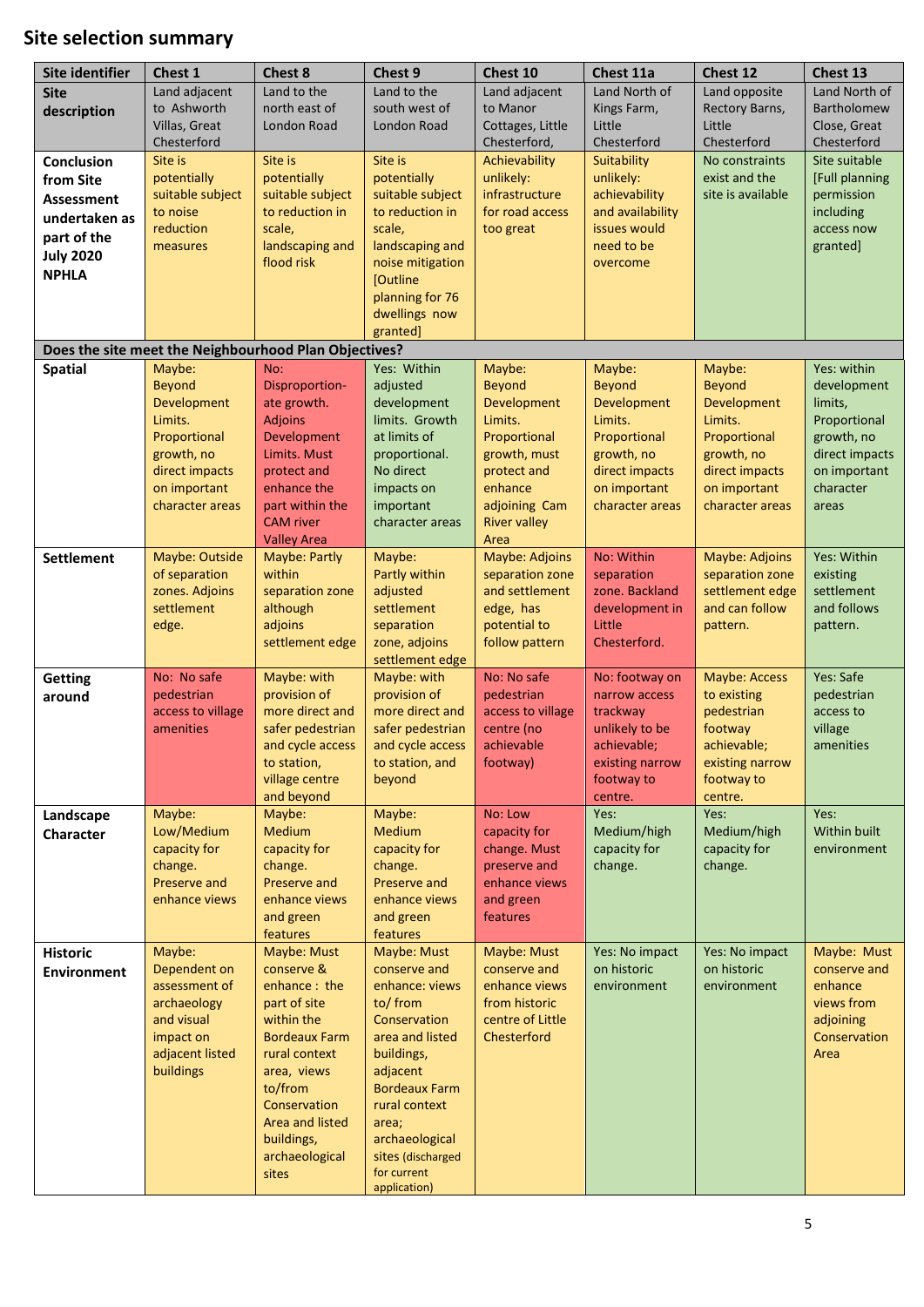| Site identifier    | Chest 1                     | Chest 8                                | Chest 9                             | Chest 10                     | Chest 11a                | Chest 12                       | Chest 13                  |
|--------------------|-----------------------------|----------------------------------------|-------------------------------------|------------------------------|--------------------------|--------------------------------|---------------------------|
| <b>Site</b>        | Land adjacent               | Land to the                            | Land to the                         | Land adjacent                | Land North of            | Land opposite                  | Land North of             |
| description        | to Ashworth                 | north east of                          | south west of                       | to Manor                     | Kings Farm,              | Rectory Barns,                 | Bartholomew               |
|                    | Villas, Great               | London Road                            | London Road                         | Cottages, Little             | Little                   | Little                         | Close, Great              |
|                    | Chesterford                 |                                        |                                     | Chesterford,                 | Chesterford              | Chesterford                    | Chesterford               |
| Valued             | Neutral: no                 | Maybe:                                 | Yes:                                | Neutral: no                  | Neutral: no              | Neutral: no                    | Neutral: no               |
| Community          | impact, no/little           | Must preserve/                         | opportunity to                      | impact, no/little            | impact, no               | impact, no                     | impact,                   |
| <b>Spaces</b>      | enhancement                 | enhance                                | enhance                             | enhancement                  | /little                  | /little                        | no/little                 |
|                    | opportunities               | qualities of                           | recreational                        | opportunities                | enhancement              | enhancement                    | enhancement               |
|                    |                             | nearby                                 | space on site                       |                              | opportunities            | opportunities                  | opportunities             |
|                    |                             | Community<br>Route.                    |                                     |                              |                          |                                |                           |
|                    |                             | Opportunity to                         |                                     |                              |                          |                                |                           |
|                    |                             | enhance                                |                                     |                              |                          |                                |                           |
|                    |                             | recreational                           |                                     |                              |                          |                                |                           |
|                    |                             | space on site                          |                                     |                              |                          |                                |                           |
| <b>Local Green</b> | Neutral: no                 | Yes;                                   | Yes:                                | Maybe:                       | Neutral: no              | Neutral: no                    | Neutral: no               |
| <b>Spaces</b>      | impact, no/little           | Opportunity to                         | Opportunity to                      | Must preserve/               | impact, no/little        | impact, no/little              | impact,                   |
|                    | enhancement                 | create new                             | enhance local                       | enhance Local                | enhancement              | enhancement                    | no/little                 |
|                    | opportunities               | green space on                         | green spaces                        | <b>Green Space</b>           | opportunities            | opportunities                  | enhancement               |
|                    |                             | site                                   |                                     | within the site.             |                          |                                | opportunities             |
| Employment         | Neutral: no                 | Neutral: no                            | Neutral: no                         | Neutral: no                  | Neutral: no              | Neutral: no                    | Neutral: no               |
|                    | impact, no                  | impact or                              | impact or                           | impact or                    | impact or                | impact or                      | impact or                 |
|                    | enhancement                 | enhancement                            | enhancement                         | enhancement                  | enhancement              | enhancement                    | enhancement               |
|                    | opportunities               | opportunities                          | opportunities                       | opportunities                | opportunities            | opportunities                  | opportunities             |
| <b>Conclusion</b>  | <b>Not selected:</b>        | <b>Not selected:</b>                   | <b>Selected with</b>                | <b>Not selected:</b>         | <b>Not selected:</b>     | Selected with                  | <b>Selected</b>           |
|                    | No safe                     | <b>Growth not</b>                      | major                               | No safe                      | <b>Backland</b>          | minor                          | with minor                |
|                    | pedestrian                  | proportional.                          | conditions:                         | pedestrian                   | development in<br>Little | conditions:                    | conditions:               |
|                    | access, no<br>opportunities | <b>Requires major</b><br>reductions in | Protection/                         | impact to<br>village centre; | Chesterford,             | Protection/                    | Protection/               |
|                    | for                         | scale and                              | enhancement                         | must protect                 | within                   | enhancement                    | enhancement               |
|                    | enhancement.                | significant                            | of adjoining                        | and enhance                  | separation               | of recreational                | of adjacent               |
|                    |                             | provision of                           | river valley and                    | <b>Local Green</b>           | zone.                    | facilities, access<br>and safe | Conservation              |
|                    |                             | community                              | views; provision<br>of recreational | Space & views                |                          | pedestrian                     | Area though<br>design and |
|                    |                             | amenities and                          | and green                           | to Cam Valley.               |                          | routes.                        | materials and             |
|                    |                             | protection/                            | spaces, safe and                    |                              |                          |                                | green                     |
|                    |                             | enhancement of                         | direct                              |                              |                          |                                | features,                 |
|                    |                             | community,                             | pedestrian and                      |                              |                          |                                | access as                 |
|                    |                             | landscape,                             | cycle access to                     |                              |                          |                                | defined in                |
|                    |                             | historic and                           | station, noise                      |                              |                          |                                | planning                  |
|                    |                             | archaeological                         | mitigation,                         |                              |                          |                                | consent.                  |
|                    |                             | features.                              | conservation/                       |                              |                          |                                |                           |
|                    |                             |                                        | enhancement                         |                              |                          |                                |                           |
|                    |                             |                                        | of historic and                     |                              |                          |                                |                           |
|                    |                             |                                        | archaeological                      |                              |                          |                                |                           |
|                    |                             |                                        | features                            |                              |                          |                                |                           |
|                    |                             |                                        |                                     |                              |                          |                                |                           |
|                    | Ж                           |                                        |                                     | X                            |                          |                                |                           |
|                    |                             |                                        |                                     |                              |                          |                                |                           |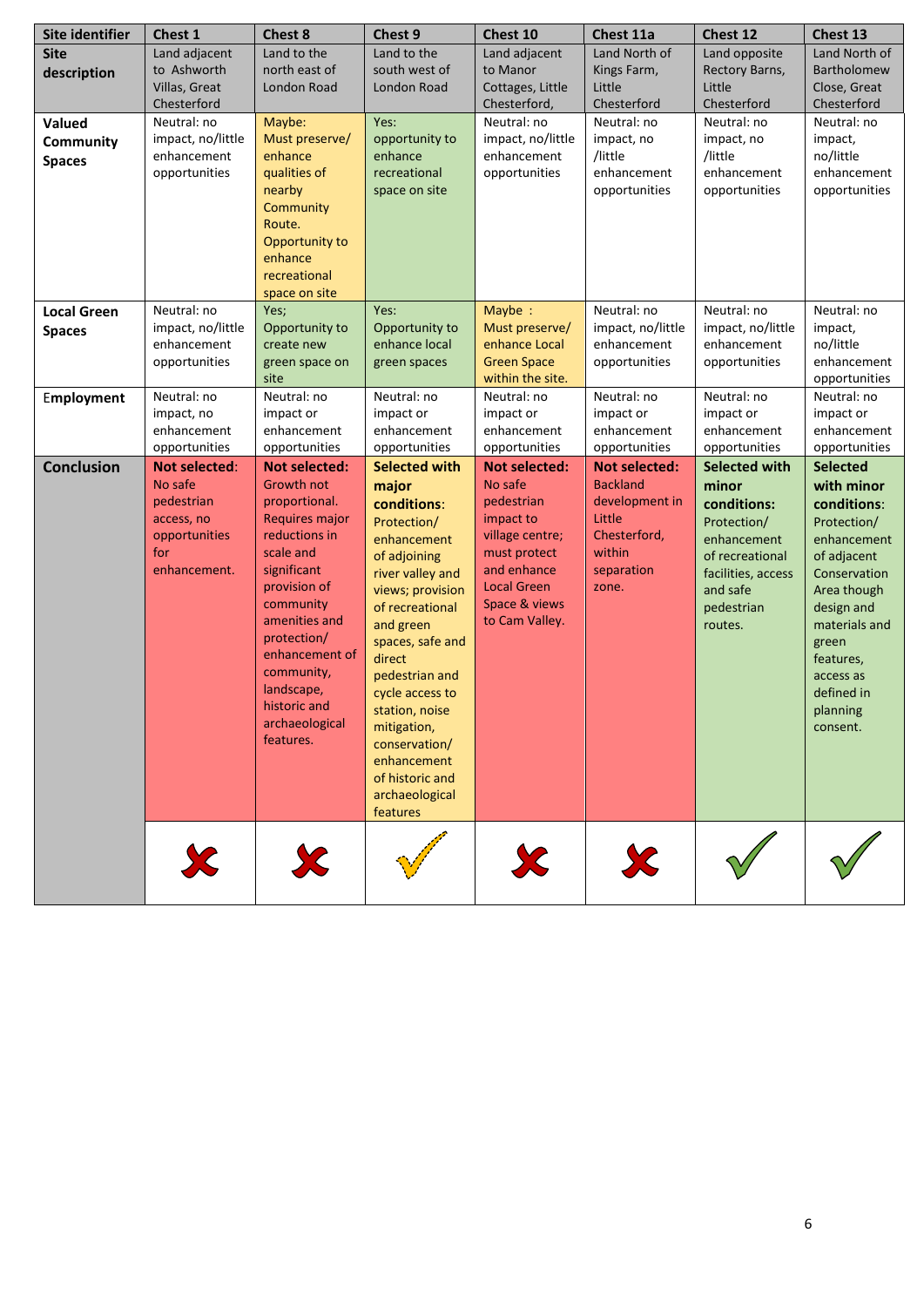# **Site Selection Summary Map (outcome of this assessment)**

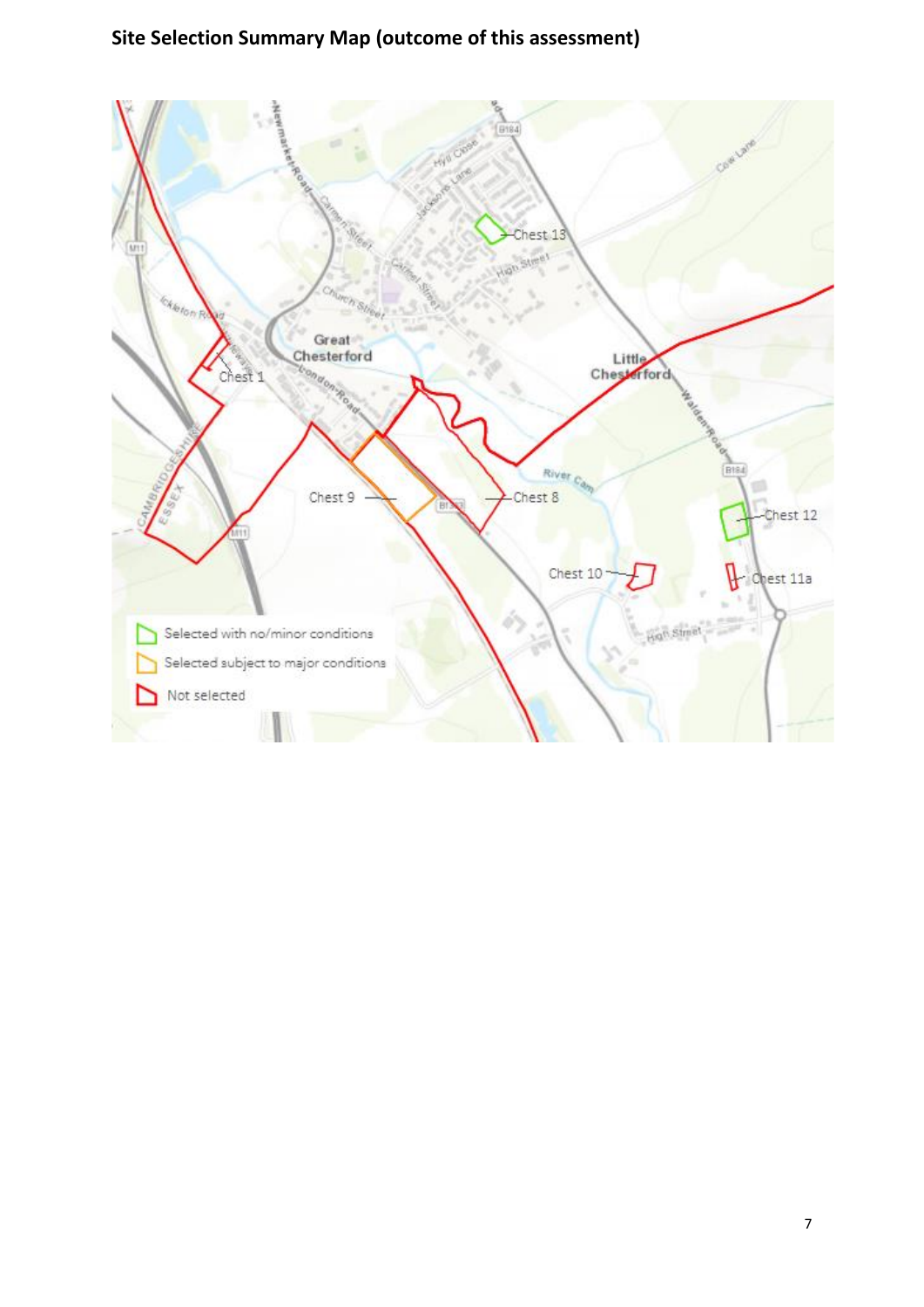# **Individual Site Selection Assessments**

| Neighbourhood Plan ref: Chest 1     |                 | Parish: | <b>Great Chesterford</b>                                          |
|-------------------------------------|-----------------|---------|-------------------------------------------------------------------|
| <b>UDC SLAA Reference:</b>          | 01GtChe15       |         |                                                                   |
| <b>Site Address:</b>                |                 |         | Land adjacent to 1 Ashworth Villas, Whiteways, Great Chesterford, |
|                                     | <b>CB10 1NX</b> |         |                                                                   |
| Site Area (hectares): 0.25          |                 |         | <b>Proposed Capacity (dwellings): 8</b>                           |
| <b>Proposed Use:</b> Market Housing |                 |         |                                                                   |

**Site Location Plan**



#### **Site History:**

| <b>Application Reference</b> | <b>Description of Development</b> | <b>Decision</b> | <b>Decision Date</b> |
|------------------------------|-----------------------------------|-----------------|----------------------|
| No recent applications       |                                   |                 |                      |
| on site.                     |                                   |                 |                      |

# **Is the site suitable, achievable and available? (from NPHLA)**

Site is potentially suitable for development.

The site is available. Development is considered achievable subject to the cost of mitigation measures against noise from the railway line and M11.

# **Does development of the site contribute towards the Neighbourhood Plan Vision and Objectives as follows?**

# **Spatial - does the site positively contribute to an area of potential growth and/or preserve and enhance the distinctive and important historical and landscape features and character of the area?**

The site is beyond the Great Chesterford Development limits being separated from them by the railway line and the track that forms the Icknield way. Development of the site would be proportionate in scale to the village of Great Chesterford and defined growth. It does not have any direct impact on the important historical and landscape features of the area.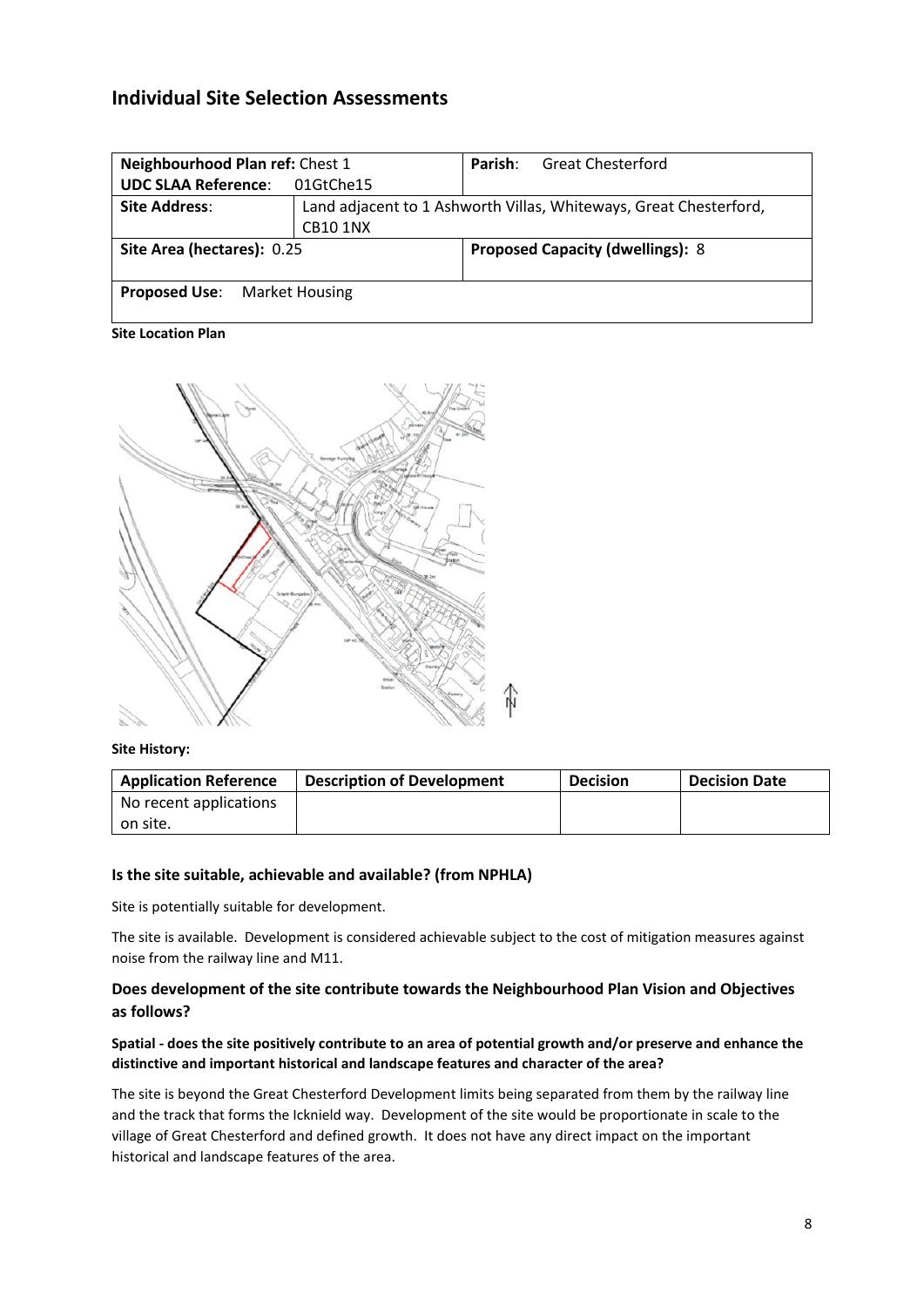# **Settlement - does the site retain and protect the individuality of the three main settlements and their distinct settlement patterns?**

The site adjoins the settlement edges of Great Chesterford. It is outside of the open buffer areas that define the settlement separation zones.

## **Getting around – does the site provide safe pedestrian and cycle access to village amenities? Can it deliver improvements to cycle/footpaths and/or to improve road safety?**

The site is unable to provide safe pedestrian or cycle access to the village centre as opportunities to improve access over the railway line and along Church Street are very limited given the size of the site and the potential impact on viability.

## **Landscape character - does the site landscape area have the capacity for development? Can development preserve and enhance important views and landscape features?**

Landscape capacity for change is low/medium.

#### **Historic environment – can the site enhance and protect the historic features of the local environment?**

The site is approximately 140 m from the Scheduled Monument of the Roman Town. Due to the intervening topography, existing buildings and the railway line, development of the site is unlikely to have any impact on the Scheduled Monuments of the Roman Town, Fort, and Temple and their settings. Development would be contingent on archaeological assessment due to the presence of significant findings adjacent to the site. Visual impact on adjacent listed buildings should be assessed but is likely to be low given site topography.

# **Valued Community Spaces – can the site maintain and enhance spaces that are valued for recreation, education and/or services which contribute to the wellbeing of residents, and/or the aesthetic quality of the plan area?**

No green spaces that add to the character of the villages exist within the site or adjoin it. The opportunity to make contributions to improvement of green spaces or education are limited given the size of the site and the potential impact on viability.

# **Local Green Spaces – can the site protect and enhance local green spaces that the community value for their beauty, historic significance, recreational value, tranquillity or richness of wildlife?**

No Local Green Spaces exist within the site or adjoin it. The opportunity to make contributions to improvement are limited given the size of the site and the potential impact on viability.

# **Employment – can the site protect or enhance local employment, preserving village and local environments and promoting sustainable travel?**

No existing or proposed employment sites are within or adjacent to the site. The opportunity to make contributions to improvement are limited given the size of the site and the potential impact on viability.

# **Conclusion – does the site positively contribute to the Neighbourhood Plan Vision of organic and proportional growth and changes that promote and enhance the area's distinctive characteristics, shared resources, rural feel and inclusive community?**

The site is not selected for development as it lies in an area with low landscape capacity for change, beyond the Great Chesterford Development limits, and safe and convenient access to the village centre and amenities is not achievable. Whilst the scale of the development is proportionate to village growth, the location and size of the site do not present opportunities for positive contributions to enhancements to the community or the plan area. Mitigations for noise from the M11/railway and impacts on nearby heritage assets have the potential to make the site unviable and therefore unachievable.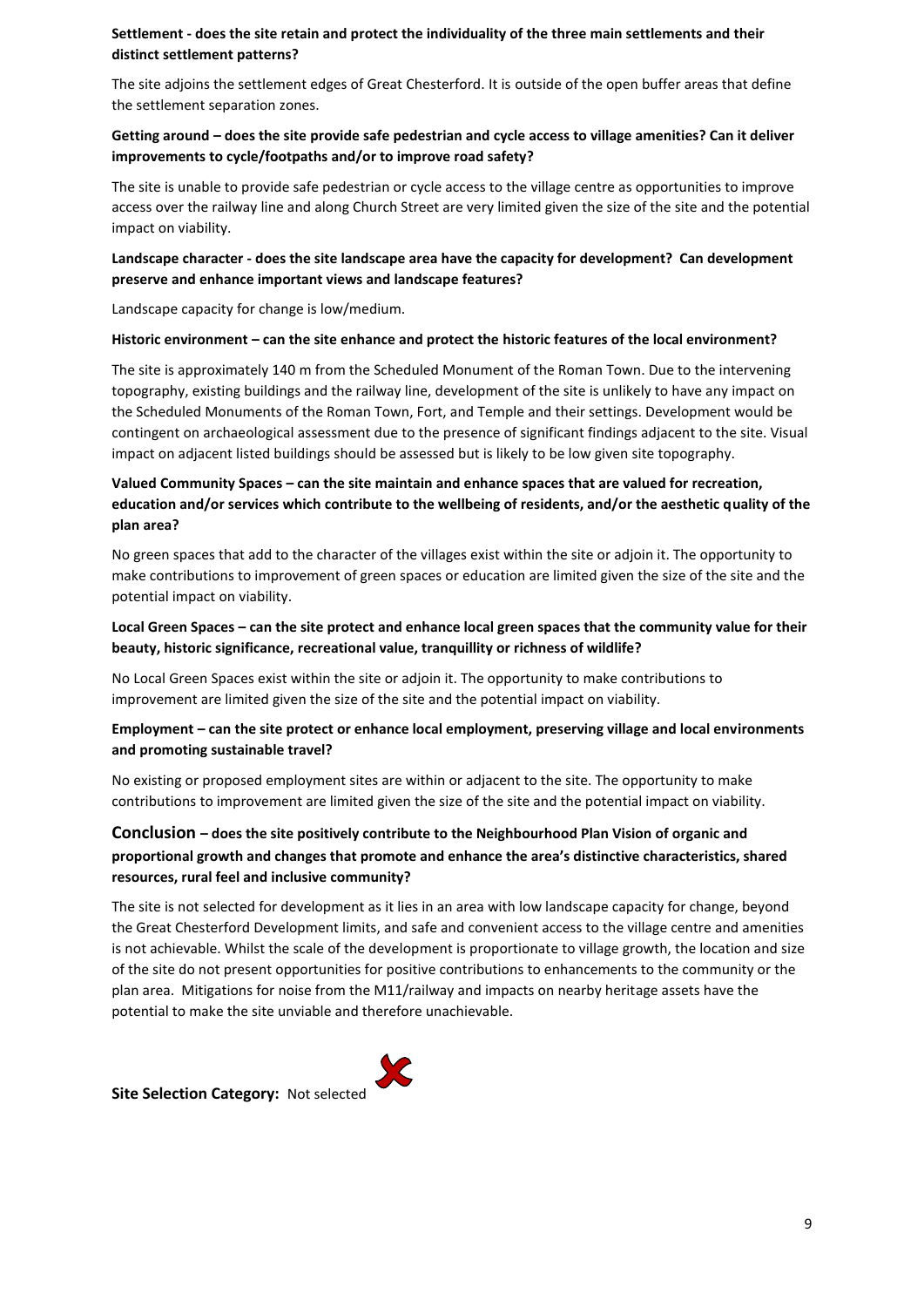| Detailed assessment against objectives                                                                                                                                                                                                                                                                                               | Chest 1 (01GtChe15)                                                                                                                                                                                                                                                                                                                                                                                                                                                                                                                                                                                                                                                                                                                                                                         |  |  |
|--------------------------------------------------------------------------------------------------------------------------------------------------------------------------------------------------------------------------------------------------------------------------------------------------------------------------------------|---------------------------------------------------------------------------------------------------------------------------------------------------------------------------------------------------------------------------------------------------------------------------------------------------------------------------------------------------------------------------------------------------------------------------------------------------------------------------------------------------------------------------------------------------------------------------------------------------------------------------------------------------------------------------------------------------------------------------------------------------------------------------------------------|--|--|
| distinctive and important historical and landscape features and character of the area?                                                                                                                                                                                                                                               | Spatial - does the site positively contribute to an area of potential growth? Does it preserve and enhance the                                                                                                                                                                                                                                                                                                                                                                                                                                                                                                                                                                                                                                                                              |  |  |
| Is the site within, adjoining or beyond the<br>Development Limits defined in the Neighbourhood<br>Plan?                                                                                                                                                                                                                              | The site is beyond the Neighbourhood Plan Development<br>Limits. It is separated from the village of Great Chesterford by<br>the London - Cambridge railway line and the track that forms<br>the Icknield Way footpath.                                                                                                                                                                                                                                                                                                                                                                                                                                                                                                                                                                     |  |  |
| Is development proportionate to the scale of the<br>village and the quantum of growth defined in the<br>Neighbourhood Plan?                                                                                                                                                                                                          | The proposed development of 8 dwellings is proportionate to<br>the scale of Great Chesterford village and within 10% growth.                                                                                                                                                                                                                                                                                                                                                                                                                                                                                                                                                                                                                                                                |  |  |
| Is the site within or adjoining the area of Chalk<br>Uplands defined in the Neighbourhood Plan?                                                                                                                                                                                                                                      | The site is not within or adjoining the area of Chalk Uplands.                                                                                                                                                                                                                                                                                                                                                                                                                                                                                                                                                                                                                                                                                                                              |  |  |
| Is the site within or adjoining the Northern<br>Gateway open area defined in the Neighbourhood<br>Plan?                                                                                                                                                                                                                              | The site is not within or adjoining the Northern Gateway open<br>area.                                                                                                                                                                                                                                                                                                                                                                                                                                                                                                                                                                                                                                                                                                                      |  |  |
| Is the site within or adjoining the area important to<br>the setting of the Scheduled Monuments of the<br>Roman Town, Fort, Cemeteries and Temple defined<br>in the Neighbourhood Plan?                                                                                                                                              | The site is not within or adjoining the area important to the<br>setting of the Roman Scheduled Monuments.                                                                                                                                                                                                                                                                                                                                                                                                                                                                                                                                                                                                                                                                                  |  |  |
| Is the site within or adjoining the area of the Cam<br>River Valley as defined in the Neighbourhood plan?                                                                                                                                                                                                                            | The site is not within or adjoining the Cam River Valley area.                                                                                                                                                                                                                                                                                                                                                                                                                                                                                                                                                                                                                                                                                                                              |  |  |
| settlement patterns?                                                                                                                                                                                                                                                                                                                 | Settlement - does the site retain and protect the individuality of the three main settlements and their distinct                                                                                                                                                                                                                                                                                                                                                                                                                                                                                                                                                                                                                                                                            |  |  |
| Is the site within the current areas of settlement,<br>adjoining or adjacent to the settlement edges?                                                                                                                                                                                                                                | The site adjoins the edges of the current settlement at Great<br>Chesterford.                                                                                                                                                                                                                                                                                                                                                                                                                                                                                                                                                                                                                                                                                                               |  |  |
| Does the site lie within, or adjacent to the<br>settlement separation zones that preserve open<br>buffer areas?                                                                                                                                                                                                                      | The site is not within or adjacent to the settlement separation<br>zones.                                                                                                                                                                                                                                                                                                                                                                                                                                                                                                                                                                                                                                                                                                                   |  |  |
| Does the site preserve the linear settlement<br>pattern of Little Chesterford i.e. is not backland<br>development in that village?                                                                                                                                                                                                   | The site is not located within or adjacent to Little Chesterford.                                                                                                                                                                                                                                                                                                                                                                                                                                                                                                                                                                                                                                                                                                                           |  |  |
| Does the site lie within or adjacent to the hamlet of<br>Springwell?                                                                                                                                                                                                                                                                 | The site is not located within or adjacent to the hamlet of<br>Springwell.                                                                                                                                                                                                                                                                                                                                                                                                                                                                                                                                                                                                                                                                                                                  |  |  |
|                                                                                                                                                                                                                                                                                                                                      | Getting around: Does the site promote safe and sustainable transport? - does it promote safe pedestrian use of<br>railway station, access to village services and between villages, and road safety for all in village streets? Does it<br>promote and enhance cycling and pedestrian routes south to Saffron Walden and north towards Cambridge?                                                                                                                                                                                                                                                                                                                                                                                                                                           |  |  |
| Is the site able to provide access to direct and safe<br>walking to all village amenities? (In Great<br>Chesterford, this means including the railway<br>station, shop, surgeries, school, preschool and<br>community centre, and in Little Chesterford this<br>means the Village Hall and Church, and the bus<br>stops on the B184) | In order to access the Great Chesterford village amenities,<br>pedestrians must cross the railway either using a level crossing<br>or by using a vehicle underpass with no footway. They must<br>cross the busy B1383 (M11 relief) road. Their immediate point<br>of access to this road is at a road junction on a sharp bend<br>with raised road surface, limited visibility and a staggered<br>junction with turning traffic. Further access to the village<br>centre along Church Street has a single very narrow pavement<br>along its length. Further access to the Community Centre<br>along Newmarket Road includes a length of narrow pavement.<br>The opportunities to improve pedestrian safety are limited<br>given the size of the site and the potential impact on viability. |  |  |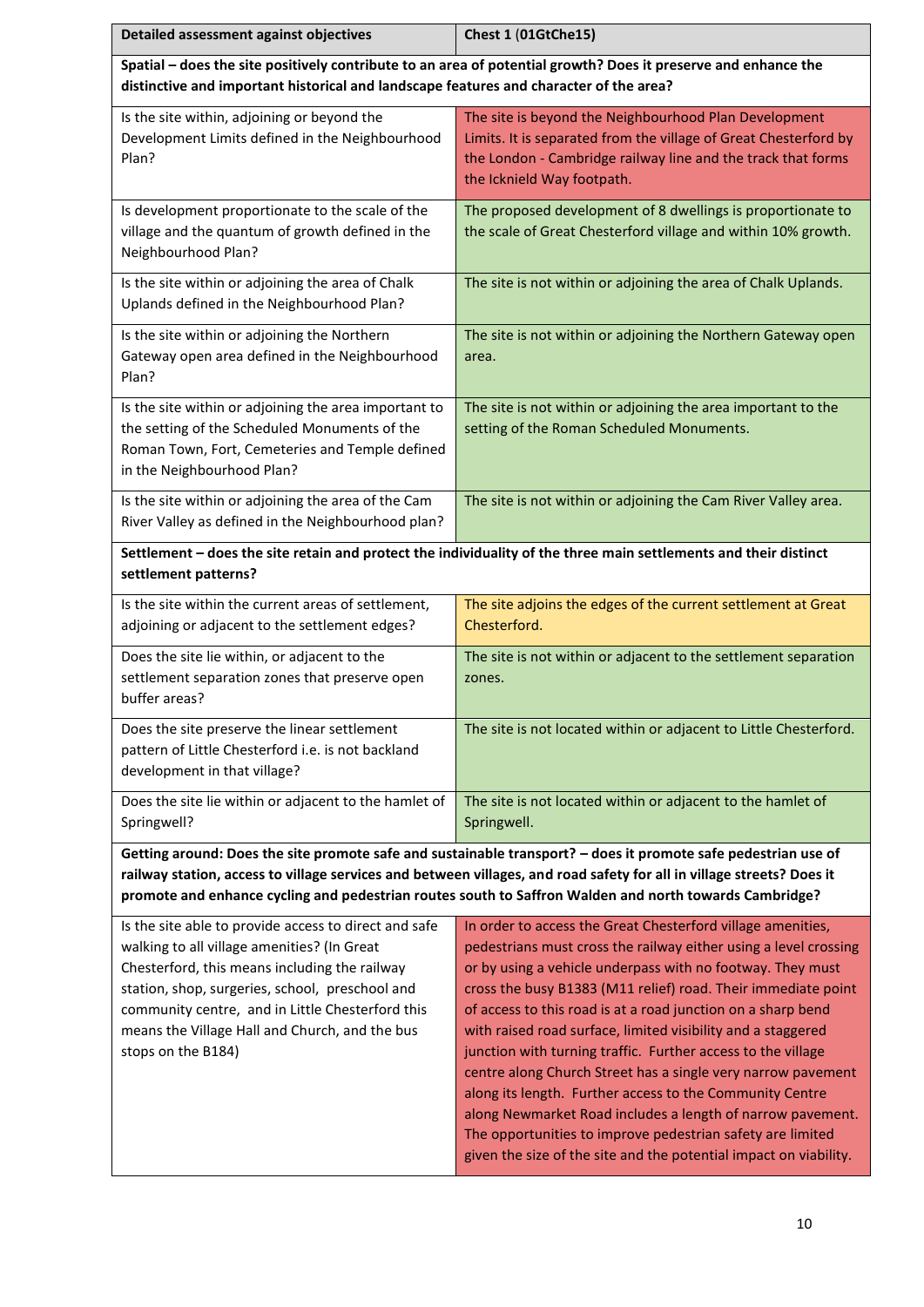| Is the site within Great Chesterford? Is it able to<br>provide a convenient direct cycle/footpath to the<br>Railway Station?                                                                                                                         | The site is adjacent to the railway station, but separated from<br>it by the railway line with no convenient or safe pedestrian or<br>cycle access. The opportunities to provide a convenient direct<br>cycle/footpath to the Railway Station are limited given the size<br>of the site and the potential impact on viability. |
|------------------------------------------------------------------------------------------------------------------------------------------------------------------------------------------------------------------------------------------------------|--------------------------------------------------------------------------------------------------------------------------------------------------------------------------------------------------------------------------------------------------------------------------------------------------------------------------------|
| Is the site within or adjoining the southern part of<br>the village of Great Chesterford? Is it able to<br>provide direct access to village amenities in the<br>centre of the village by contributing to or providing<br>a route over the River Cam? | The site is not within or adjoining the southern part of the<br>village of Great Chesterford.                                                                                                                                                                                                                                  |
| Is the site within or adjoining Great Chesterford? Is<br>it able to provide improvements to the de-<br>urbanisation of the B1383 at the junction with<br>Ickleton road and/or widening of pavements along<br>Newmarket Road?                         | The site is adjacent to the current settlement of Great<br>Chesterford. The opportunity to make contributions to<br>improvement are limited given the size of the site and the<br>potential impact on viability.                                                                                                               |
| Can the site contribute to cycle/footpaths to<br>Saffron Walden/Cambridge?                                                                                                                                                                           | The site cannot allocate land for cycle/footpaths to Saffron<br>Walden/Cambridge. The opportunity to make contributions to<br>improvement are limited given the size of the site and the<br>potential impact on viability.                                                                                                     |
| Will the site increase traffic movements through<br>Great Chesterford or Little Chesterford? Can it<br>contribute to traffic mitigation measures?                                                                                                    | Development of the site will not significantly increase traffic<br>movements through Great or Little Chesterford given its<br>location and small size.                                                                                                                                                                         |
| enhance important views and landscape features?                                                                                                                                                                                                      | Landscape - does the site landscape area have the capacity for development? Can development preserve and                                                                                                                                                                                                                       |
| Does the site area lie in a landscape area that has<br>capacity for change?                                                                                                                                                                          | The site lies in an area that has a low/medium capacity for<br>change.                                                                                                                                                                                                                                                         |
| Can development preserve and enhance locally<br>important views?                                                                                                                                                                                     | Development of the site is unlikely to have an immediate<br>impact on locally important historic or community defined<br>views.                                                                                                                                                                                                |
| Can development preserve and enhance views to<br>and from the Chalk Uplands/plateaux, local<br>landmarks, historic buildings and landmarks?                                                                                                          | Development of the site is unlikely to have an immediate<br>impact on views to and from the Chalk Uplands/plateaux, local<br>landmarks, historic buildings and landmarks.                                                                                                                                                      |
| Can the development preserve and enhance local<br>landscape patterns that include woodland areas,<br>hedgerows and individual trees, and does not<br>diminish their role in views across the landscape?                                              | The site is mostly bordered by hedgerows and individual trees.<br>The impact of any development of the site on local landscape<br>patterns including woodland areas, hedgerows and individual<br>trees would be contingent on a more detailed visual<br>assessment of any proposed development of the site.                    |
| Can the development preserve and enhance the<br>historic landscape character of field patterns and<br>field size, greens, commons and verges?                                                                                                        | The site is contained within a historic field boundary.<br>The impact of any development of the site on historic<br>landscape character of field patterns and field size, greens,<br>commons and verges would be contingent on a more detailed<br>visual assessment of any proposed development of the site.                   |
| Can the development preserve and enhance the<br>landscape significance and better reveal historic<br>links?                                                                                                                                          | Development to the west of the railway station has historically<br>been associated with milling. The impact of any development<br>of the site on landscape significance and historic links would<br>be contingent on a more detailed visual assessment of any<br>proposed development of the site.                             |
| environment?                                                                                                                                                                                                                                         | Historic environment - does the development of the site enhance and protect the historic features of the local                                                                                                                                                                                                                 |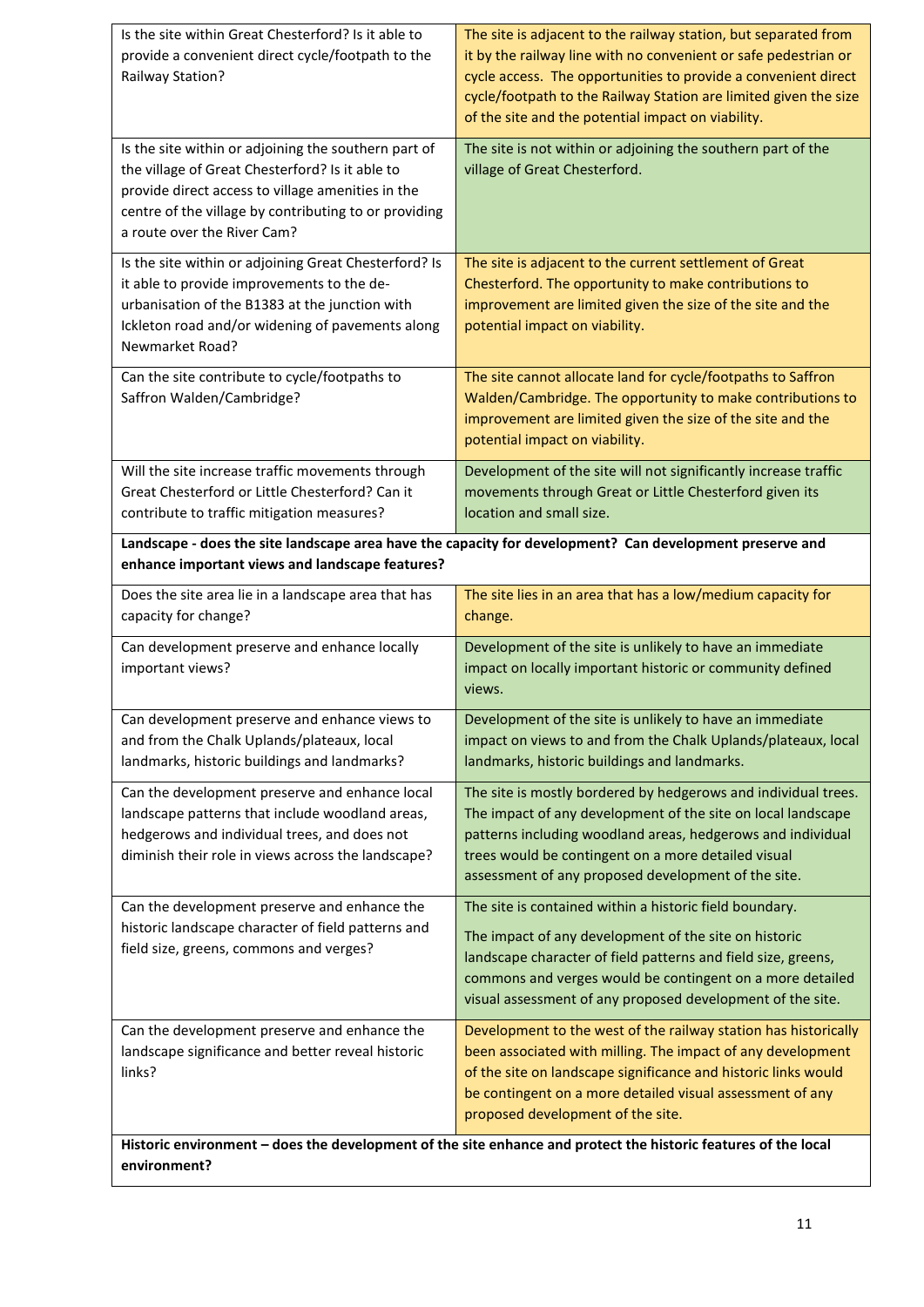| Can development at the site conserve and enhance<br>the Scheduled Monuments of the Roman Town,<br>Fort, and Temple and their settings?              | The site is ~140m from the Scheduled Monument of the<br>Roman Town. Due to the intervening topography, existing<br>buildings and the railway line, development of the site is<br>unlikely to have any impact on the Scheduled Monuments of<br>the Roman Town, Fort, and Temple and their settings.                                                                                                                                                                                                                                                                                         |
|-----------------------------------------------------------------------------------------------------------------------------------------------------|--------------------------------------------------------------------------------------------------------------------------------------------------------------------------------------------------------------------------------------------------------------------------------------------------------------------------------------------------------------------------------------------------------------------------------------------------------------------------------------------------------------------------------------------------------------------------------------------|
| Can development at the site conserve and enhance<br>the rural setting of the Scheduled Monument of<br>the Fishponds and enclosure at Bordeaux Farm? | The site is >800m distant from this Scheduled Monument.<br>Development of the site will have no impact on the SM or its<br>setting.                                                                                                                                                                                                                                                                                                                                                                                                                                                        |
| Can development at the site conserve and enhance<br>the rural setting of the Scheduled Monument at<br>Paddock Wood?                                 | The site is >800m distant from this Scheduled Monument.<br>Development of the site will have no impact on the SM or its<br>setting.                                                                                                                                                                                                                                                                                                                                                                                                                                                        |
| Can development at the site conserve and enhance<br>the Conservation Area at Great Chesterford?                                                     | The site is not contained within or adjacent to the<br>Conservation of Great Chesterford. Development of the site is<br>unlikely to have a significant impact on the Conservation Area<br>of Great Chesterford.                                                                                                                                                                                                                                                                                                                                                                            |
| Can development at the site conserve and enhance<br>the historic centre of Little Chesterford?                                                      | The site is >800m distant from Little Chesterford and<br>development of the site will have no impact on the historic<br>centre of Little Chesterford or its setting.                                                                                                                                                                                                                                                                                                                                                                                                                       |
| Can development at the site conserve the historic<br>flint walls and sunken road banks outside of the<br><b>Conservation Area?</b>                  | The site is >800m distant from these features. Development of<br>the site will have no impact on these features or their setting.                                                                                                                                                                                                                                                                                                                                                                                                                                                          |
| Can the development at the site conserve and<br>enhance locally listed or listed buildings?                                                         | Development of the site may have an impact on locally listed<br>buildings or listed buildings (including the Railway Station).<br>The impact of any development of the site on locally listed or<br>listed buildings would be contingent on a more detailed visual<br>assessment of any proposed development of the site. The<br>topography of the site diminishes the potential for harm.                                                                                                                                                                                                 |
| Can the development at the site conserve and<br>enhance important archaeological sites?                                                             | There is no known existing archaeological site that would be<br>directly impacted by development of the site. The Historic<br>Environment record shows Roman/Iron age cemetery and<br>occupation adjacent to the site, The impact of any<br>development of the site on archaeological sites would be<br>contingent on a more detailed assessment of any proposed<br>development of the site including usual archaeological<br>assessments as appropriate given its proximity to the SM and<br>Conservation Area and important historic/archaeological finds<br>nearby on the Icknield Way. |
|                                                                                                                                                     | Valued Community Spaces - Can the site maintain and enhance spaces that are valued for recreation, education<br>and/or services which contribute to the wellbeing of residents, and/or the aesthetic quality of the plan area?                                                                                                                                                                                                                                                                                                                                                             |
| Can the site maintain or enhance recreational<br>facilities?                                                                                        | No recreational facilities exist within the site or adjoin it. The<br>size of the site limits the opportunity for on-site recreational<br>facilities. The opportunity to make contributions to<br>improvement are limited given the size of the site and the<br>potential impact on viability.                                                                                                                                                                                                                                                                                             |
| Can the site maintain or enhance local services<br>(e.g. pubs/restaurants, doctors, shops)?                                                         | No local services exist within the site or adjoin it. The<br>opportunity to make contributions to improvement are limited<br>given the size of the site and the potential impact on viability                                                                                                                                                                                                                                                                                                                                                                                              |
| Can the site maintain or enhance community<br>facilities (e.g. places of worship, community<br>centres)?                                            | No community facilities exist with the site or adjoin it. The<br>opportunity to make contributions to improvement are limited<br>given the size of the site and the potential impact on viability.                                                                                                                                                                                                                                                                                                                                                                                         |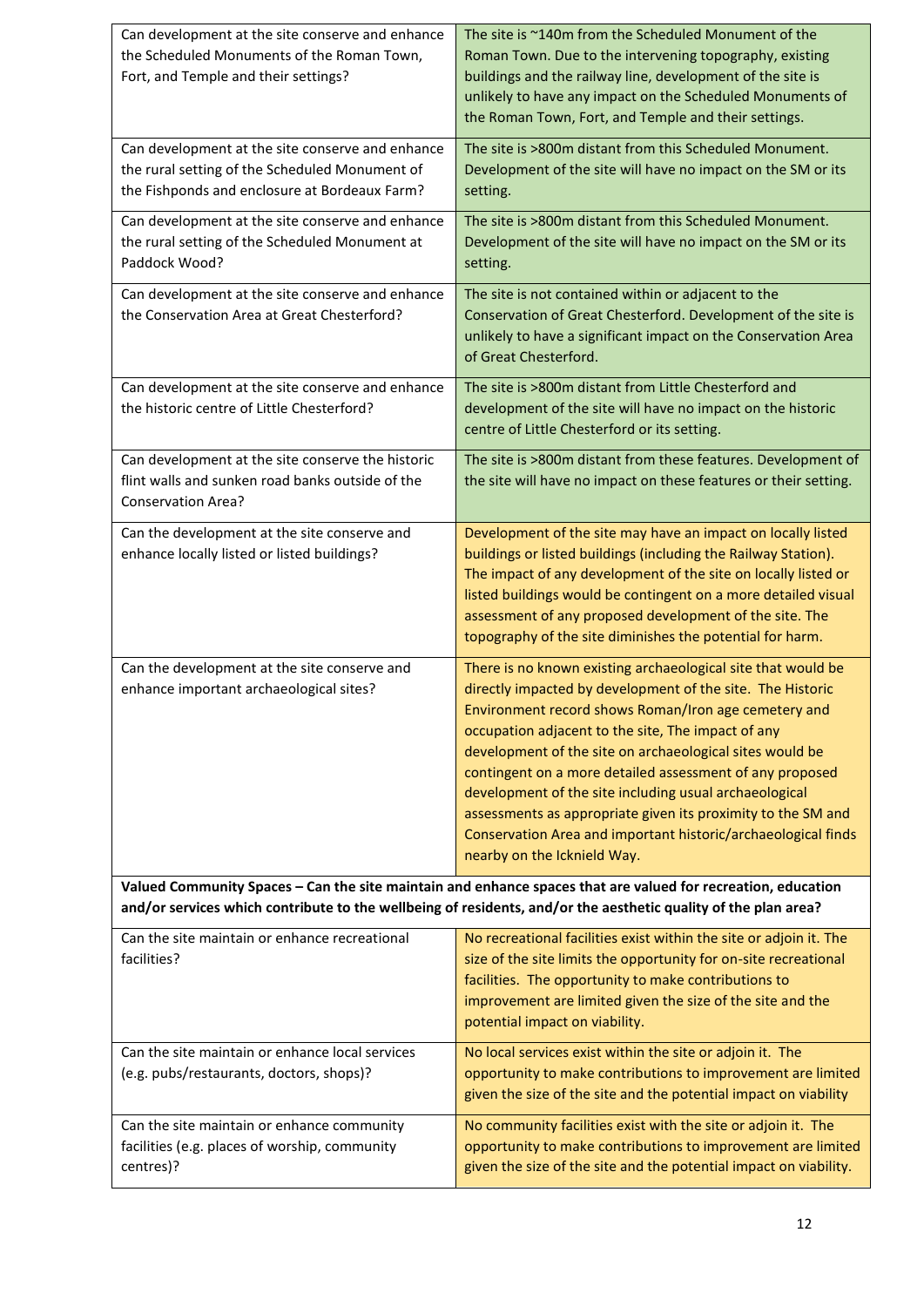| Can the site maintain or enhance educational            | No educational facilities exist within the site or adjoin it. The                                            |
|---------------------------------------------------------|--------------------------------------------------------------------------------------------------------------|
| facilities?                                             | opportunity to make contributions to improvement are limited                                                 |
|                                                         | given the size of the site and the potential impact on viability.                                            |
|                                                         |                                                                                                              |
| Can the site maintain or enhance green spaces that      | No green spaces that add to the character of the villages exist                                              |
| add to the character of the villages?                   | within the site or adjoin it. The opportunity to make                                                        |
|                                                         | contributions to improvement are limited given the size of the                                               |
|                                                         |                                                                                                              |
|                                                         | site and the potential impact on viability.                                                                  |
|                                                         | Local Green Spaces - Can the site protect and enhance local green spaces of value to the local communities?  |
|                                                         |                                                                                                              |
| Can the site protect and enhance local green            | No designated Local Green Spaces are within or adjacent to                                                   |
| spaces that the community value for their beauty,       | the site. The opportunity to make contributions to                                                           |
| historic significance, recreational value, tranquillity | improvement are limited given the size of the site and the                                                   |
| or richness of wildlife?                                | potential impact on viability.                                                                               |
|                                                         |                                                                                                              |
|                                                         | Employment - can the site protect or enhance local employment, preserving village and local environments and |
| promoting sustainable travel?                           |                                                                                                              |
| Can the site promote or enhance existing                | No existing or proposed employment sites are within or                                                       |
| employment sites?                                       | adjacent to the site. The opportunity to make contributions to                                               |
|                                                         |                                                                                                              |
|                                                         | improvement are limited given the size of the site and the                                                   |
|                                                         | potential impact on viability.                                                                               |
| Can the site support further development of             | The site is >800m from Chesterford Research Park. The                                                        |
| Chesterford Research park for research and              | opportunity to make contributions to improvement are limited                                                 |
| development and sustainable travel to/from it?          | given the size of the site and the potential impact on viability.                                            |
|                                                         |                                                                                                              |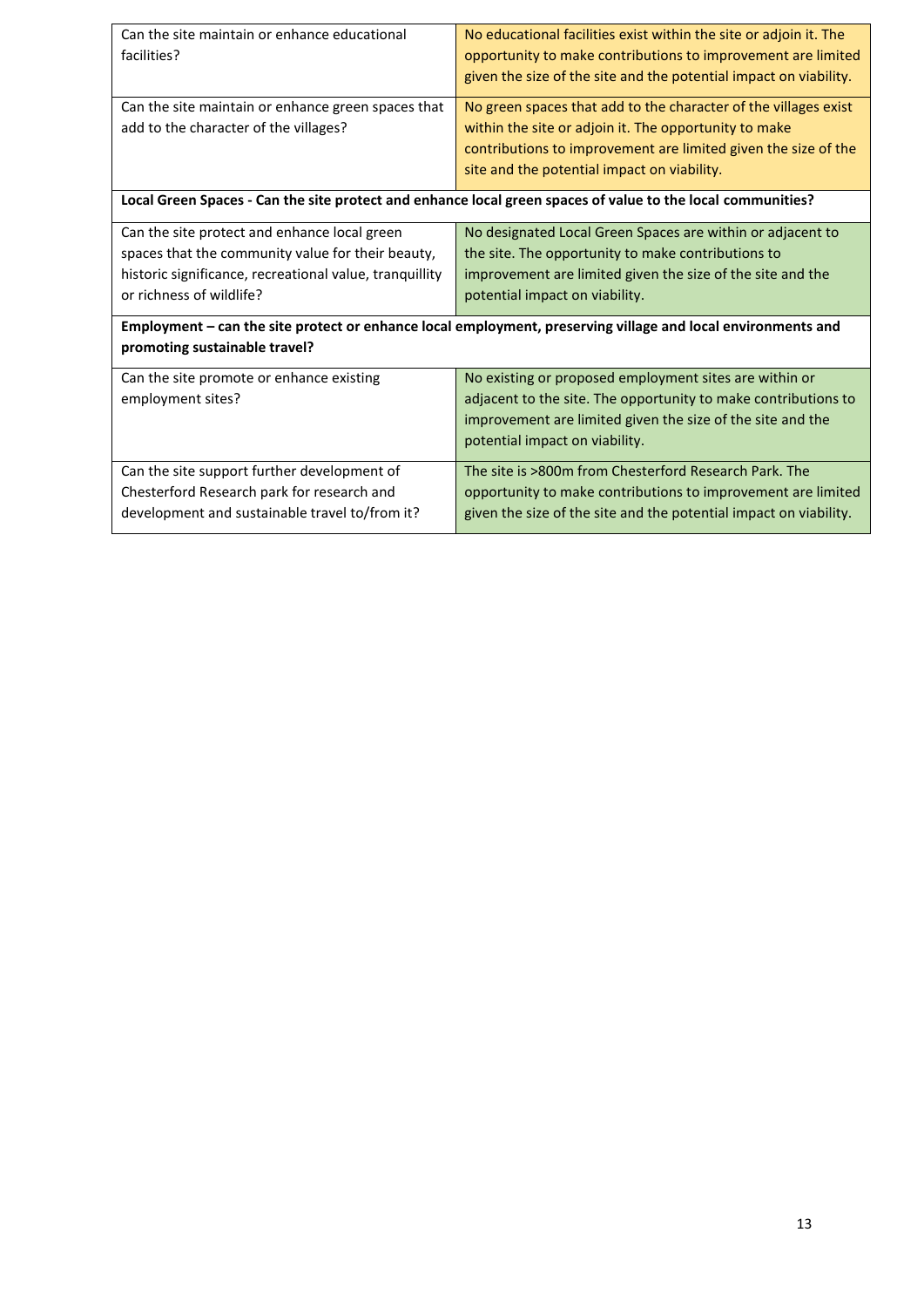| Neighbourhood Plan ref: Chest 8                    |                               | Parish: | Little Chesterford                                               |  |
|----------------------------------------------------|-------------------------------|---------|------------------------------------------------------------------|--|
| <b>UDC SLAA Reference:</b>                         | 03LtChe15                     |         |                                                                  |  |
| <b>Site Address:</b>                               |                               |         | Land to the north east of London Road, Great Chesterford (Little |  |
|                                                    | Chesterford Parish), CB10 1QP |         |                                                                  |  |
| Site Area (hectares): 6.6                          |                               |         | Proposed Capacity (dwellings): 134 (updated)                     |  |
| <b>Proposed Use:</b> Market and affordable housing |                               |         |                                                                  |  |



# **Site History:**

| <b>Application Reference</b> | <b>Description of Development</b>                                                                              | <b>Decision</b> | <b>Decision Date</b> |
|------------------------------|----------------------------------------------------------------------------------------------------------------|-----------------|----------------------|
| UTT/20/2724/OP               | Outline application for the erection of<br>up to 134 dwellings with all matters<br>reserved except for access. | In progress     | In progress          |

# **Is the site suitable, achievable and available?** (from NPHLA)

Site is potentially suitable for development.

The site is available and development may be achievable subject to flood risk. The development of the whole site would create coalescence between the two settlements of Great and Little Chesterford and further work to improve accessibility, reduction in scale and landscaping would be necessary.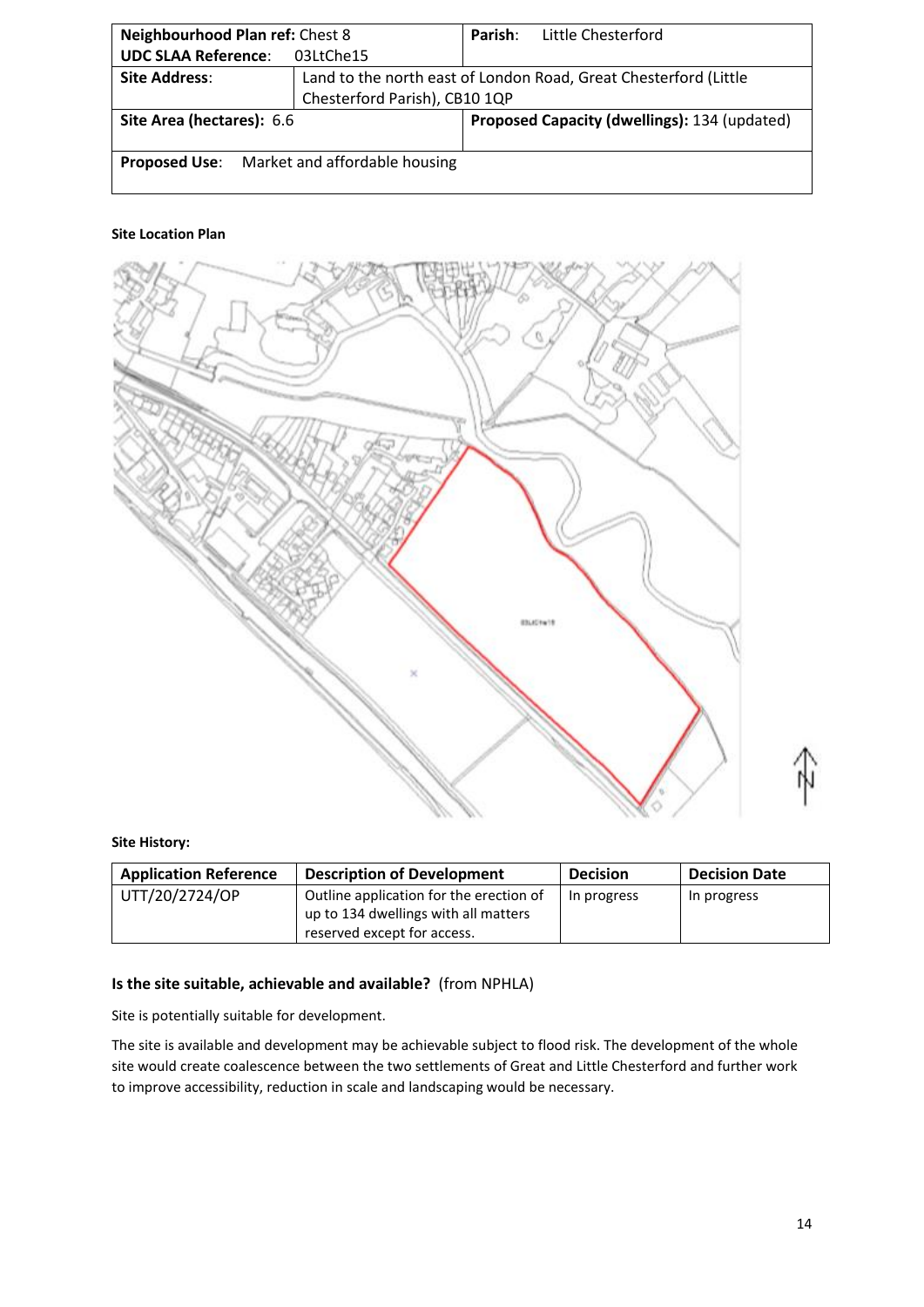# **Does development of the site contribute towards the Neighbourhood Plan Vision and Objectives as follows?**

# **Spatial - does the site positively contribute to an area of potential growth and/or preserve and enhance the distinctive and important historical and landscape features and character of the area?**

Development, even if much reduced in scale, would be disproportionate to the size of the village, both individually and cumulatively together with other sites that have planning permission. The site adjoins the Great Chesterford Development Limits, and is partly within the Cam River Valley area

# **Settlement - does the site retain and protect the individuality of the three main settlements and their distinct settlement patterns?**

The site adjoins the settlement edges of Great Chesterford. It is partly within the Great-Little Chesterford settlement separation zone. It is adjacent to Chest 9 and some limited development could form a continuation of that development pattern, and a clear gateway to Great Chesterford visually separating it from Little Chesterford.

# **Getting around – does the site provide safe pedestrian and cycle access to village amenities? Can it deliver improvements to cycle/footpaths and/or to improve road safety?**

The site does not have safe and convenient pedestrian and cycle access to village amenities. An opportunity exists to enhance pedestrian access to the village centre by the possible provision of a direct route crossing the River Cam, and to improve pedestrian/cycle access to the railway station via a cycle path and crossing on the B1383.

# **Landscape character - does the site landscape area have the capacity for development? Can development preserve and enhance important views and landscape features?**

Landscape capacity for change is medium. The impact of any development would be contingent on a more detailed visual assessment to ensure the preservation and enhancement of historic and community views along the Cam Valley, and to local landmarks such as Great Chesterford Church to preserve and protect views along the Cam Valley and to/from the Chalk Uplands, and to improve hedgerows and wooded areas to enhance the southern gateway to Great Chesterford.

# **Historic environment – can the site enhance and protect the historic features of the local environment?**

The site is in close proximity to and has views to the Great Chesterford Conservation Area and Grade 2 Listed Manor Farmhouse which must be conserved and enhanced. Part of the site is within the area that defines the rural context of the Scheduled Monument of the Fishponds and Moated Enclosure at Bordeaux Farm, which must be conserved and enhanced. The impact of development of the site would be contingent on a detailed assessment of the impact of the development on the setting of these historic assets. The site contains the archaeological remains of a Roman farmstead with possible Iron Age origins and requires further extensive archaeological investigation.

# **Valued Community Spaces – can the site maintain and enhance spaces that are valued for recreation, education and/or services which contribute to the wellbeing of residents, and/or the aesthetic quality of the plan area?**

The site is in close proximity to a Community Route. The special qualities of this route as a peaceful and beautiful recreational facility must be preserved and enhanced. There is an opportunity for development to create additional recreational facilities and to contribute to local education.

# **Local Green Spaces – can the site protect and enhance local green spaces that the community value for their beauty, historic significance, recreational value, tranquillity or richness of wildlife?**

There is the opportunity to create Local Green Spaces within the site and to contribute to improvement of Local Green Spaces within the villages.

# **Employment – can the site protect or enhance local employment, preserving village and local environments and promoting sustainable travel?**

The site does not have any impact on any existing employment sites. There is the opportunity to make contributions to improvement given the size of the site.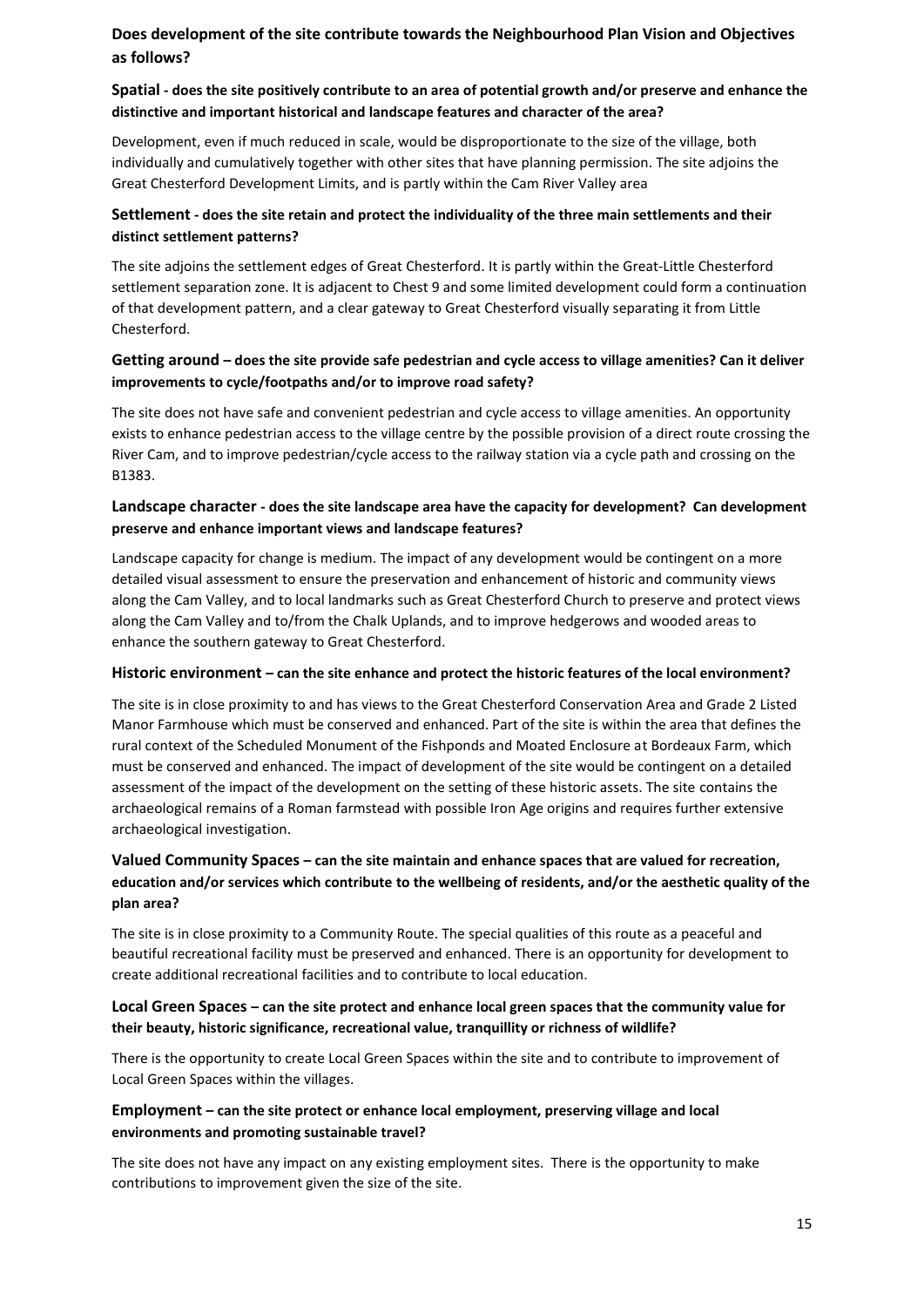**Conclusion – does the site positively contribute to the Neighbourhood Plan Vision of organic and proportional growth and changes that promote and enhance the area's distinctive characteristics, shared resources, rural feel and inclusive community?** 

The site is not selected for development. The scale of growth proposed is not individually proportionate to the adjoining village of Great Chesterford, unless in a much reduced form, and not proportionate cumulatively with other sites that have planning permission.

The site lies partly within the settlement separation zone between the two villages. It is partly within the Cam Valley area and flood plain, and must conserve and enhance historic and community views and routes, the rural setting of a Scheduled Monument and archaeological features within the site. There are opportunities for the site to provide additional green spaces, recreational facilities and pedestrian and cycle routes proportionate to the scale of the site.

# **Site Selection Category:** Not selected

.

| Detailed assessment against objectives                                                                                                                                                                   | Chest 8 (03LtChe15)                                                                                                                                                                                                                                                                                                                                                                                                                                                                                                                                                                                                        |  |  |
|----------------------------------------------------------------------------------------------------------------------------------------------------------------------------------------------------------|----------------------------------------------------------------------------------------------------------------------------------------------------------------------------------------------------------------------------------------------------------------------------------------------------------------------------------------------------------------------------------------------------------------------------------------------------------------------------------------------------------------------------------------------------------------------------------------------------------------------------|--|--|
| Spatial - does the site positively contribute to an area of potential growth? Does it preserve and enhance the<br>distinctive and important historical and landscape features and character of the area? |                                                                                                                                                                                                                                                                                                                                                                                                                                                                                                                                                                                                                            |  |  |
| Is the site within, adjoining or beyond the<br>Development Limits defined in the Neighbourhood<br>Plan?                                                                                                  | The site adjoins the Neighbourhood Plan Development Limits<br>along its boundary with Granta Close.                                                                                                                                                                                                                                                                                                                                                                                                                                                                                                                        |  |  |
| Is development proportionate to the scale of the<br>village and the quantum of growth defined in the<br>Neighbourhood Plan?                                                                              | The proposed development of 134 dwellings is<br>disproportionate to the scale of Great Chesterford village. The<br>site would represent approximately 18% growth, exceeding<br>the goal of 10% growth over the next 15 years. Individually this<br>site could be reduced in scale to approximately 80 dwellings to<br>meet the 10% goal. However, a total of 90 dwellings<br>within/adjoining Great Chesterford already have planning<br>permission (14 full, 76 outline), representing 11% growth. If<br>development of this site is added, this represents<br>approximately 28% growth (22% if reduced to 80 dwellings). |  |  |
| Is the site within or adjoining the area of Chalk<br>Uplands defined in the Neighbourhood Plan?                                                                                                          | The site is not within or adjoining the area of Chalk Uplands.                                                                                                                                                                                                                                                                                                                                                                                                                                                                                                                                                             |  |  |
| Is the site within or adjoining the Northern<br>Gateway open area defined in the Neighbourhood<br>Plan?                                                                                                  | The site is not within or adjoining the Northern Gateway open<br>area.                                                                                                                                                                                                                                                                                                                                                                                                                                                                                                                                                     |  |  |
| Is the site within or adjoining the area important to<br>the setting of the Scheduled Monuments of the<br>Roman Town, Fort, Cemeteries and Temple defined<br>in the Neighbourhood Plan?                  | The site is not within the area important to the setting of the<br>Roman Scheduled Monuments.                                                                                                                                                                                                                                                                                                                                                                                                                                                                                                                              |  |  |
| Is the site within or adjoining the area of the Cam<br>River Valley as defined in the Neighbourhood plan?                                                                                                | The site is partly within, with the remainder adjoining, the<br>Cam River Valley area.                                                                                                                                                                                                                                                                                                                                                                                                                                                                                                                                     |  |  |
| settlement patterns?                                                                                                                                                                                     | Settlement - does the site retain and protect the individuality of the three main settlements and their distinct                                                                                                                                                                                                                                                                                                                                                                                                                                                                                                           |  |  |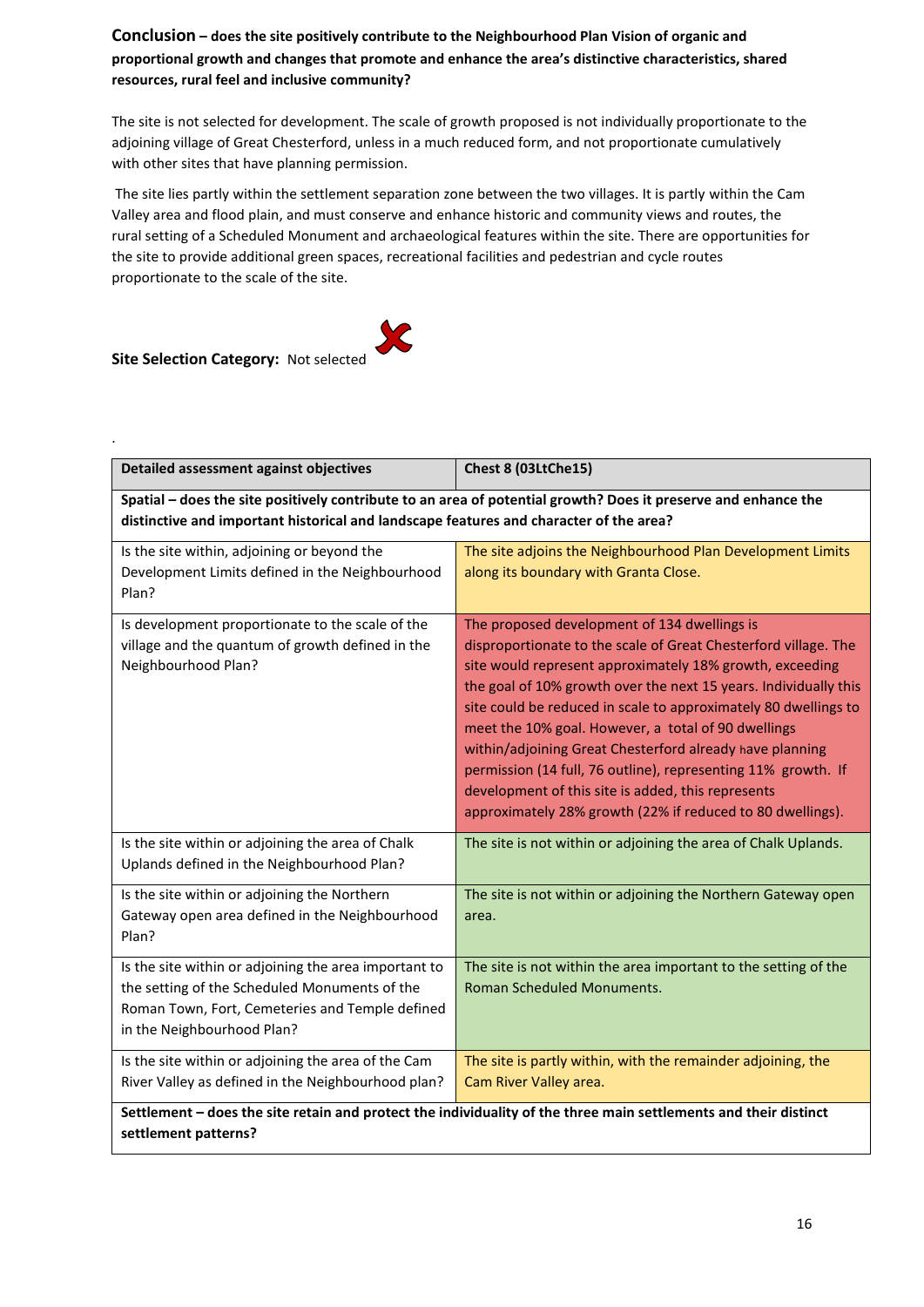| Is the site within the current areas of settlement,<br>adjoining or adjacent to the settlement edges or<br>beyond the settlement?                                                                                                                                                                                                           | The site adjoins the edges of the current settlement at Great<br>Chesterford.                                                                                                                                                                                                                                                                                                                                                                                                                                                                                                       |  |
|---------------------------------------------------------------------------------------------------------------------------------------------------------------------------------------------------------------------------------------------------------------------------------------------------------------------------------------------|-------------------------------------------------------------------------------------------------------------------------------------------------------------------------------------------------------------------------------------------------------------------------------------------------------------------------------------------------------------------------------------------------------------------------------------------------------------------------------------------------------------------------------------------------------------------------------------|--|
| Does the site lie within or adjacent to the<br>settlement separation zones that preserve open<br>buffer areas?                                                                                                                                                                                                                              | The site lies partly within the settlement separation zone<br>between Great and Little Chesterford.                                                                                                                                                                                                                                                                                                                                                                                                                                                                                 |  |
| Does the site preserve the linear settlement<br>pattern of Little Chesterford i.e. is not backland<br>development in that village?                                                                                                                                                                                                          | The site is not located within/adjacent to Little Chesterford.                                                                                                                                                                                                                                                                                                                                                                                                                                                                                                                      |  |
| Does the site lie within or adjacent to the hamlet of<br>Springwell?                                                                                                                                                                                                                                                                        | The site is not located within/adjacent to the hamlet of<br>Springwell.                                                                                                                                                                                                                                                                                                                                                                                                                                                                                                             |  |
|                                                                                                                                                                                                                                                                                                                                             | Getting around: Does the site promote safe and sustainable transport? - does it promote safe pedestrian use of                                                                                                                                                                                                                                                                                                                                                                                                                                                                      |  |
|                                                                                                                                                                                                                                                                                                                                             | railway station, access to village services and between villages, and road safety for all in village streets? Does it                                                                                                                                                                                                                                                                                                                                                                                                                                                               |  |
|                                                                                                                                                                                                                                                                                                                                             | promote and enhance cycling and pedestrian routes south to Saffron Walden and north towards Cambridge?                                                                                                                                                                                                                                                                                                                                                                                                                                                                              |  |
| Is the site able to provide access to direct and safe<br>walking routes to all village amenities? (In Great<br>Chesterford, this means including the railway<br>station, shop, surgeries, school, preschool and<br>community centre, and in Little Chesterford this<br>means the Village Hall and Church, and the bus<br>stops on the B184) | In order to access the Great Chesterford village amenities from<br>the site, pedestrians must walk along the busy B1383 (M11<br>relief road). There are narrow single pavements at Church<br>Street (to the school, shops and surgeries) and on Newmarket<br>Road (to the community centre). They must cross the road to<br>reach the railway station: there is no existing pedestrian<br>crossing. An opportunity potentially exists to provide a more<br>direct access to village amenities across the River Cam, and to<br>provide a pedestrian crossing to the railway station. |  |
| Is the site within Great Chesterford? Is it able to<br>provide a convenient direct cycle/footpath to the<br>Railway Station?                                                                                                                                                                                                                | The frontage to the site is proposed as section 1.3 in the 2014<br>Saffron Walden -> Cambridge Cycleway. An opportunity exists<br>to create this cycleway together with a safe crossing of the<br>B1383 to provide access to the railway station.                                                                                                                                                                                                                                                                                                                                   |  |
| Is the site within or adjoining the southern part of<br>the village of Great Chesterford? Is it able to<br>provide direct access to village amenities in the<br>centre of the village by contributing to or providing<br>a route over the River Cam?                                                                                        | This site adjoins the southern part of the village of Great<br>Chesterford. An opportunity exists to provide this access to<br>create a direct and safe walking route to village amenities.                                                                                                                                                                                                                                                                                                                                                                                         |  |
| Is the site within or adjoining Great Chesterford? Is<br>it able to provide improvements to the de-<br>urbanisation of the B1383 at the junction with<br>Ickleton road and/or widening of pavements along<br>Newmarket Road?                                                                                                                | The site is adjacent to the current settlement of Great<br>Chesterford. An opportunity exists to contribute to widening<br>of pavements and de-urbanisation of the B1383.                                                                                                                                                                                                                                                                                                                                                                                                           |  |
| Can the site contribute to cycle/footpaths to<br>Saffron Walden/Cambridge?                                                                                                                                                                                                                                                                  | The frontage to the site is proposed as section 1.3 in the 2014<br>Saffron Walden -> Cambridge Cycleway. An opportunity exists<br>to contribute to development of this cycleway.                                                                                                                                                                                                                                                                                                                                                                                                    |  |
| Will the site increase traffic movements through<br>Great Chesterford or Little Chesterford? Can it<br>contribute to traffic mitigation measures?                                                                                                                                                                                           | The site will significantly increase traffic movements through<br>Little Chesterford and an opportunity exists to contribute to<br>traffic mitigation measures.                                                                                                                                                                                                                                                                                                                                                                                                                     |  |
| enhance important views and landscape features?                                                                                                                                                                                                                                                                                             | Landscape - does the site landscape area have the capacity for development? Can development preserve and                                                                                                                                                                                                                                                                                                                                                                                                                                                                            |  |
| Does the site area lie in a landscape area that has<br>capacity for change?                                                                                                                                                                                                                                                                 | The site lies in an area that has a medium capacity for change.                                                                                                                                                                                                                                                                                                                                                                                                                                                                                                                     |  |
| Can development preserve and enhance locally<br>important views?                                                                                                                                                                                                                                                                            | Development of the site is likely to impact the historic and<br>community defined views along the Cam River Valley.                                                                                                                                                                                                                                                                                                                                                                                                                                                                 |  |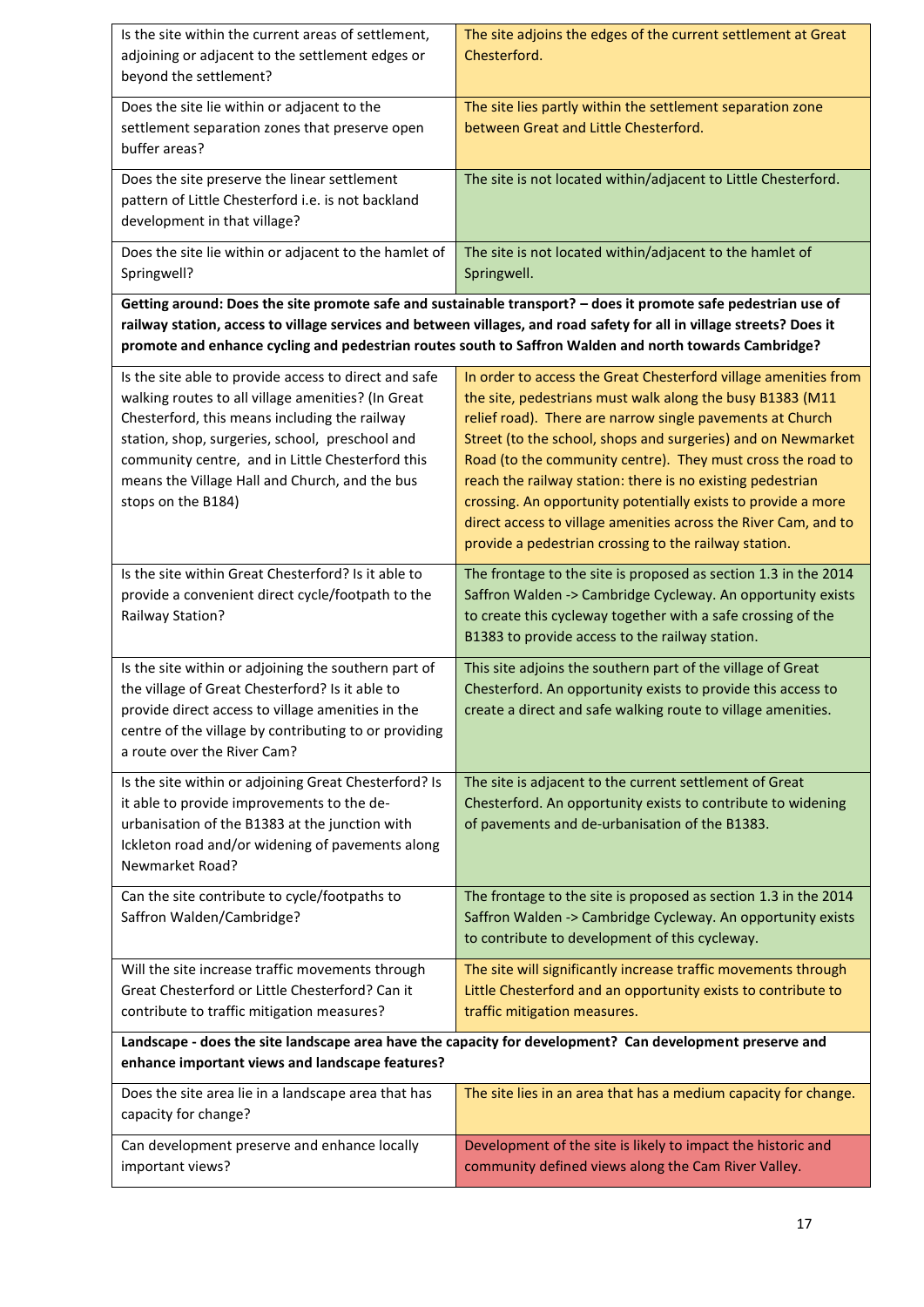| Can development preserve and enhance views to<br>and from the Chalk Uplands/plateaus, local<br>landmarks, historic buildings and landmarks?                                                                                                             | Development of the site is likely to impact on views along the<br>river valley towards Great Chesterford Church and Manor<br>Farm It will be visible from the Chalk Uplands surrounding the<br>village. The impact of development would be contingent on a<br>more detailed visual assessment of the proposed development<br>of the site.                              |
|---------------------------------------------------------------------------------------------------------------------------------------------------------------------------------------------------------------------------------------------------------|------------------------------------------------------------------------------------------------------------------------------------------------------------------------------------------------------------------------------------------------------------------------------------------------------------------------------------------------------------------------|
| Can the development preserve and enhance local<br>landscape patterns that include woodland areas,<br>hedgerows and individual trees, and does not<br>diminish their role in views across the landscape?<br>Can the development preserve and enhance the | The site is mostly bordered by hedgerows and individual trees.<br>The impact of any development of the site on local landscape<br>patterns including woodland areas, hedgerows and individual<br>trees would be contingent on a more detailed visual<br>assessment of any proposed development of the site.<br>The site is contained within a historic field boundary. |
| historic landscape character of field patterns and<br>field size, greens, commons and verges?                                                                                                                                                           | The impact of any development of the site on historic<br>landscape character of field patterns and field size, greens,<br>commons and verges would be contingent on a more detailed<br>visual assessment of any proposed development of the site.                                                                                                                      |
| Can the development preserve and enhance the<br>landscape significance and better reveal historic<br>links?                                                                                                                                             | The impact of any development of the site on landscape<br>significance and historic links would be contingent on a more<br>detailed visual assessment of any proposed development of<br>the site.                                                                                                                                                                      |
| environment?                                                                                                                                                                                                                                            | Historic environment - does the development of the site enhance and protect the historic features of the local                                                                                                                                                                                                                                                         |
| Can development at the site conserve and enhance<br>the Scheduled Monuments of the Roman Town,<br>Fort, and Temple and their settings?                                                                                                                  | The site is >800 m from the Scheduled Monuments of the<br>Roman Town, Fort and Cemeteries and has no impact on the<br>sites or their settings.                                                                                                                                                                                                                         |
| Can development at the site conserve and enhance<br>the rural setting of the Scheduled Monument of<br>the Fishponds and enclosure at Bordeaux Farm?                                                                                                     | The southern part of the site is included in the rural setting of<br>this SM. The impact of any development of the site on the SM<br>would be contingent on a more detailed assessment of any<br>proposed development of the site.                                                                                                                                     |
| Can development at the site conserve and enhance<br>the rural setting of the Scheduled Monument at<br>Paddock Wood?                                                                                                                                     | The site is >800m distant from this Scheduled Monument and<br>has no impact on the site or its setting.                                                                                                                                                                                                                                                                |
| Can development at the site conserve and enhance<br>the Conservation Area at Great Chesterford?                                                                                                                                                         | The site is not contained within the Conservation of Great<br>Chesterford, but is visible to/from it. The impact of any<br>development of the site on the Conservation Area would be<br>contingent on a more detailed visual assessment of any<br>proposed development of the site.                                                                                    |
| Can development at the site conserve and enhance<br>the historic centre of Little Chesterford?                                                                                                                                                          | The site is >800m distant from the historic centre of Little<br>Chesterford.                                                                                                                                                                                                                                                                                           |
| Can development at the site conserve the historic<br>flint walls and sunken road banks outside of the<br><b>Conservation Area?</b>                                                                                                                      | The site is approximately 600m distant from the nearest of<br>these features. Development of the site will have no impact on<br>these features or their setting.                                                                                                                                                                                                       |
| Can the development at the site conserve and<br>enhance locally listed or listed buildings?                                                                                                                                                             | Development of the site may have an impact on the setting of<br>the listed buildings at Manor Farm, Great Chesterford and<br>Little Bordeaux Farm, Little Chesterford. The impact of any<br>development of the site on locally listed or listed buildings<br>would be contingent on a more detailed visual assessment of<br>any proposed development of the site.      |
| Can the development at the site conserve and<br>enhance important archaeological sites?                                                                                                                                                                 | The historic environment record shows a Roman farmstead<br>within the site dating to the first to third centuries. It is                                                                                                                                                                                                                                               |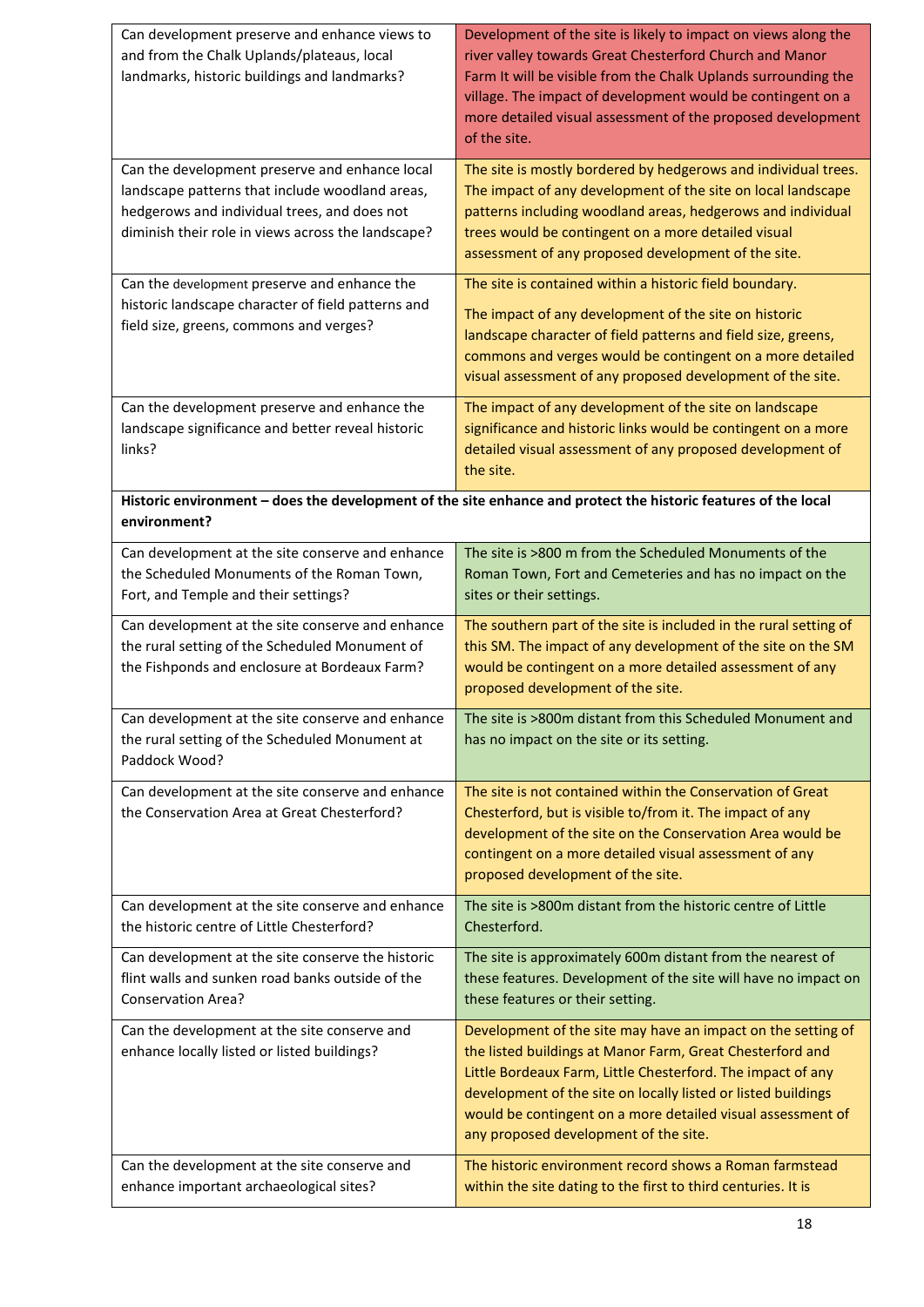|                                                                                                                                                                                          | possible that this land use has iron age origins. An Iron aged<br>silver coin (BCE 60-20) was found on the site.                                                                                                                                                                                                                                 |  |
|------------------------------------------------------------------------------------------------------------------------------------------------------------------------------------------|--------------------------------------------------------------------------------------------------------------------------------------------------------------------------------------------------------------------------------------------------------------------------------------------------------------------------------------------------|--|
|                                                                                                                                                                                          | Further extensive archaeological assessments are required<br>(see also Specialist Archaeological Advice dated 17 November<br>2020 regarding UTT/20/2724/OP<br>https://publicaccess.uttlesford.gov.uk/online-<br>applications/files/EFDB5FA329B2E2C2F2EBD1F675C507E2/pdf/UTT_<br>20_2724_OP-ECC_SPECIALIST_ARCHAEOLOGICAL_ADVICE-<br>3496434.pdf) |  |
|                                                                                                                                                                                          | Valued Community Spaces - Can the site maintain and enhance spaces that are valued for recreation, education                                                                                                                                                                                                                                     |  |
|                                                                                                                                                                                          | and/or services which contribute to the wellbeing of residents, and/or the aesthetic quality of the plan area?                                                                                                                                                                                                                                   |  |
| Can the site maintain or enhance recreational<br>facilities?                                                                                                                             | The site is in close proximity to the Community Route which<br>follows the River Cam, the beauty and tranquillity of which<br>must be preserved and enhanced. There is an opportunity to<br>create on-site recreational facilities.                                                                                                              |  |
| Can the site maintain or enhance local services<br>(e.g. pubs/restaurants, doctors, shops)?                                                                                              | No local services exist within the site or adjoin it. There is<br>opportunity to contribute to them.                                                                                                                                                                                                                                             |  |
| Can the site maintain or enhance community<br>facilities (e.g. places of worship, community<br>centres?                                                                                  | No community facilities exist within the site or adjoin it. There<br>is opportunity to contribute to them.                                                                                                                                                                                                                                       |  |
| Can the site maintain or enhance educational<br>facilities?                                                                                                                              | No educational facilities exist within the site or adjoin it.<br>There is opportunity to contribute to them.                                                                                                                                                                                                                                     |  |
| Can the site maintain or enhance green spaces that<br>add to the character of the villages?                                                                                              | The site does not have any impact on these green spaces.<br>There is opportunity to contribute to them.                                                                                                                                                                                                                                          |  |
|                                                                                                                                                                                          | Local Green Spaces - Can the site protect and enhance local green spaces of value to the local communities?                                                                                                                                                                                                                                      |  |
| Can the site protect and enhance Local Green<br>Spaces that the community value for their beauty,<br>historic significance, recreational value, tranquillity<br>or richness of wildlife? | There is an opportunity to provide additional green spaces<br>within the site.                                                                                                                                                                                                                                                                   |  |
| Employment - can the site protect or enhance local employment, preserving village and local environments and<br>promoting sustainable travel?                                            |                                                                                                                                                                                                                                                                                                                                                  |  |
| Can the site promote or enhance existing<br>employment sites?                                                                                                                            | No existing or proposed employment sites are within or<br>adjacent to the site. The opportunity to make contributions to<br>improvement is limited.                                                                                                                                                                                              |  |
| Can the site support further development of<br>Chesterford Research park for research and<br>development and sustainable travel to/from it?                                              | The site is >800m from Chesterford Research Park. The<br>opportunity to make contributions to improvement is limited.                                                                                                                                                                                                                            |  |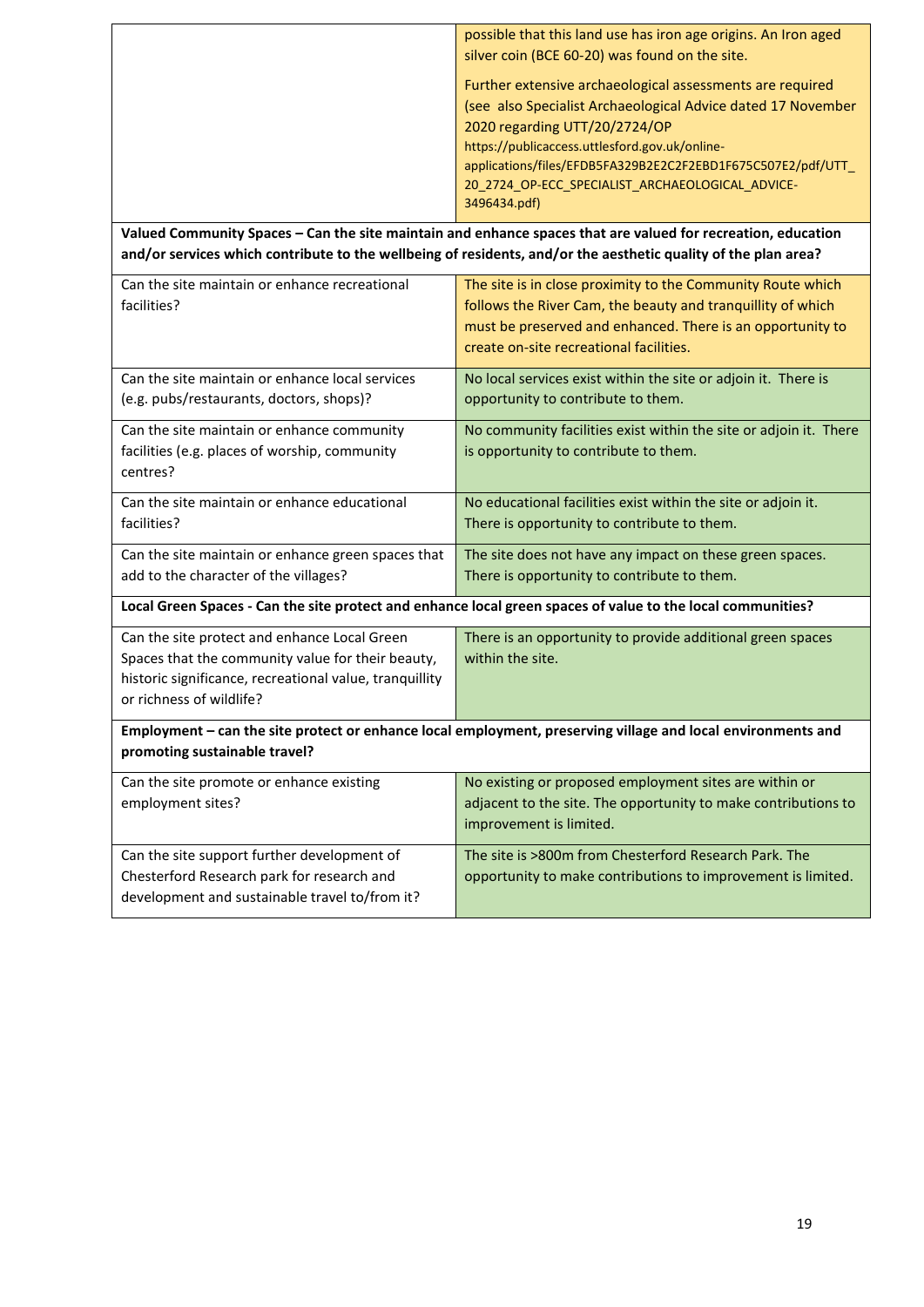| Neighbourhood Plan ref: Chest 9                                     |                                                                 | Parish: | Little Chesterford |
|---------------------------------------------------------------------|-----------------------------------------------------------------|---------|--------------------|
| <b>UDC SLAA Reference:</b>                                          | 04LtChe15                                                       |         |                    |
| <b>Site Address:</b>                                                | Land to the south west of London Road (B1383) Great Chesterford |         |                    |
|                                                                     | (Little Chesterford Parish), CB10 1QP                           |         |                    |
| <b>Proposed Capacity (dwellings): 76</b><br>Site Area (hectares): 3 |                                                                 |         |                    |
|                                                                     | <b>Proposed Use:</b> Market and affordable housing              |         |                    |



# **Site History:**

| <b>Application Reference</b> | <b>Description of Development</b>      | <b>Decision</b> | <b>Decision Date</b> |
|------------------------------|----------------------------------------|-----------------|----------------------|
| UTT/20/3329/DFO              | Reserved Matters application, seeking  | Awaiting        |                      |
|                              | approval of appearance, layout, scale  | decision        |                      |
|                              | and landscaping, for 76 dwellings      |                 |                      |
| UTT/20/2855/DOC              | Application to discharge condition 25  | Awaiting        |                      |
|                              | (noise and vibration assessment)       | decision        |                      |
| UTT/20/2288/DOC              | Application to discharge conditions 14 | Discharge       | 18 Sep 2020          |
|                              | (Archaeology), 15 (Heritage), 16       | conditions in   |                      |
|                              | (Archaeology) and 17 (Archaeology)     | full            |                      |
| UTT/19/0573/OP               | Outline application with all matters   | Decided         | 17 Jun 2020          |
|                              | reserved except for access for the     |                 |                      |
|                              | development of up to 76 dwellings,     |                 |                      |
|                              | including provision of vehicular and   |                 |                      |
|                              | pedestrian access, public open space   |                 |                      |
|                              | and hard and soft landscaping          |                 |                      |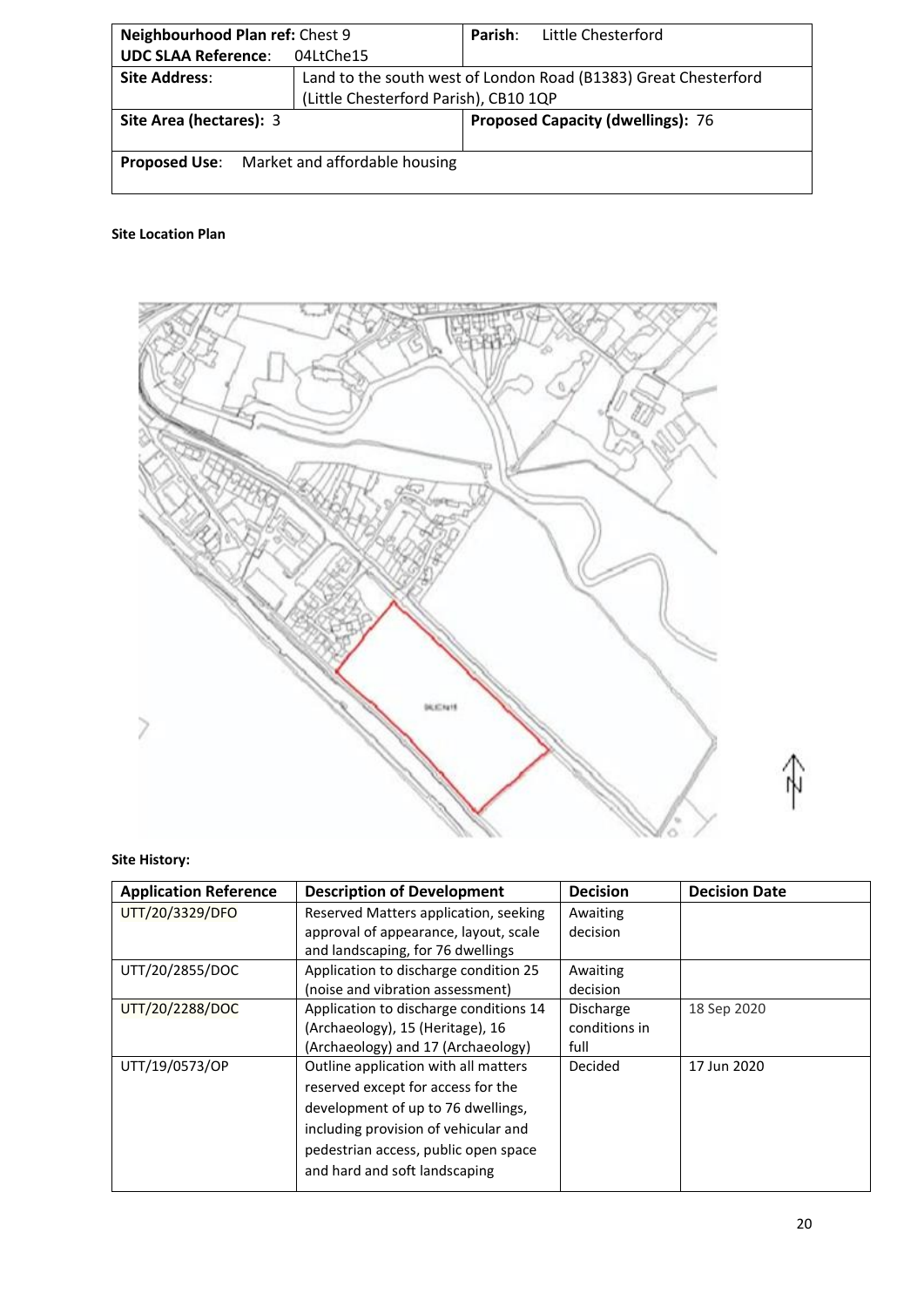# **Is the site suitable, achievable and available?** (from NPHLA)

The site is available and development is considered achievable. The development of the whole site would create coalescence between the two settlements so further work to mitigate noise from the railway line, reduction in scale and landscaping would be necessary. The site now has the benefit of outline planning permission.

# **Does development of the site contribute towards the Neighbourhood Plan Vision and Objectives as follows:**

# **Spatial - does the site positively contribute to an area of potential growth and/or preserve and enhance the distinctive and important historical and landscape features and character of the area?**

The site formerly adjoined the Great Chesterford Development Limits which were extended to include this site when outline planning was granted. It adjoins the Cam River Valley area at its northern end.

# **Settlement - does the site retain and protect the individuality of the three main settlements and their distinct settlement patterns?**

The site adjoins the settlement edges of Great Chesterford. It no longer lies within the Great-Little Chesterford settlement separation zone which was re-drawn following the granting of outline planning permission.

# **Getting around – does the site provide safe pedestrian and cycle access to village amenities? Can it deliver improvements to cycle/footpaths and/or to improve road safety?**

The site does not have safe and convenient pedestrian and cycle access to village amenities. The outline planning permission provides measures to improve access through provision of a cycle/footpath to the railway station.

# **Landscape character - does the site landscape area have the capacity for development? Can development preserve and enhance important views and landscape features?**

Landscape capacity for change is medium. The impact of any development would be contingent on a more detailed visual assessment as part of the Reserved Matters application process to ensure the preservation and enhancement of historic and community views along the Cam Valley, and to local landmarks such as All Saints Church, Great Chesterford as well as to preserve and protect views along the Cam Valley and to/from the Chalk Uplands, and to improve hedgerows and wooded areas to enhance the southern gateway to Great Chesterford.

# **Historic environment – can the site enhance and protect the historic features of the local environment?**

The site is in close proximity to and has views to the Great Chesterford Conservation Area and Grade 2 Listed Manor Farmhouse which must be conserved and enhanced which must be conserved and enhanced. The site is adjacent to the area that defines the rural context of the Fishponds and moated enclosure at Bordeaux Farm, which must be conserved and enhanced. The impact of development of the site would be contingent on a detailed assessment of the impact of the development on the setting of these historic assets, and the appropriate archaeological (The associated conditions on the current outline application have been discharged.)

# **Valued Community Spaces – can the site maintain and enhance spaces that are valued for recreation, education and/or services which contribute to the wellbeing of residents, and/or the aesthetic quality of the plan area?**

There is an opportunity to create on-site recreational facilities and contribute to educational provision which will be delivered as part of the s106 agreement for the outline planning permission.

# **Local Green Spaces – can the site protect and enhance local green spaces that the community value for their beauty, historic significance, recreational value, tranquillity or richness of wildlife?**

There is an opportunity to provide additional Local Green Spaces within the site which will be delivered as part of the s106 agreement for the outline planning permission.

# **Employment – can the site protect or enhance local employment, preserving village and local environments and promoting sustainable travel?**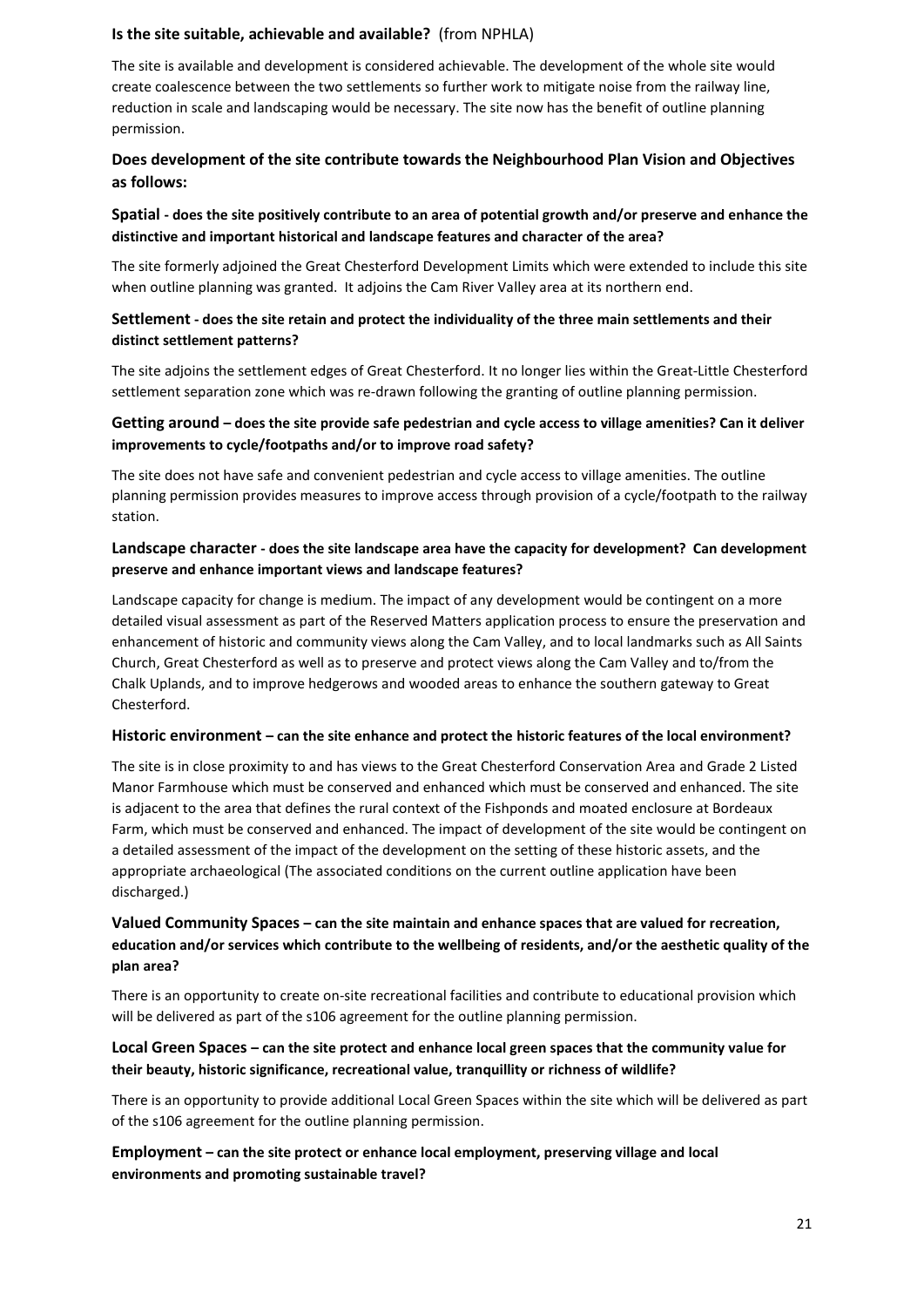The site does not have any impact on any existing employment sites. No opportunities have been identified for creation of new employment.

# **Conclusion – does the site positively contribute to the Neighbourhood Plan Vision of organic and proportional growth and changes that promote and enhance the area's distinctive characteristics, shared resources, rural feel and inclusive community?**

The site provides proportionate growth adjacent to the settlement edges of Great Chesterford, delivering the total of the goal of 10% growth over 15 years.

The site is no longer within the settlement separation zone between the villages, but is adjacent to it. To preserve this open buffer area as much as possible, the opportunity exists to create open areas and new Local Green Spaces at the south of the site. Opportunities exist to enhance and improve hedgerows and wooded areas to provide a southern gateway to Great Chesterford and provide new recreational facilities with the site. All of this is contained within the s106 agreement for the site, or via the planning conditions on the outline planning permission or as part of the detail to be confirmed as part of the Reserved Matters application process.

Safe pedestrian access to the railway station can be provided through the s106 agreement.

Views to and from the Chalk Uplands, and the Conservation Area and along the Cam Valley must be preserved and enhanced. The views to/from the Conservation area, adjacent Little Bordeaux rural context area, and the Grade 2 Listed Manor farmhouse must be conserved and enhanced (these conditions have been discharged for the current outline planning application)

Mitigation of noise levels from the adjacent railway line is also required. Given the site already has outline planning permission, it is selected for inclusion within the Neighbourhood Plan, with the considerations outlined above.

**Barriotte** 

### **Site Selection Category:** Selected with Major Considerations

| Detailed assessment against objectives                                                                                                                                                                                     | Chest 9 (04LtChe15)                                                                                                                                                                                         |  |
|----------------------------------------------------------------------------------------------------------------------------------------------------------------------------------------------------------------------------|-------------------------------------------------------------------------------------------------------------------------------------------------------------------------------------------------------------|--|
| Spatial – does the site positively contribute to an area of potential growth? Does it preserve and enhance the<br>distinctive and important historical and landscape features and character of the area?                   |                                                                                                                                                                                                             |  |
| Is the site within, adjoining or beyond the<br>Development Limits defined in the Neighbourhood<br>Plan?                                                                                                                    | The site previously adjoined the Neighbourhood Plan<br>development limits at Ash Green. The Development Limits<br>have been extended to include the site as outline planning<br>permission has been gained. |  |
| Is development proportionate to the scale of the<br>village and the quantum of growth defined in the<br>Neighbourhood Plan?                                                                                                | The proposed development of 76 dwellings is an increase of<br>approximately 10% of Great Chesterford. This represents the<br>entirety of the goal of 10% growth over the next 15 years.                     |  |
| Is the site within or adjoining the area of Chalk<br>Uplands defined in the Neighbourhood Plan?                                                                                                                            | The site is not within or adjoining the area of Chalk Uplands.                                                                                                                                              |  |
| Is the site within or adjoining Is the site within or<br>adjoining the Northern Gateway open area defined<br>in the Neighbourhood Plan?                                                                                    | The site is not within or adjoining the Northern Gateway open<br>area.                                                                                                                                      |  |
| Is the site within or adjoining Is the site within or<br>adjoining the area important to the setting of the<br>Scheduled Monuments of the Roman Town, Fort,<br>Cemeteries and Temple defined in the<br>Neighbourhood Plan? | The site is beyond the area important to the setting of the<br><b>Roman Scheduled Monuments.</b>                                                                                                            |  |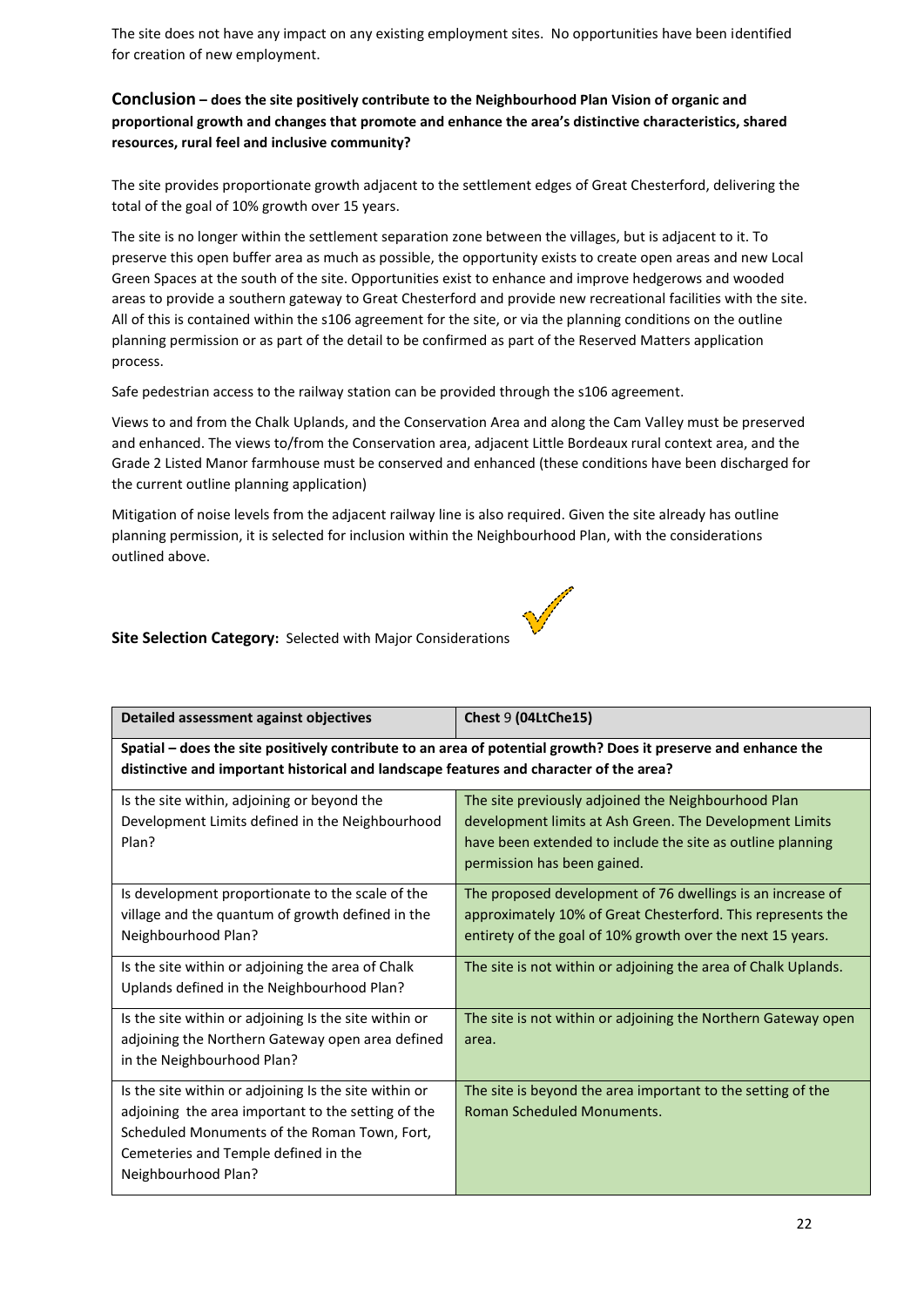| Is the site within or adjoining the area of the Cam<br>River Valley as defined in the Neighbourhood plan?                                                                                                                                                                                                                                   | The site is close to the Cam River Valley area                                                                                                                                                                                                                                                                                                                                                                                                                                                           |  |  |
|---------------------------------------------------------------------------------------------------------------------------------------------------------------------------------------------------------------------------------------------------------------------------------------------------------------------------------------------|----------------------------------------------------------------------------------------------------------------------------------------------------------------------------------------------------------------------------------------------------------------------------------------------------------------------------------------------------------------------------------------------------------------------------------------------------------------------------------------------------------|--|--|
| Settlement - does the site retain and protect the individuality of the three main settlements and their distinct<br>settlement patterns?                                                                                                                                                                                                    |                                                                                                                                                                                                                                                                                                                                                                                                                                                                                                          |  |  |
| Is the site within the current areas of settlement,<br>adjoining or adjacent to the settlement edges or<br>beyond the settlement?                                                                                                                                                                                                           | The site adjoins the edges of the current settlement at Great<br>Chesterford.                                                                                                                                                                                                                                                                                                                                                                                                                            |  |  |
| Does the site lie within, beyond or adjacent to the<br>settlement separation zones that preserve open<br>buffer areas?                                                                                                                                                                                                                      | The site partly lies within the settlement separation zone<br>between Great and Little Chesterford. The settlement<br>separation zone has been reduced as outline planning<br>permission has been gained.                                                                                                                                                                                                                                                                                                |  |  |
| Does the site preserve the linear settlement<br>pattern of Little Chesterford i.e. is not backland<br>development in that village?                                                                                                                                                                                                          | The site is not located within/adjacent to Little Chesterford.                                                                                                                                                                                                                                                                                                                                                                                                                                           |  |  |
| Does the site lie within, adjacent to or beyond the<br>hamlet of Springwell?                                                                                                                                                                                                                                                                | The site is not located within/adjacent to the hamlet of<br>Springwell.                                                                                                                                                                                                                                                                                                                                                                                                                                  |  |  |
|                                                                                                                                                                                                                                                                                                                                             | Getting around: Does the site promote safe and sustainable transport? - does it promote safe pedestrian use of<br>railway station, access to village services and between villages, and road safety for all in village streets? Does it<br>promote and enhance cycling and pedestrian routes south to Saffron Walden and north towards Cambridge?                                                                                                                                                        |  |  |
| Is the site able to provide access to direct and safe<br>walking routes to all village amenities? (In Great<br>Chesterford, this means including the railway<br>station, shop, surgeries, school, preschool and<br>community centre, and in Little Chesterford this<br>means the Village Hall and Church, and the bus<br>stops on the B184) | In order to access the Great Chesterford village amenities from<br>the site, pedestrians must walk along the busy B1383 (M11<br>relief road). There are narrow single pavements at Church<br>Street (to the school, shops and surgeries) and on Newmarket<br>Road (to the community centre). They must cross the road to<br>reach the village centre: there is no existing pedestrian<br>crossing. An opportunity no longer exists to improve road<br>safety through provision of a pedestrian crossing. |  |  |
| Is the site within Great Chesterford? Is it able to<br>provide a direct cycle/footpath to the Railway<br>Station?                                                                                                                                                                                                                           | An opportunity exists to provide a foot/cycleway to the<br>railway station along the B1383 via the s106 agreement.                                                                                                                                                                                                                                                                                                                                                                                       |  |  |
| Is the site within or adjoining the southern part of<br>the village of Great Chesterford? Is it able to<br>provide direct access to village amenities in the<br>centre of the village by contributing to or providing<br>a route over the River Cam?                                                                                        | This site adjoins the southern part of the village of Great<br>Chesterford. An opportunity no longer exists to contribute to<br>this access to create a direct and safe walking route to village<br>amenities.                                                                                                                                                                                                                                                                                           |  |  |
| Is the site within or adjoining Great Chesterford? Is<br>it able to provide improvements to the de-<br>urbanisation of the B1383 at the junction with<br>Ickleton road and/or widening of pavements along<br>Newmarket Road?                                                                                                                | The site is adjacent to the current settlement of Great<br>Chesterford. An opportunity no longer exists to contribute to<br>widening of pavements and de-urbanisation of the B1383.                                                                                                                                                                                                                                                                                                                      |  |  |
| Can the site contribute to cycle/footpaths to<br>Saffron Walden/Cambridge?                                                                                                                                                                                                                                                                  | The site is on the opposite side of the road to the cycleway<br>proposed as section 1.3 of 2014 Saffron Walden -> Cambridge<br>Cycleway and therefore opportunities to connect a cycleway<br>within the site to onward routes are limited.                                                                                                                                                                                                                                                               |  |  |
| Will the site increase traffic movements through<br>Great or Little Chesterford? Can it contribute to<br>traffic mitigation measures?                                                                                                                                                                                                       | The site will significantly increase traffic movements through<br>Little Chesterford and an opportunity no longer exists to<br>contribute to traffic mitigation measures.                                                                                                                                                                                                                                                                                                                                |  |  |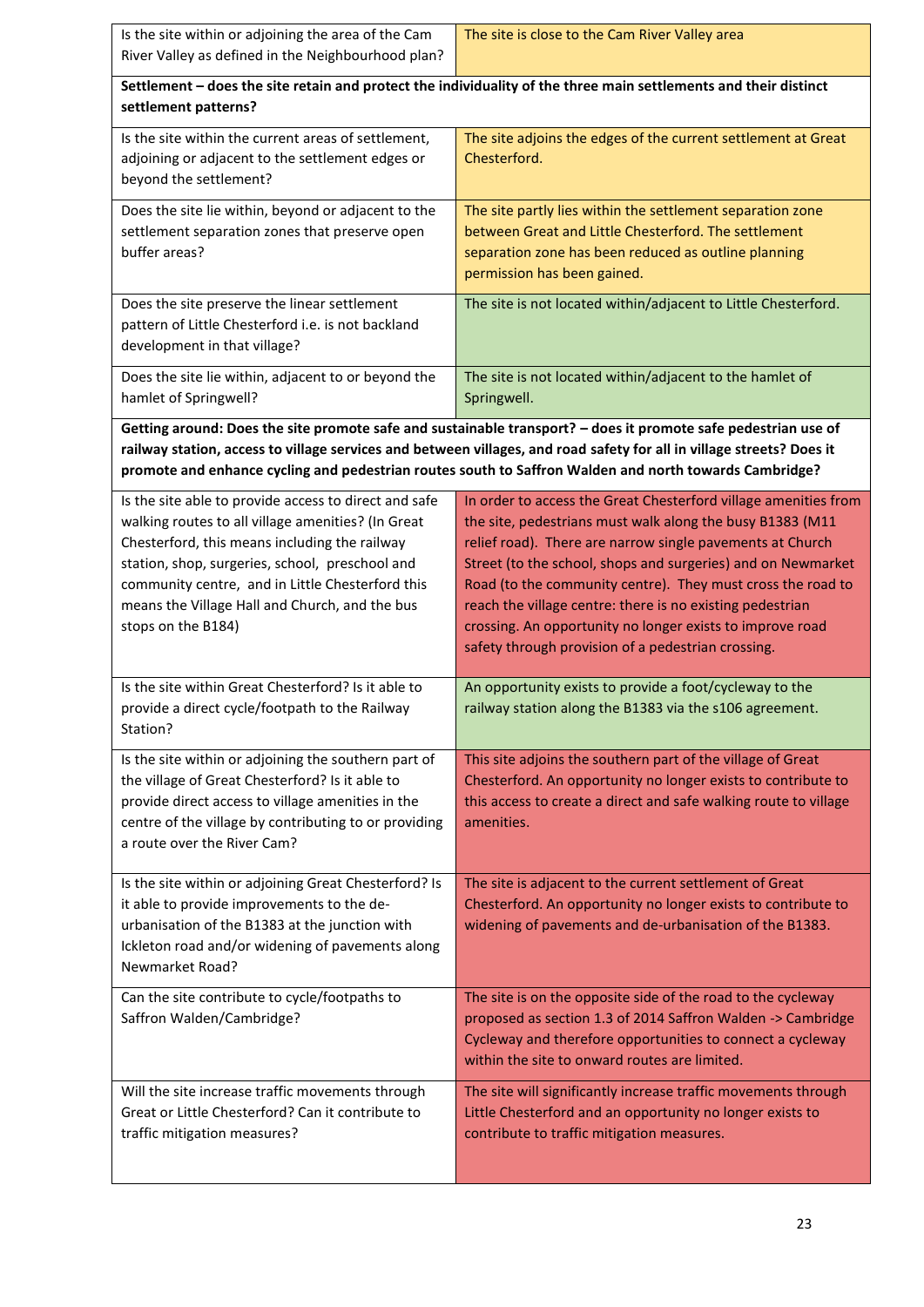| enhance important views and landscape features?                                                                                                                                                         | Landscape - does the site landscape area have the capacity for development? Can development preserve and                                                                                                                                                                                                                                                                                                                                                                                                                  |
|---------------------------------------------------------------------------------------------------------------------------------------------------------------------------------------------------------|---------------------------------------------------------------------------------------------------------------------------------------------------------------------------------------------------------------------------------------------------------------------------------------------------------------------------------------------------------------------------------------------------------------------------------------------------------------------------------------------------------------------------|
| Does the site area lie in a landscape area that has<br>capacity for change?                                                                                                                             | The site lies in an area that has a medium capacity for change.                                                                                                                                                                                                                                                                                                                                                                                                                                                           |
| Can development preserve and enhance locally<br>important views?                                                                                                                                        | The development will impact historic and community defined<br>views along the Cam River Valley.                                                                                                                                                                                                                                                                                                                                                                                                                           |
| Can development preserve and enhance views to<br>and from the Chalk Uplands/plateaus, local<br>landmarks, historic buildings and landmarks?                                                             | The development will impact on views along the river valley. It<br>will be visible from the Chalk Uplands surrounding the village<br>The impact of development would be contingent on a more<br>detailed visual assessment of the proposed development of<br>the site.                                                                                                                                                                                                                                                    |
| Can the development preserve and enhance local<br>landscape patterns that include woodland areas,<br>hedgerows and individual trees, and does not<br>diminish their role in views across the landscape? | The development is bordered by hedgerows. There is the<br>opportunity to enhance these and use woodland areas to<br>enhance the southern gateway to the village of Great<br>Chesterford.                                                                                                                                                                                                                                                                                                                                  |
| Can the development preserve and enhance the<br>historic landscape character of field patterns<br>and field size, greens, commons and verges?                                                           | The site is contained within a historic field boundary.                                                                                                                                                                                                                                                                                                                                                                                                                                                                   |
| Can the development preserve and enhance the<br>landscape significance and better reveal historic<br>links?                                                                                             | The impact of any development of the site on landscape<br>significance and historic links would be contingent on a more<br>detailed visual assessment of any proposed development of<br>the site. . This requirement was discharged for the current<br>application, see https://publicaccess.uttlesford.gov.uk/online-<br>applications/files/B297F7201D8E84AC4B29634D9757E0D4/pdf/UTT_<br>20_2288_DOC-HERITAGE_DESK-BASED_ASSESSMENT-3449009.pdf                                                                          |
| environment?                                                                                                                                                                                            | Historic environment - does the development of the site enhance and protect the historic features of the local                                                                                                                                                                                                                                                                                                                                                                                                            |
| Can development at the site conserve and enhance<br>the Scheduled Monuments of the Roman Town,<br>Fort, and Temple and their settings?                                                                  | The site is >800 m from the Scheduled Monument of the<br>Roman Town, Fort and Cemeteries and has no impact on the<br>site or its setting.                                                                                                                                                                                                                                                                                                                                                                                 |
| Can development at the site conserve and enhance<br>the rural setting of the Scheduled Monument of<br>the Fishponds and enclosure at Bordeaux Farm?                                                     | The southern part of the site is adjacent to the rural setting of<br>this SM. The impact of any development of the site on the SM<br>would be contingent on a more detailed visual assessment of<br>any proposed development of the site. . This requirement was<br>discharged for the current application as part of<br>UTT/20/2288/DOC. See<br>https://publicaccess.uttlesford.gov.uk/online-<br>applications/files/B297F7201D8E84AC4B29634D9757E0D4/pdf/UTT_<br>20_2288_DOC-HERITAGE_DESK-BASED_ASSESSMENT-3449009.pdf |
| Can development at the site conserve and enhance<br>the rural setting of the Scheduled Monument at<br>Paddock Wood?                                                                                     | The site is >800m distant from this Scheduled Monument and<br>has no impact on the site or its setting.                                                                                                                                                                                                                                                                                                                                                                                                                   |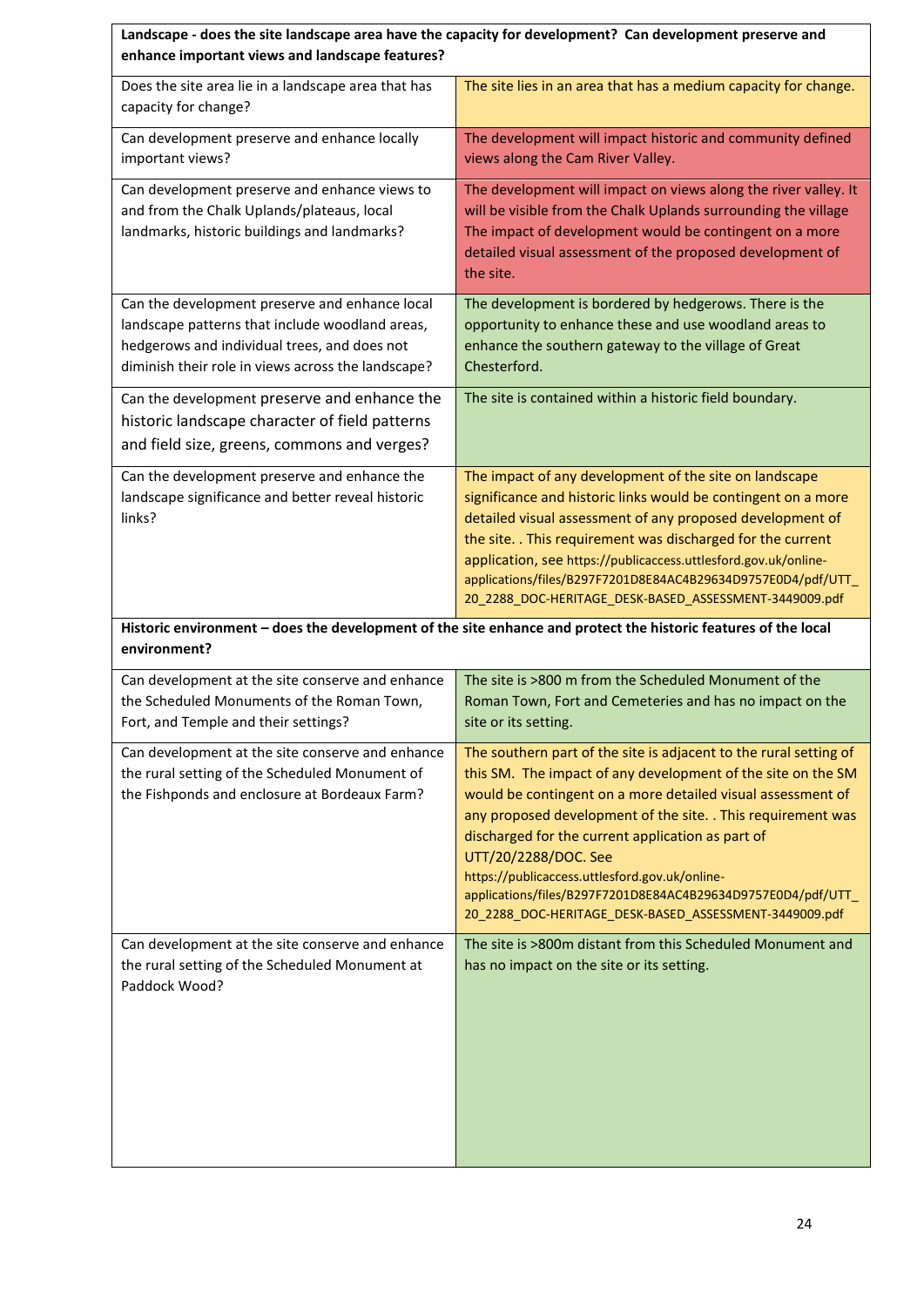| Can development at the site conserve and enhance<br>the Conservation Area at Great Chesterford?                                    | The site is not contained within the Conservation of Great<br>Chesterford, but is visible to/from it. The impact of any<br>development of the site on the Conservation Area would be<br>contingent on a more detailed visual assessment of any<br>proposed development of the site. This requirement was<br>discharged for the current application as part of<br>UTT/20/2288/DOC. See<br>https://publicaccess.uttlesford.gov.uk/online-<br>applications/files/B297F7201D8E84AC4B29634D9757E0D4/pdf/UTT<br>20_2288_DOC-HERITAGE_DESK-BASED_ASSESSMENT-3449009.pdf                                                                                                                                                                                                                                                                                                                                                                                                                                           |
|------------------------------------------------------------------------------------------------------------------------------------|------------------------------------------------------------------------------------------------------------------------------------------------------------------------------------------------------------------------------------------------------------------------------------------------------------------------------------------------------------------------------------------------------------------------------------------------------------------------------------------------------------------------------------------------------------------------------------------------------------------------------------------------------------------------------------------------------------------------------------------------------------------------------------------------------------------------------------------------------------------------------------------------------------------------------------------------------------------------------------------------------------|
| Can development at the site conserve and enhance<br>the historic centre of Little Chesterford?                                     | The site is >800m distant from the historic centre of Little<br>Chesterford.                                                                                                                                                                                                                                                                                                                                                                                                                                                                                                                                                                                                                                                                                                                                                                                                                                                                                                                               |
| Can development at the site conserve the historic<br>flint walls and sunken road banks outside of the<br><b>Conservation Area?</b> | The site is >800m distant from these features. Development of<br>the site will have no impact on these features or their setting.                                                                                                                                                                                                                                                                                                                                                                                                                                                                                                                                                                                                                                                                                                                                                                                                                                                                          |
| Can the development at the site conserve and<br>enhance locally listed or listed buildings?                                        | Development of the site may have an impact on the setting of<br>the listed/locally listed buildings at Manor Farm, Great<br>Chesterford and Little Bordeaux Farm, Little Chesterford. The<br>impact of any development of the site on locally listed or listed<br>buildings would be contingent on a more detailed visual<br>assessment of any proposed development of the site. This<br>requirement was discharged for the current application as part<br>of UTT/20/2288/DOC. See<br>https://publicaccess.uttlesford.gov.uk/online-<br>applications/files/B297F7201D8E84AC4B29634D9757E0D4/pdf/UTT_<br>20_2288_DOC-HERITAGE_DESK-BASED_ASSESSMENT-3449009.pdf                                                                                                                                                                                                                                                                                                                                             |
| Can the development at the site conserve and<br>enhance important archaeological sites?                                            | The Historic Environment Record identifies a Romano-British<br>grave group on the site at TL 507 423 and the outline planning<br>consent for this site states that the site lies on the edge of the<br>Roman town of Great Chesterford immediately to the east of<br>the known Roman cemetery (EHER 4949). An area of<br>cropmarks located to the north of the development area<br>forms a sequence of enclosures on the southern side of the<br>river (EHER 4866). This occupation may spread across London<br>Road into the development area.<br>An assessment carried out as part of UTT/20/2288/DOC in July<br>2020 by Cotswold Archaeology to discharge archaeology<br>conditions associated with the outline planning consent<br>identified no archaeological features or deposits and the<br>conditions were discharged. See<br>https://publicaccess.uttlesford.gov.uk/online-<br>applications/files/C9985B2FA0319C9F7123A78398B570FF/pdf/UTT 2<br>0_2288_DOC-ARCHAEOLOGICAL_EVALUATION-3449008.pdf |
|                                                                                                                                    | Valued Community Spaces - Can the site maintain and enhance spaces that are valued for recreation, education<br>and/or services which contribute to the wellbeing of residents, and/or the aesthetic quality of the plan area?                                                                                                                                                                                                                                                                                                                                                                                                                                                                                                                                                                                                                                                                                                                                                                             |
| Can the site maintain or enhance recreational<br>facilities?                                                                       | There is an opportunity to create on-site recreational facilities.                                                                                                                                                                                                                                                                                                                                                                                                                                                                                                                                                                                                                                                                                                                                                                                                                                                                                                                                         |
| Can the site maintain or enhance local services<br>(e.g. pubs/restaurants, doctors, shops)?                                        | No local services exist within the site or adjoin it. No<br>opportunities for enhancement have been identified.                                                                                                                                                                                                                                                                                                                                                                                                                                                                                                                                                                                                                                                                                                                                                                                                                                                                                            |
| Can the site maintain or enhance community<br>facilities (e.g. places of worship, community<br>centres?                            | No community facilities exist within the site or adjoin it. No<br>opportunities for enhancement have been identified.                                                                                                                                                                                                                                                                                                                                                                                                                                                                                                                                                                                                                                                                                                                                                                                                                                                                                      |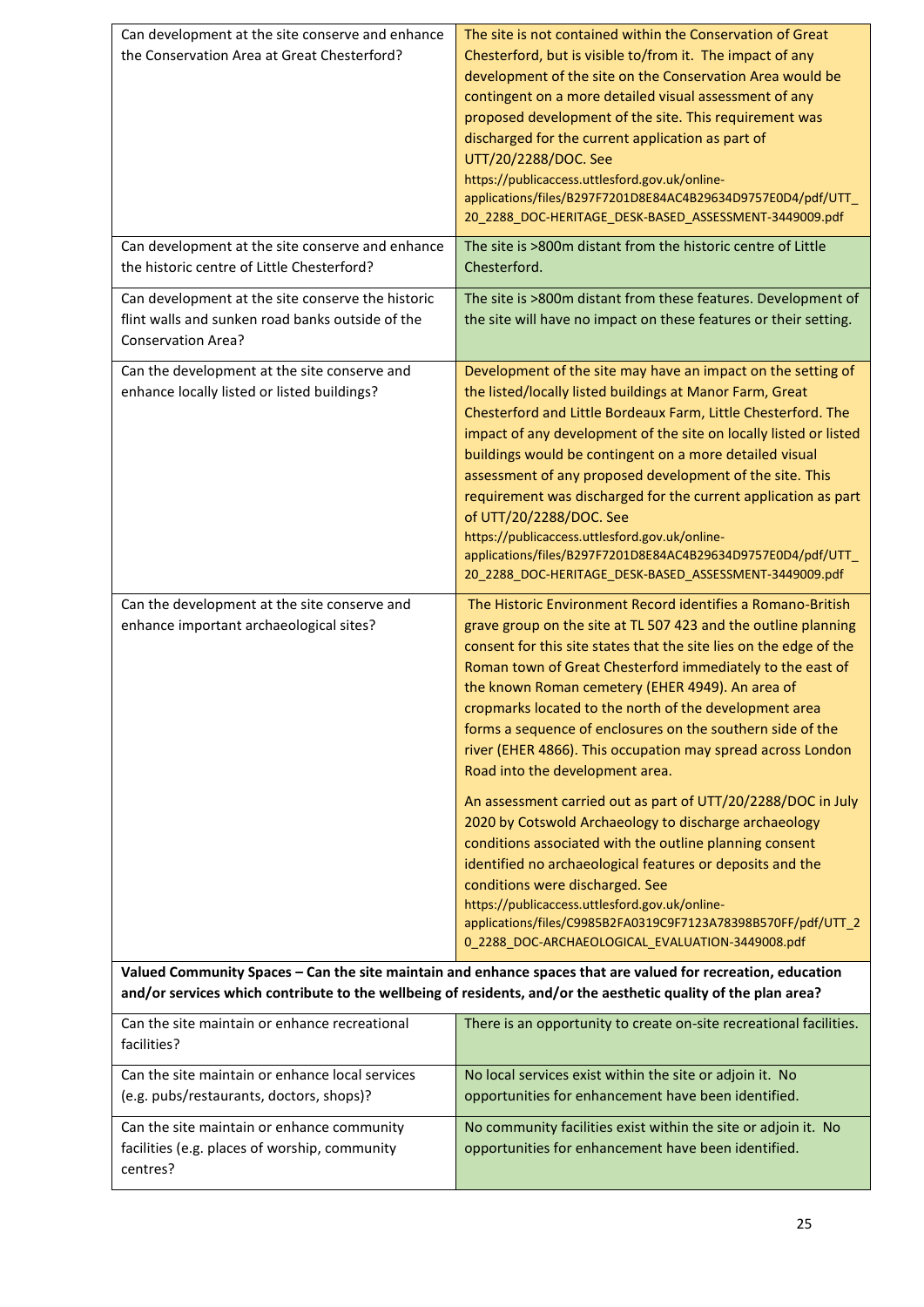| Can the site maintain or enhance educational<br>facilities?                                                                                                                              | No educational facilities exist within the site or adjoin it. The<br>site would be required to contribute to enhanced educational<br>provision.            |  |
|------------------------------------------------------------------------------------------------------------------------------------------------------------------------------------------|------------------------------------------------------------------------------------------------------------------------------------------------------------|--|
| Can the site maintain or enhance green spaces that<br>add to the character of the villages?                                                                                              | The site does not have any impact on these green spaces.                                                                                                   |  |
| Local Green Spaces - Can the site protect and enhance local green spaces of value to the local<br>communities?                                                                           |                                                                                                                                                            |  |
| Can the site protect and enhance Local Green<br>Spaces that the community value for their beauty,<br>historic significance, recreational value, tranquillity<br>or richness of wildlife? | There is an opportunity to provide additional Local Green<br>Spaces within the site.                                                                       |  |
| Employment - can the site protect or enhance local employment, preserving village and local environments and<br>promoting sustainable travel?                                            |                                                                                                                                                            |  |
| Can the site promote or enhance existing<br>employment sites?                                                                                                                            | No existing or proposed employment sites are within or<br>adjacent to the site. No opportunities for enhancement have<br>been identified.                  |  |
| Can the site support further development of<br>Chesterford Research park for research and<br>development and sustainable travel to/from it?                                              | The site is >800m from Chesterford Research Park. No<br>opportunities have been identified to support R&D at the site<br>or sustainable travel to/from it. |  |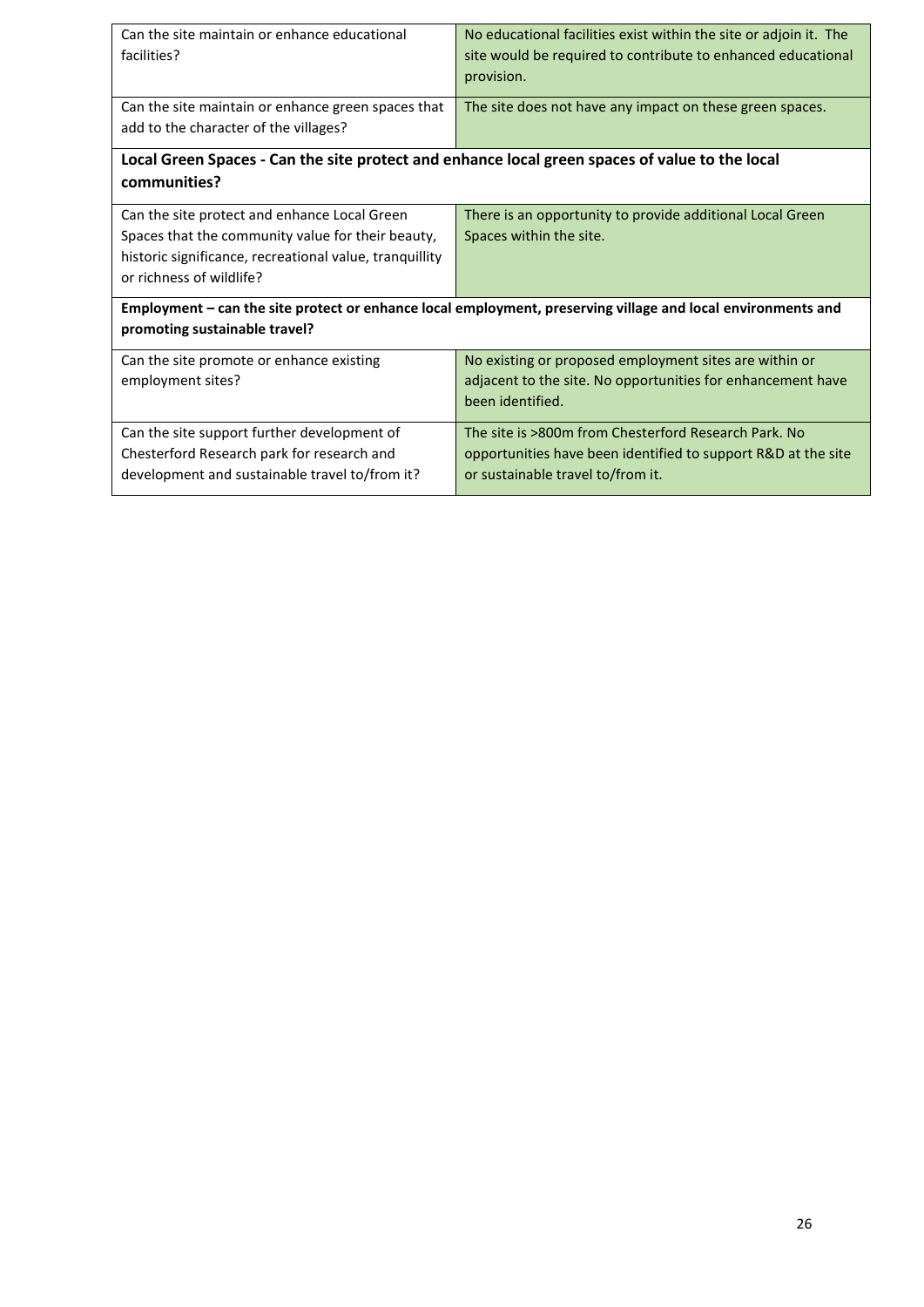| Neighbourhood Plan ref: Chest 10                                     | Little Chesterford<br>Parish:                                         |  |  |
|----------------------------------------------------------------------|-----------------------------------------------------------------------|--|--|
| <b>UDC SLAA Reference:</b>                                           | 05LtChe15                                                             |  |  |
| <b>Site Address:</b>                                                 | Land adjacent to Manor Cottages, off High Street, Little Chesterford, |  |  |
|                                                                      | <b>CB10 1TZ</b>                                                       |  |  |
| Site Area (hectares): 0.5<br><b>Proposed Capacity (dwellings): 5</b> |                                                                       |  |  |
|                                                                      |                                                                       |  |  |
| <b>Proposed Use:</b> Market housing                                  |                                                                       |  |  |



#### **Is the site suitable, achievable and available?** (from NPHLA)

The site is available and development is achievable subject to upgrading the access road. Achievability is unlikely due to the infrastructure required.

# **Does development of the site contribute towards the Neighbourhood Plan Vision and Objectives as follows?**

# **Spatial - does the site positively contribute to an area of potential growth and/or preserve and enhance the distinctive and important historical and landscape features and character of the area?**

The proposed development of 5 dwellings represents approximately 5% growth in Little Chesterford, half of the goal of 10% over 15 years. It adjoins the Cam River Valley area.

# **Settlement - does the site retain and protect the individuality of the three main settlements and their distinct settlement patterns?**

The site adjoins the settlement edges of Little Chesterford. Development has the potential to maintain the settlement pattern of Little Chesterford

**Getting around – does the site provide safe pedestrian and cycle access to village amenities? Can it deliver improvements to cycle/footpaths and/or to improve road safety?**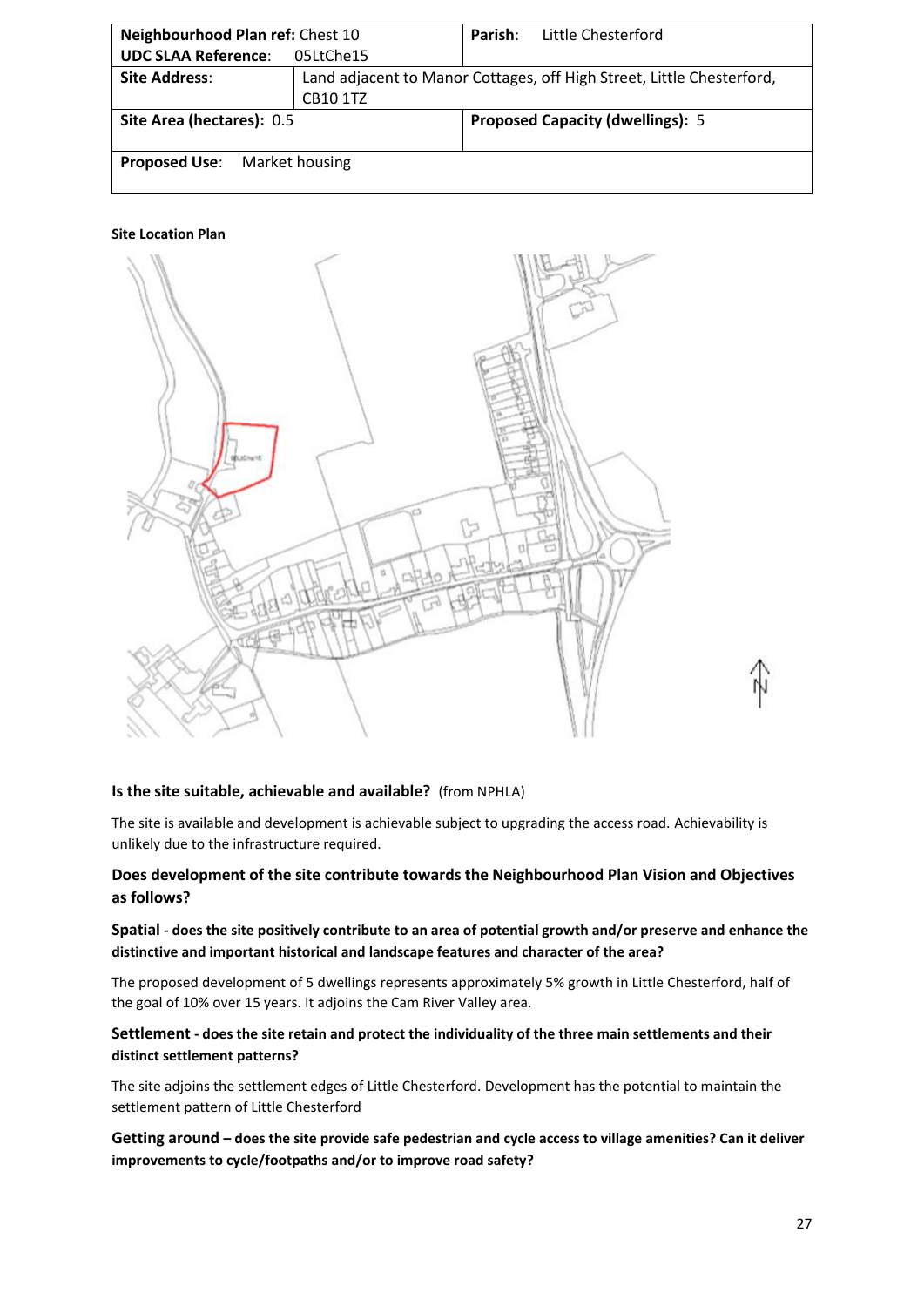The site does not provide safe pedestrian and cycle access to village amenities, the access track and High Street being narrow with no footways. Improvements to road safety are very unlikely to be achievable. No opportunities to contribute to cycle paths have been identified.

# **Landscape character - does the site landscape area have the capacity for development? Can development preserve and enhance important views and landscape features?**

Landscape capacity for change is low. Important views along the river valley and to and from the Chalk Uplands, including those framed by individual trees and hedgerows must be preserved and enhanced.

#### **Historic environment – can the site enhance and protect the historic features of the local environment?**

The site is in close proximity to the historic centre of Little Chesterford. Views to/from the site are limited by existing buildings. There is an opportunity to enhance the setting of the historic centre through design.

# **Valued Community Spaces – can the site maintain and enhance spaces that are valued for recreation, education and/or services which contribute to the wellbeing of residents, and/or the aesthetic quality of the plan area?**

There is a limited opportunity for development to create additional recreational facilities within the site. There is limited opportunity to contribute to other facilities (e.g. education due to the size of the site).

# **Local Green Spaces – can the site protect and enhance local green spaces that the community value for their beauty, historic significance, recreational value, tranquillity or richness of wildlife?**

Part of the site is identified as a Local Green Space. The beauty and tranquillity and wildlife habitats of this site must be enhanced and preserved.

# **Employment – can the site protect or enhance local employment, preserving village and local environments and promoting sustainable travel?**

The site does not have any impact on any existing employment sites.

# **Conclusion – does the site positively contribute to the Neighbourhood Plan Vision of organic and proportional growth and changes that promote and enhance the area's distinctive characteristics, shared resources, rural feel and inclusive community?**

The site is not selected for development. There is no safe pedestrian access to the village centre and achievability of improvements is unlikely. Part of the site has been identified as a Local Green Space adjoining the public footpath along the Cam Valley, which must be preserved and/or enhanced. Development of the site for 5 dwellings significantly limits opportunities to preserve and enhance the tranquillity of the local green site and preserve and enhance important views along the valley and to/from the chalk upland. There is the potential to create additional recreational facilities on the site. It is adjacent to the settlement separation zone that forms an important buffer between the communities.

# **Site Selection Category:** Not selected

| Detailed assessment against objectives                                                                                                                                                                   | Chest 10 (05LtChe15)                       |  |  |
|----------------------------------------------------------------------------------------------------------------------------------------------------------------------------------------------------------|--------------------------------------------|--|--|
| Spatial – does the site positively contribute to an area of potential growth? Does it preserve and enhance the<br>distinctive and important historical and landscape features and character of the area? |                                            |  |  |
| Is the site within, adjoining or beyond the<br>Development Limits defined in the Neighbourhood<br>Plan?                                                                                                  | The site is beyond the Development Limits. |  |  |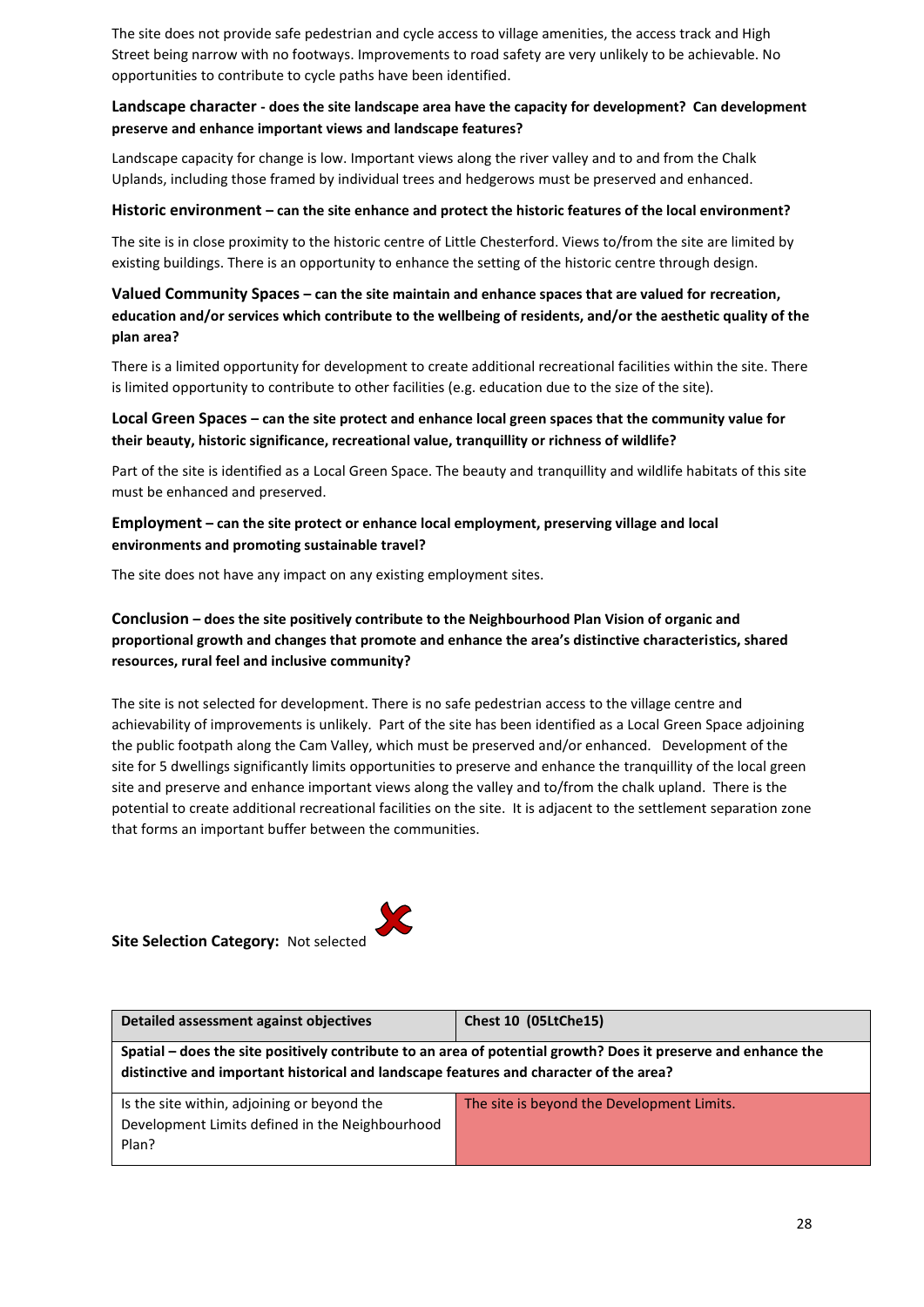| Is development proportionate to the scale of the<br>village and the quantum of growth defined in the<br>Neighbourhood Plan?                                                                                                                                                                                                                 | The proposed development of 5 dwellings represents<br>approximately 5% growth in Little Chesterford, half of the goal<br>of 10% over 15 years.                                                                                                                                                                                                                                                                                        |  |  |
|---------------------------------------------------------------------------------------------------------------------------------------------------------------------------------------------------------------------------------------------------------------------------------------------------------------------------------------------|---------------------------------------------------------------------------------------------------------------------------------------------------------------------------------------------------------------------------------------------------------------------------------------------------------------------------------------------------------------------------------------------------------------------------------------|--|--|
| Is the site within or adjoining the area of Chalk<br>Uplands defined in the Neighbourhood Plan?                                                                                                                                                                                                                                             | The site is not within or adjoining the area of Chalk Uplands.                                                                                                                                                                                                                                                                                                                                                                        |  |  |
| Is the site within or adjoining the Northern<br>Gateway open area defined in the Neighbourhood<br>Plan?                                                                                                                                                                                                                                     | The site is not within or adjoining the Northern Gateway open<br>area.                                                                                                                                                                                                                                                                                                                                                                |  |  |
| Is the site within or adjoining the area important to<br>the setting of the Scheduled Monuments of the<br>Roman Town, Fort, Cemeteries and Temple defined<br>in the Neighbourhood Plan?                                                                                                                                                     | The site is not within or adjoining the area important to the<br>setting of the Roman Scheduled Monuments.                                                                                                                                                                                                                                                                                                                            |  |  |
| Is the site within or adjoining the area of the Cam<br>River Valley as defined in the Neighbourhood plan?                                                                                                                                                                                                                                   | The site adjoins the Cam River Valley area to the west.                                                                                                                                                                                                                                                                                                                                                                               |  |  |
| settlement patterns?                                                                                                                                                                                                                                                                                                                        | Settlement - does the site retain and protect the individuality of the three main settlements and their distinct                                                                                                                                                                                                                                                                                                                      |  |  |
| Is the site within the current areas of settlement,<br>adjoining or adjacent to the settlement edges or<br>beyond the settlement?                                                                                                                                                                                                           | The site adjoins the edges of the current settlement at Little<br>Chesterford.                                                                                                                                                                                                                                                                                                                                                        |  |  |
| Does the site lie within, beyond or adjacent to the<br>settlement separation zones that preserve open<br>buffer areas?                                                                                                                                                                                                                      | The site adjoins the settlement separation zone between<br>Great and Little Chesterford.                                                                                                                                                                                                                                                                                                                                              |  |  |
| Does the site preserve the linear settlement<br>pattern of Little Chesterford i.e. is not backland<br>development in that village?                                                                                                                                                                                                          | The site is able to permit development that follows the linear<br>pattern in Little Chesterford i.e. with roadside frontages.                                                                                                                                                                                                                                                                                                         |  |  |
| Does the site lie within or adjacent to the hamlet of<br>Springwell?                                                                                                                                                                                                                                                                        | The site is not located within/adjacent to the hamlet of<br>Springwell.                                                                                                                                                                                                                                                                                                                                                               |  |  |
|                                                                                                                                                                                                                                                                                                                                             | Getting around: Does the site promote safe and sustainable transport? - does it promote safe pedestrian use of<br>railway station, access to village services and between villages, and road safety for all in village streets? Does it<br>promote and enhance cycling and pedestrian routes south to Saffron Walden and north towards Cambridge?                                                                                     |  |  |
| Is the site able to provide access to direct and safe<br>walking routes to all village amenities? (In Great<br>Chesterford, this means including the railway<br>station, shop, surgeries, school, preschool and<br>community centre, and in Little Chesterford this<br>means the Village Hall and Church, and the bus<br>stops on the B184) | In order to access Little Chesterford Village Hall and St Mary<br>the Virgin Church, pedestrians must walk down a single track<br>access road with no footway, and then along the narrow High<br>Street where there is also no footway. A single footway,<br>narrow in places, leads on to the bus stops continuing along<br>the High Street. The width of these roads/tracks provides little<br>or no opportunities for improvement. |  |  |
| Is the site within Great Chesterford? Is it able to<br>provide a direct cycle/footpath to the Railway<br>Station?                                                                                                                                                                                                                           | The site is not in Great Chesterford.                                                                                                                                                                                                                                                                                                                                                                                                 |  |  |
| Is the site within or adjoining the southern part of<br>the village of Great Chesterford? Is it able to<br>provide direct access to village amenities in the<br>centre of the village by contributing to or providing<br>a route over the River Cam?                                                                                        | The site is not within or adjoining the southern part of the<br>village of Great Chesterford.                                                                                                                                                                                                                                                                                                                                         |  |  |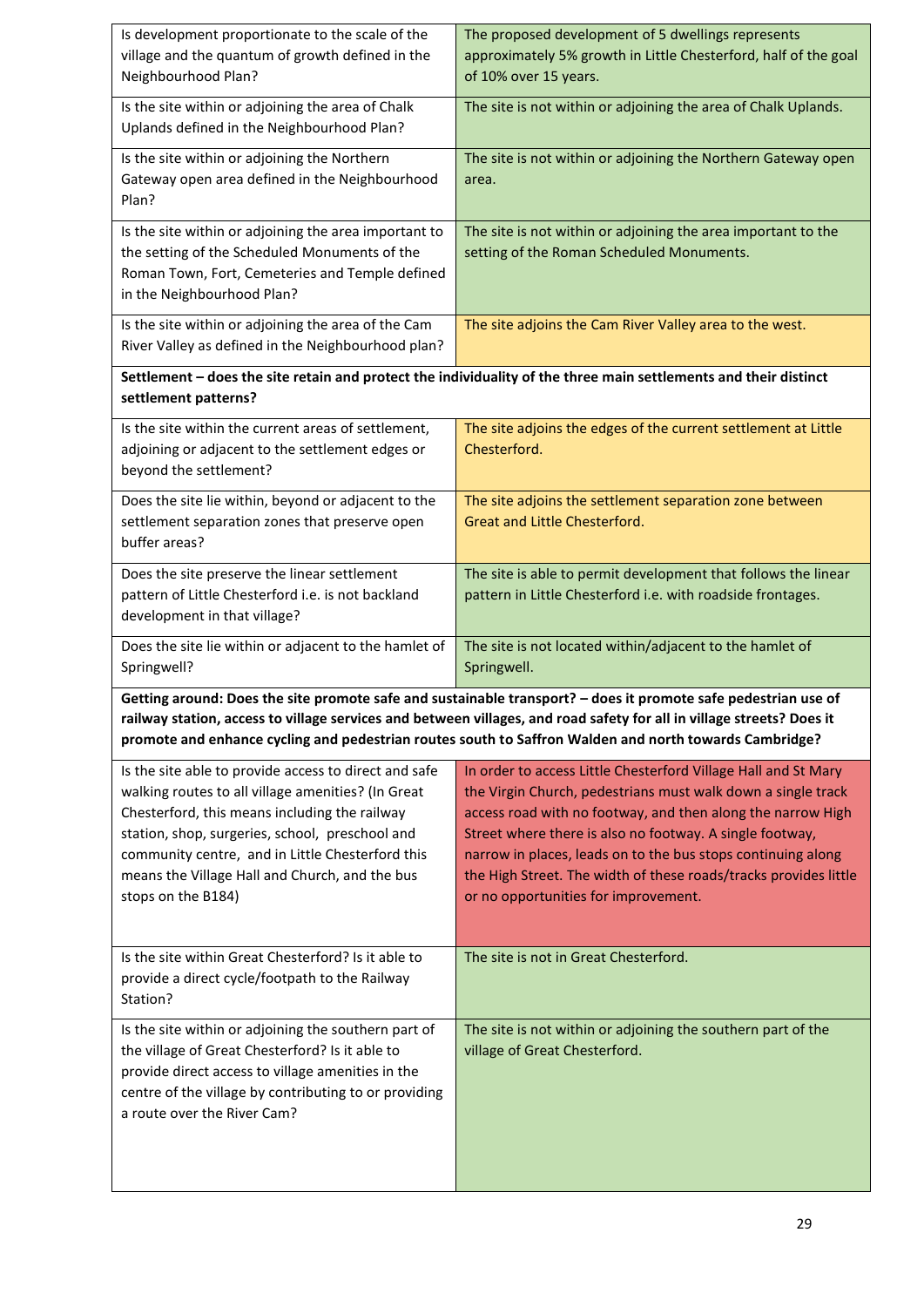| Is the site within or adjoining Great Chesterford? Is<br>it able to provide improvements to the de-<br>urbanisation of the B1383 at the junction with<br>Ickleton road and/or widening of pavements along<br>Newmarket Road? | The site is not within or adjoining Great Chesterford.                                                                                                                                                                                                                                                       |  |
|------------------------------------------------------------------------------------------------------------------------------------------------------------------------------------------------------------------------------|--------------------------------------------------------------------------------------------------------------------------------------------------------------------------------------------------------------------------------------------------------------------------------------------------------------|--|
| Can the site contribute to cycle/footpaths to<br>Saffron Walden/Cambridge?                                                                                                                                                   | The site cannot allocate land for cycle/footpaths to Saffron<br>Walden/Cambridge. The opportunity to make contributions to<br>improvement are limited given the size of the site and the<br>potential impact on viability.                                                                                   |  |
| Will the site increase traffic movements through<br>Great or Little Chesterford? Can it contribute to<br>traffic mitigation measures?                                                                                        | Development of the site will not significantly increase traffic<br>movements through Little Chesterford given its location and<br>small size.                                                                                                                                                                |  |
| enhance important views and landscape features?                                                                                                                                                                              | Landscape - does the site landscape area have the capacity for development? Can development preserve and                                                                                                                                                                                                     |  |
| Does the site area lie in a landscape area that has<br>capacity for change?                                                                                                                                                  | The site lies in an area that has a low capacity for change.                                                                                                                                                                                                                                                 |  |
| Can development preserve and enhance locally<br>important views?                                                                                                                                                             | The development will impact historic and community defined<br>views along the Cam River Valley.                                                                                                                                                                                                              |  |
| Can development preserve and enhance views to<br>and from the Chalk Uplands/plateaus, local<br>landmarks, historic buildings and landmarks?                                                                                  | The development will impact on views along the river valley. It<br>will be visible from the Chalk Uplands surrounding the villages<br>The impact of any development of the site would be<br>contingent on a more detailed visual assessment of any<br>proposed development of the site.                      |  |
| Can the development preserve and enhance local<br>landscape patterns that include woodland areas,<br>hedgerows and individual trees, and does not<br>diminish their role in views across the landscape?                      | The site is bordered by a hedgerow to the west. There is an<br>oak tree that frames the important community views to the<br>Chalk Uplands and along the river valley. There is the<br>opportunity to preserve and enhance these features.                                                                    |  |
| Can the development preserve and enhance the<br>historic landscape character of field patterns and<br>field size, greens, commons and verges?                                                                                | The site is contained within a historic field boundary.<br>The impact of any development of the site on historic<br>landscape character of field patterns and field size, greens,<br>commons and verges would be contingent on a more detailed<br>visual assessment of any proposed development of the site. |  |
| Can the development preserve and enhance the<br>landscape significance and better reveal historic<br>links?                                                                                                                  | The impact of any development of the site on landscape<br>significance and historic links would be contingent on a more<br>detailed visual assessment of any proposed development of<br>the site.                                                                                                            |  |
| environment?                                                                                                                                                                                                                 | Historic environment - does the development of the site enhance and protect the historic features of the local                                                                                                                                                                                               |  |
| Can development at the site conserve and enhance<br>the Scheduled Monuments of the Roman Town,<br>Fort, and Temple and their settings?                                                                                       | Development of the site is unlikely to have any impact on the<br>Scheduled Monuments of the Roman Town, Fort, and Temple<br>and their settings.                                                                                                                                                              |  |
| Can development at the site conserve and enhance<br>the rural setting of the Scheduled Monument of<br>the Fishponds and enclosure at Bordeaux Farm?                                                                          | The site is approximately 550m distant from this Scheduled<br>Monument. It is in close proximity to the rural setting zone for<br>this SM. Development of the site would be contingent on a<br>more detailed assessment of the impact on the SM.                                                             |  |
| Can development at the site preserve and enhance<br>the rural setting of the Scheduled Monument at<br>Paddock Wood?                                                                                                          | The site is >800m distant from this Scheduled Monument.<br>Development of the site will have no impact on the SM or its<br>setting.                                                                                                                                                                          |  |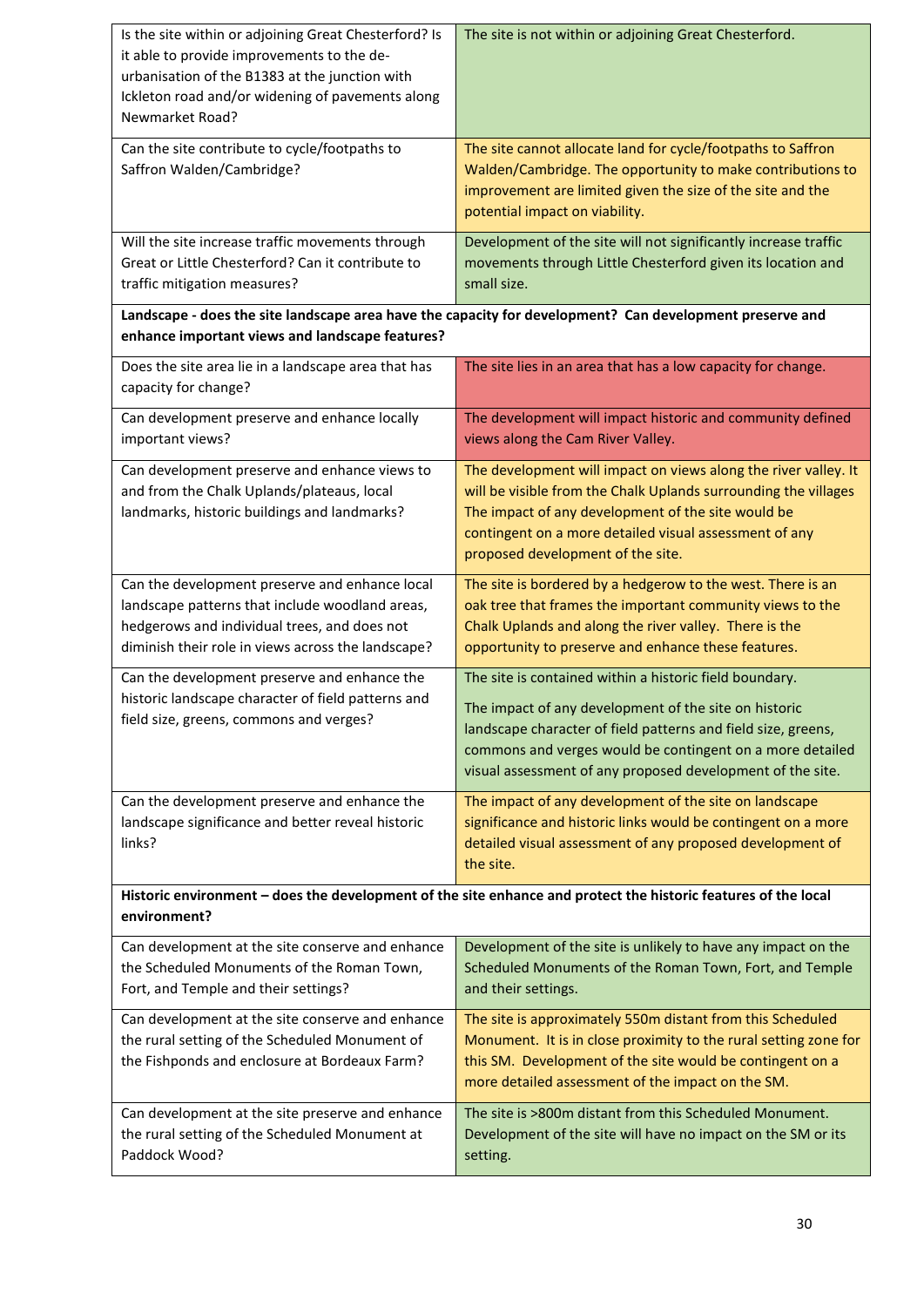| Can development at the site preserve and enhance                                                                                                                                                                               | The site is >800m from the Conservation of Great Chesterford.                                                            |  |
|--------------------------------------------------------------------------------------------------------------------------------------------------------------------------------------------------------------------------------|--------------------------------------------------------------------------------------------------------------------------|--|
| the Conservation Area at Great Chesterford?                                                                                                                                                                                    | Development of the site is unlikely to have a significant impact<br>on the Conservation Area of Great Chesterford.       |  |
| Can development at the site preserve and enhance                                                                                                                                                                               | The site is approximately 60m distant from the historic centre                                                           |  |
| the historic centre of Little Chesterford?                                                                                                                                                                                     | of Little Chesterford. Views to/from the site are limited by                                                             |  |
|                                                                                                                                                                                                                                | existing building. There is an opportunity to enhance the                                                                |  |
|                                                                                                                                                                                                                                | setting of the historic centre through design.                                                                           |  |
| Can development at the site preserve the historic                                                                                                                                                                              | The site is approximately 160m distant from the nearest of                                                               |  |
| flint walls and sunken road banks outside of the                                                                                                                                                                               | these features, and is screened from it by existing buildings.                                                           |  |
| <b>Conservation Area?</b>                                                                                                                                                                                                      | Development of the site will have no impact on these features<br>or their setting.                                       |  |
|                                                                                                                                                                                                                                |                                                                                                                          |  |
| Can the development at the site preserve and                                                                                                                                                                                   | The site has no additional impact on these features over and                                                             |  |
| enhance locally listed or listed buildings?                                                                                                                                                                                    | above that on the historic core of Little Chesterford.                                                                   |  |
| Can the development at the site preserve and                                                                                                                                                                                   | There is no known existing archaeological site that would be                                                             |  |
| enhance important archaeological sites?                                                                                                                                                                                        | directly impacted by development of the site. The Historic                                                               |  |
|                                                                                                                                                                                                                                | Environment Record shows a 3 large ring ditches to the north                                                             |  |
|                                                                                                                                                                                                                                | of the site. The impact of any development of the site on<br>archaeological sites would be contingent on a more detailed |  |
|                                                                                                                                                                                                                                | assessment of any proposed development of the site.                                                                      |  |
|                                                                                                                                                                                                                                |                                                                                                                          |  |
| Valued Community Spaces - Can the site maintain and enhance spaces that are valued for recreation, education<br>and/or services which contribute to the wellbeing of residents, and/or the aesthetic quality of the plan area? |                                                                                                                          |  |
| Can the site maintain or enhance recreational                                                                                                                                                                                  | No recreational facilities exist within the site or adjoin it. The                                                       |  |
| facilities?                                                                                                                                                                                                                    | size of the site limits the opportunity for on-site recreational                                                         |  |
|                                                                                                                                                                                                                                | facilities. The opportunity to make contributions to                                                                     |  |
|                                                                                                                                                                                                                                | improvement are limited given the size of the site and the                                                               |  |
|                                                                                                                                                                                                                                | potential impact on viability.                                                                                           |  |
| Can the site maintain or enhance local services                                                                                                                                                                                | No local services exist within the site or adjoin it. The                                                                |  |
| (e.g. pubs/restaurants, doctors, shops)?                                                                                                                                                                                       | opportunity to make contributions to improvement are limited                                                             |  |
|                                                                                                                                                                                                                                | given the size of the site and the potential impact on viability.                                                        |  |
| Can the site maintain or enhance community                                                                                                                                                                                     | No community facilities exist within the site or adjoin it. The                                                          |  |
| facilities (e.g. places of worship, community                                                                                                                                                                                  | opportunity to make contributions to improvement are limited                                                             |  |
| centres?                                                                                                                                                                                                                       | given the size of the site and the potential impact on viability.                                                        |  |
| Can the site maintain or enhance educational                                                                                                                                                                                   | No educational facilities exist within the site or adjoin it. The                                                        |  |
| facilities?                                                                                                                                                                                                                    | opportunity to make contributions to improvement are limited                                                             |  |
|                                                                                                                                                                                                                                | given the size of the site and the potential impact on viability.                                                        |  |
| Can the site maintain or enhance green spaces that                                                                                                                                                                             | No green spaces that add to the character of the villages exist                                                          |  |
| add to the character of the villages?                                                                                                                                                                                          | within the site or adjoin it. The opportunity to make                                                                    |  |
|                                                                                                                                                                                                                                | contributions to improvement are limited given the size of the                                                           |  |
|                                                                                                                                                                                                                                | site and the potential impact on viability.                                                                              |  |
|                                                                                                                                                                                                                                | Local Green Spaces - Can the site protect and enhance local green spaces of value to the local communities?              |  |
| Can the site protect and enhance Local Green                                                                                                                                                                                   | Part of the site comprises a Local Green Space which lies                                                                |  |
| Spaces that the community value for their beauty,<br>historic significance, recreational value, tranquillity                                                                                                                   | adjacent to the public footpath leading north from Little<br>Chesterford towards Great Chesterford. Development of 5     |  |
| or richness of wildlife?                                                                                                                                                                                                       | dwellings on the site limits the opportunities to preserve and                                                           |  |
|                                                                                                                                                                                                                                | enhance the beauty, tranquillity and richness of wildlife of the                                                         |  |
|                                                                                                                                                                                                                                | site.                                                                                                                    |  |
|                                                                                                                                                                                                                                |                                                                                                                          |  |
|                                                                                                                                                                                                                                |                                                                                                                          |  |
|                                                                                                                                                                                                                                |                                                                                                                          |  |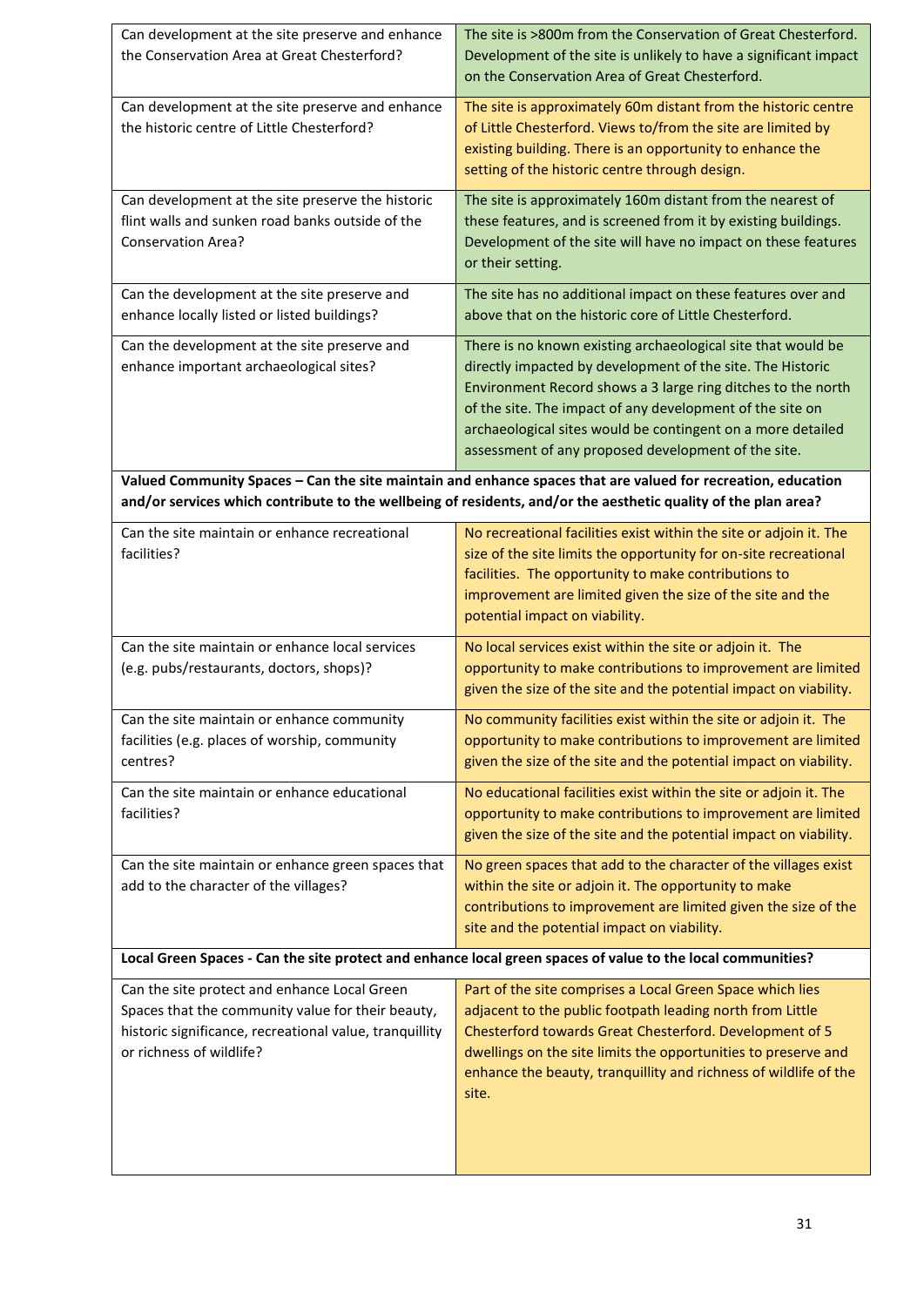| Employment - can the site protect or enhance local employment, preserving village and local environments and<br>promoting sustainable travel? |                                                                                                                                                                                                                          |  |  |
|-----------------------------------------------------------------------------------------------------------------------------------------------|--------------------------------------------------------------------------------------------------------------------------------------------------------------------------------------------------------------------------|--|--|
| Can the site promote or enhance existing<br>employment sites?                                                                                 | No existing or proposed employment sites are within or<br>adjacent to the site. The opportunity to make contributions to<br>improvement are limited given the size of the site and the<br>potential impact on viability. |  |  |
| Can the site support further development of<br>Chesterford Research park for research and<br>development and sustainable travel to/from it?   | The site is >800m from Chesterford Research Park. The<br>opportunity to make contributions to improvement are limited<br>given the size of the site and the potential impact on viability.                               |  |  |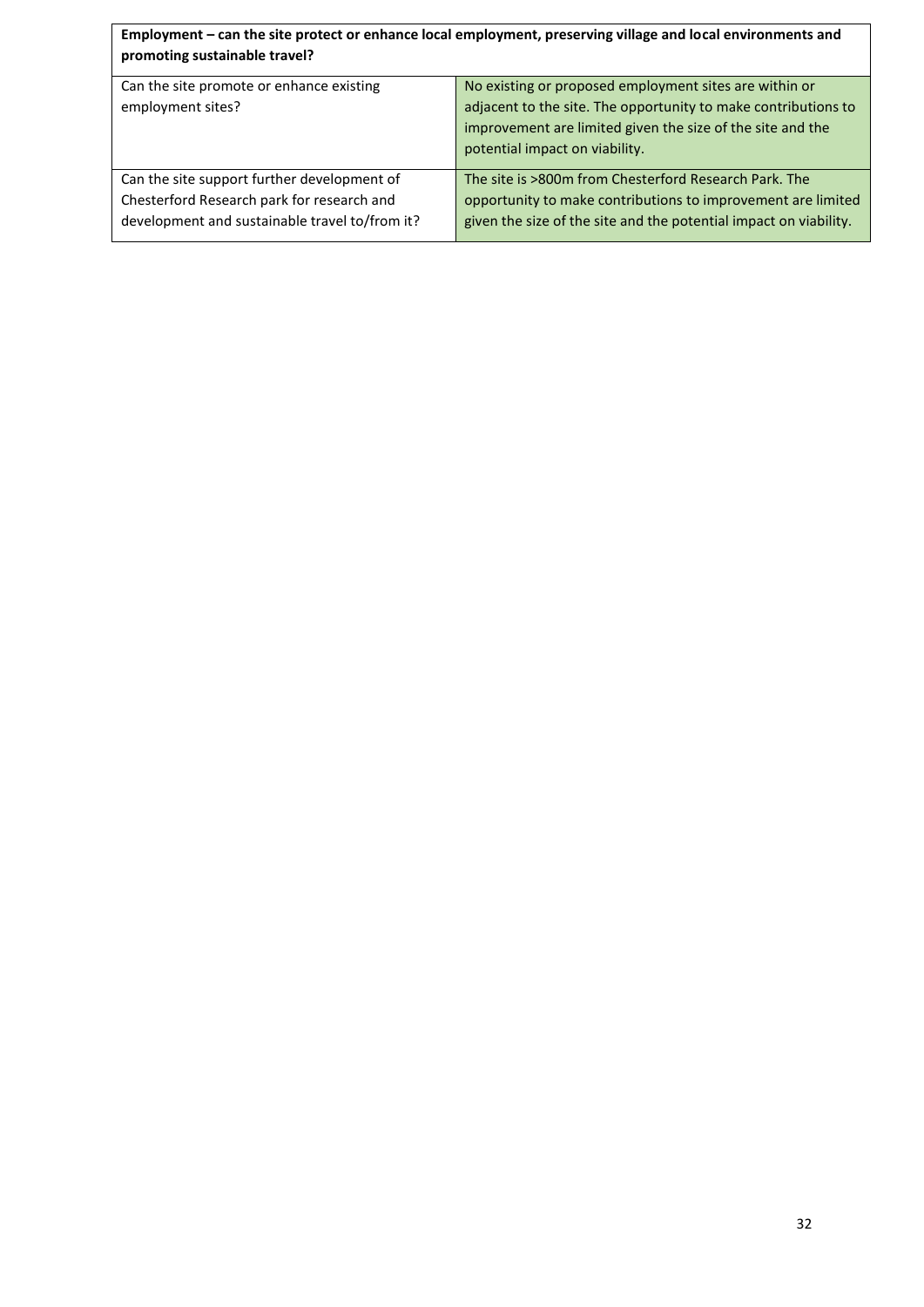| Neighbourhood Plan ref: Chest 11a                                     |                                                                   | Parish: | Little Chesterford                      |  |
|-----------------------------------------------------------------------|-------------------------------------------------------------------|---------|-----------------------------------------|--|
| <b>UDC SLAA Reference:</b>                                            | part of 06LtChe15                                                 |         |                                         |  |
| <b>Site Address:</b>                                                  | Land North of Kings Farm High Street Little Chesterford, CB10 1TS |         |                                         |  |
|                                                                       |                                                                   |         |                                         |  |
| Site Area (hectares): 0.17                                            |                                                                   |         | <b>Proposed Capacity (dwellings): 5</b> |  |
|                                                                       |                                                                   |         |                                         |  |
| Market, affordable, self/custom build housing<br><b>Proposed Use:</b> |                                                                   |         |                                         |  |
|                                                                       |                                                                   |         |                                         |  |



# **Is the site suitable, achievable and available?** (from NPHLA)

Availability of the site due to a restrictive covenant is unknown. The site may be achievable if access can be negotiated. The site is unlikely to be suitable due to landscape sensitivity of the open area between the two villages.

# **Does development of the site contribute towards the Neighbourhood Plan Vision and Objectives as follows?**

# **Spatial - does the site positively contribute to an area of potential growth and/or preserve and enhance the distinctive and important historical and landscape features and character of the area?**

The proposed development of 5 dwellings represents approximately 5% growth in Little Chesterford, half of the goal of 10% over 15 years. It has no direct impact on important character areas.

# **Settlement - does the site retain and protect the individuality of the three main settlements and their distinct settlement patterns?**

The site adjoins the settlement edges of Little Chesterford. It is wholly within the Great-Little Chesterford settlement separation zone.

# **Getting around – does the site provide safe pedestrian and cycle access to village amenities? Can it deliver improvements to cycle/footpaths and/or to improve road safety?**

The site does not provide safe pedestrian and cycle access to village amenities, the (short) access track under separate ownership being narrow with no footways. The High Street onwards to the village centre has a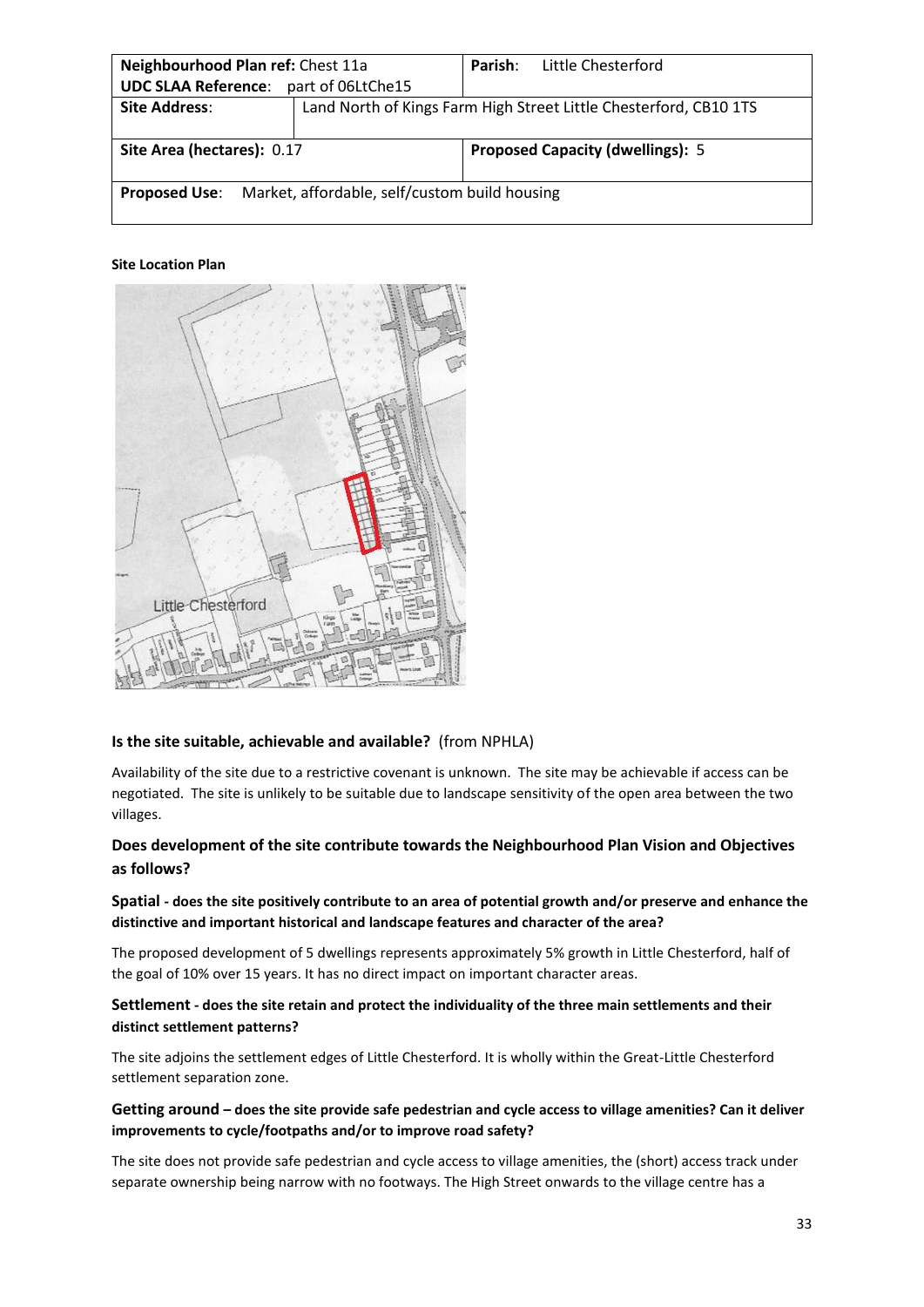narrow single footway. Improvements to road safety are very unlikely to be achievable. No opportunities to contribute to cycle paths have been identified.

# **Landscape character - does the site landscape area have the capacity for development? Can development preserve and enhance important views and landscape features?**

Landscape capacity for change is medium/high. Development can preserve and enhance green feature characteristic of the surrounding area.

#### **Historic environment – can the site enhance and protect the historic features of the local environment?**

The site is approximately 350m distant from the historic centre of Little Chesterford. Views to/from the site are limited by existing building.

# **Valued Community Spaces – can the site maintain and enhance spaces that are valued for recreation, education and/or services which contribute to the wellbeing of residents, and/or the aesthetic quality of the plan area?**

No opportunity has been identified to create additional recreational facilities within the site given its size and location.

# **Local Green Spaces – can the site protect and enhance local green spaces that the community value for their beauty, historic significance, recreational value, tranquillity or richness of wildlife?**

No opportunities to enhance and preserve Local Green Spaces have been identified.

# **Employment – can the site protect or enhance local employment, preserving village and local environments and promoting sustainable travel?**

The site does not have any impact on any existing employment sites.

# **Conclusion – does the site positively contribute to the Neighbourhood Plan Vision of organic and proportional growth and changes that promote and enhance the area's distinctive characteristics, shared resources, rural feel and inclusive community?**

The site is not selected for development. There is no safe pedestrian access to the village centre and achievability of improvements is unlikely. It lies in the settlement separation zone that forms an important buffer between the communities, and comprises out of character backland development. Opportunities have been identified to improve and enhance the green features of the site. Other opportunities for enhancement of amenities have not been identified.



| Detailed assessment against objectives                                                                                                                                                                   | Chest 11a (part of 06LtChe15)                                                                                                                  |  |
|----------------------------------------------------------------------------------------------------------------------------------------------------------------------------------------------------------|------------------------------------------------------------------------------------------------------------------------------------------------|--|
| Spatial - does the site positively contribute to an area of potential growth? Does it preserve and enhance the<br>distinctive and important historical and landscape features and character of the area? |                                                                                                                                                |  |
| Is the site within, adjoining or beyond the<br>Development Limits defined in the Neighbourhood<br>Plan?                                                                                                  | The site is beyond the Development Limits.                                                                                                     |  |
| Is development proportionate to the scale of the<br>village and the quantum of growth defined in the<br>Neighbourhood Plan?                                                                              | The proposed development of 5 dwellings represents<br>approximately 5% growth in Little Chesterford, half of the goal<br>of 10% over 15 years. |  |
| Is the site within or adjoining the area of Chalk<br>Uplands defined in the Neighbourhood Plan?                                                                                                          | The site is not within or adjoining the area of Chalk Uplands.                                                                                 |  |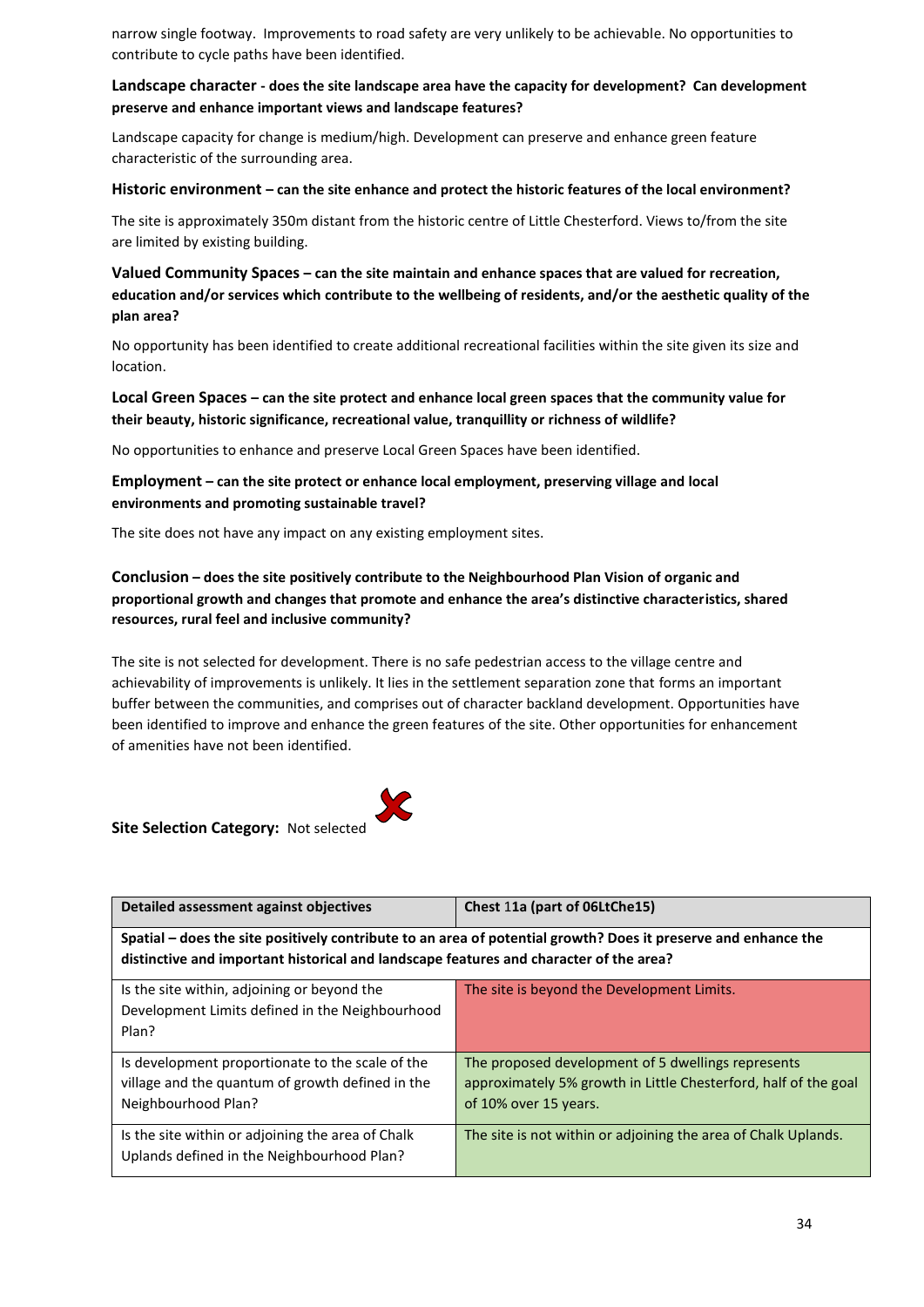| Is the site within or adjoining the Northern<br>Gateway open area defined in the Neighbourhood<br>Plan?                                                                                                                                                                                                                                           | The site is not within or adjoining the Northern Gateway open<br>area.                                                                                                                                                                                                                                                                                                                                                                                                                             |  |  |
|---------------------------------------------------------------------------------------------------------------------------------------------------------------------------------------------------------------------------------------------------------------------------------------------------------------------------------------------------|----------------------------------------------------------------------------------------------------------------------------------------------------------------------------------------------------------------------------------------------------------------------------------------------------------------------------------------------------------------------------------------------------------------------------------------------------------------------------------------------------|--|--|
| Is the site within or adjoining the area important to<br>the setting of the Scheduled Monuments of the<br>Roman Town, Fort, Cemeteries and Temple defined<br>in the Neighbourhood Plan?                                                                                                                                                           | The site is not within or adjoining the area important to the<br>setting of the Roman Scheduled Monuments.                                                                                                                                                                                                                                                                                                                                                                                         |  |  |
| Is the site within or adjoining the area of the Cam<br>River Valley as defined in the Neighbourhood plan?                                                                                                                                                                                                                                         | The site is not within the Cam River Valley area.                                                                                                                                                                                                                                                                                                                                                                                                                                                  |  |  |
| settlement patterns?                                                                                                                                                                                                                                                                                                                              | Settlement - does the site retain and protect the individuality of the three main settlements and their distinct                                                                                                                                                                                                                                                                                                                                                                                   |  |  |
| Is the site within the current areas of settlement,<br>adjoining or adjacent to the settlement edges or<br>beyond the settlement?                                                                                                                                                                                                                 | The site adjoins the edges of the current settlement at Great<br>Chesterford.                                                                                                                                                                                                                                                                                                                                                                                                                      |  |  |
| Does the site lie within, beyond or adjacent to the<br>settlement separation zones that preserve open<br>buffer areas?                                                                                                                                                                                                                            | The site wholly lies within the settlement separation zone<br>between Great and Little Chesterford.                                                                                                                                                                                                                                                                                                                                                                                                |  |  |
| Does the site preserve the linear settlement<br>pattern of Little Chesterford i.e. is not backland<br>development in that village?                                                                                                                                                                                                                | The site is backland development.                                                                                                                                                                                                                                                                                                                                                                                                                                                                  |  |  |
| Does the site lie within, adjacent to or beyond the<br>The site is not located within/adjacent to the hamlet of<br>hamlet of Springwell?<br>Springwell.                                                                                                                                                                                           |                                                                                                                                                                                                                                                                                                                                                                                                                                                                                                    |  |  |
| Getting around: Does the site promote safe and sustainable transport? - does it promote safe pedestrian use of<br>railway station, access to village services and between villages, and road safety for all in village streets? Does it<br>promote and enhance cycling and pedestrian routes south to Saffron Walden and north towards Cambridge? |                                                                                                                                                                                                                                                                                                                                                                                                                                                                                                    |  |  |
|                                                                                                                                                                                                                                                                                                                                                   |                                                                                                                                                                                                                                                                                                                                                                                                                                                                                                    |  |  |
| Is the site able to provide access to direct and safe<br>walking routes to all village amenities? (In Great<br>Chesterford, this means including the railway<br>station, shop, surgeries, school, preschool and<br>community centre, and in Little Chesterford this<br>means the Village Hall and Church, and the bus<br>stops on the B184)       | In order to access Little Chesterford Village Hall and St Mary<br>the Virgin Church, pedestrians must walk down a short single<br>track access road with no footway. This access track is not<br>under the ownership of the site and provision of a safe<br>footway is unlikely. Safe access leads to bus stops, but there is<br>a single footway, with a narrow pavement leading to the<br>village centre. The width of these roads/tracks provide little or<br>no opportunities for improvement. |  |  |
| Is the site within Great Chesterford? Is it able to<br>provide a direct cycle/footpath to the Railway<br>Station?                                                                                                                                                                                                                                 | The site is not in Great Chesterford.                                                                                                                                                                                                                                                                                                                                                                                                                                                              |  |  |
| Is the site within or adjoining the southern part of<br>the village of Great Chesterford? Is it able to<br>provide direct access to village amenities in the<br>centre of the village by contributing to or providing<br>a route over the River Cam?                                                                                              | This site is not within or adjoining the southern part of the<br>village of Great Chesterford.                                                                                                                                                                                                                                                                                                                                                                                                     |  |  |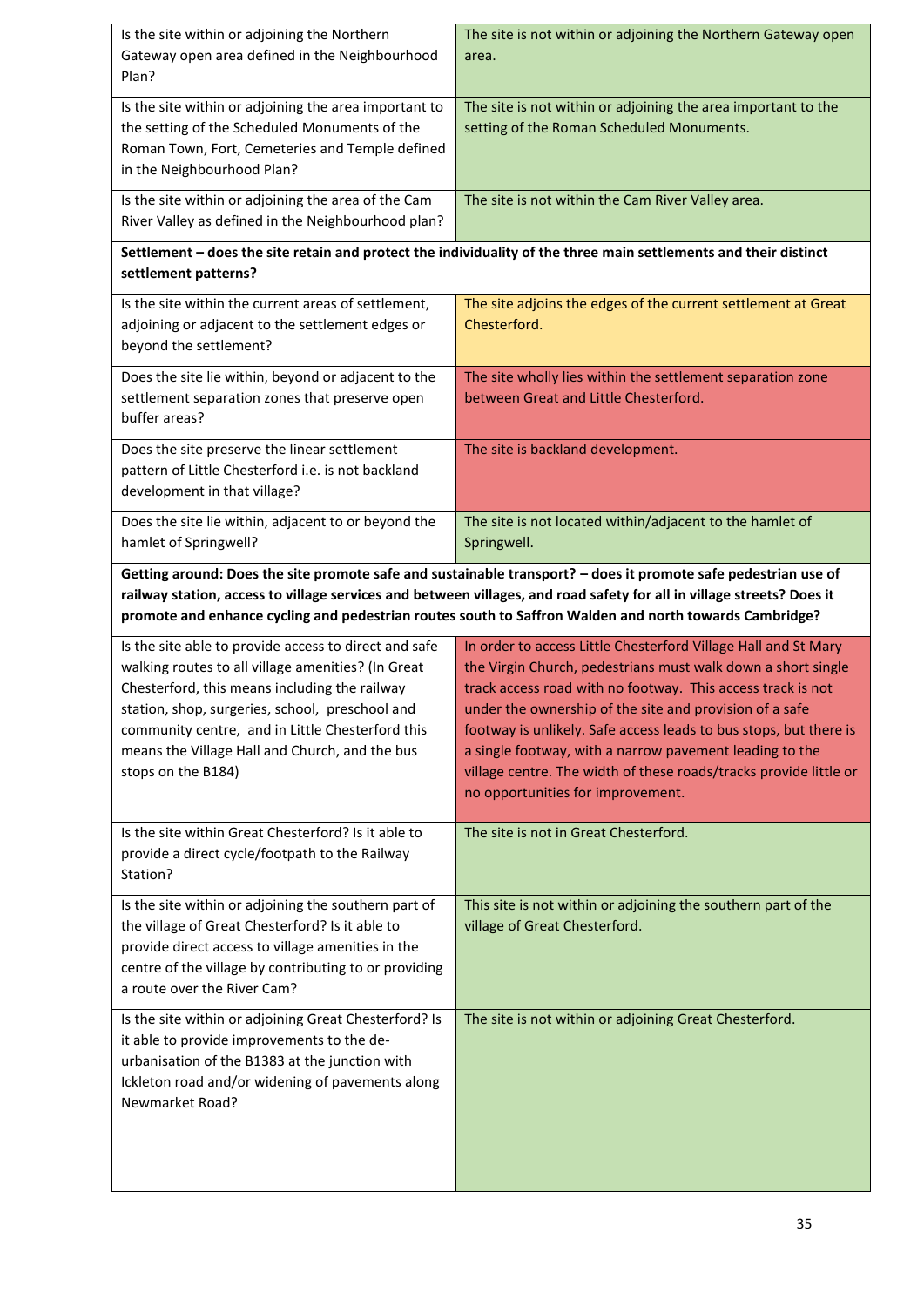| Can the site contribute to cycle/footpaths to<br>Saffron Walden/Cambridge?                                                                                                                              | The site cannot allocate land for cycle/footpaths to Saffron<br>Walden/Cambridge. The opportunity to make contributions to<br>improvement are limited given the size of the site and the<br>potential impact on viability.                                                                                   |  |
|---------------------------------------------------------------------------------------------------------------------------------------------------------------------------------------------------------|--------------------------------------------------------------------------------------------------------------------------------------------------------------------------------------------------------------------------------------------------------------------------------------------------------------|--|
| Will the site increase traffic movements through<br>Great or Little Chesterford? Can it contribute to<br>traffic mitigation measures?                                                                   | The site will not significantly increase traffic movements<br>through Great or Little Chesterford.                                                                                                                                                                                                           |  |
| enhance important views and landscape features?                                                                                                                                                         | Landscape - does the site landscape area have the capacity for development? Can development preserve and                                                                                                                                                                                                     |  |
| Does the site area lie in a landscape area that has                                                                                                                                                     | The site lies in an area that has a medium/high capacity for                                                                                                                                                                                                                                                 |  |
| capacity for change?                                                                                                                                                                                    | change.                                                                                                                                                                                                                                                                                                      |  |
| Can development preserve and enhance locally<br>important views?                                                                                                                                        | Development of the site is unlikely to have an immediate<br>impact on locally important historic or community defined<br>views.                                                                                                                                                                              |  |
| Can development preserve and enhance views to<br>and from the Chalk Uplands/plateaux local<br>landmarks, historic buildings and landmarks?                                                              | Development of the site is unlikely to have an immediate<br>impact on views to and from the Chalk Uplands/plateaux, local<br>landmarks, historic buildings and landmarks.                                                                                                                                    |  |
| Can the development preserve and enhance local<br>landscape patterns that include woodland areas,<br>hedgerows and individual trees, and does not<br>diminish their role in views across the landscape? | The site is mostly bordered by hedgerows and individual trees.<br>The impact of any development of the site on local landscape<br>patterns including woodland areas, hedgerows and individual<br>trees would be contingent on a more detailed visual<br>assessment of any proposed development of the site.  |  |
| Can the development preserve and enhance the<br>historic landscape character of field patterns and<br>field size, greens, commons and verges?                                                           | The site is contained within a historic field boundary.<br>The impact of any development of the site on historic<br>landscape character of field patterns and field size, greens,<br>commons and verges would be contingent on a more detailed<br>visual assessment of any proposed development of the site. |  |
| Can the development preserve and enhance the<br>landscape significance and better reveal historic<br>links?                                                                                             | The impact of any development of the site on landscape<br>significance and historic links would be contingent on a more<br>detailed visual assessment of any proposed development of<br>the site.                                                                                                            |  |
| environment?                                                                                                                                                                                            | Historic environment - does the development of the site enhance and protect the historic features of the local                                                                                                                                                                                               |  |
| Can development at the site conserve and enhance<br>the Scheduled Monuments of the Roman Town,<br>Fort, and Temple and their settings?                                                                  | The site is >800 m from the Scheduled Monument of the<br>Roman Town, Fort and Cemeteries and development would be<br>unlikely to have any impact on the site or its setting.                                                                                                                                 |  |
| Can development at the site conserve and enhance<br>the rural setting of the Scheduled Monument of<br>the Fishponds and enclosure at Bordeaux Farm?                                                     | The site is >800 m from the Scheduled Monument and<br>development would be unlikely to have any impact on the site<br>or its setting.                                                                                                                                                                        |  |
| Can development at the site conserve and enhance<br>the rural setting of the Scheduled Monument at<br>Paddock Wood?                                                                                     | The site is >800 m from the Scheduled Monument and<br>development would be unlikely to have any impact on the site<br>or its setting.                                                                                                                                                                        |  |
| Can development at the site conserve and enhance<br>the Conservation Area at Great Chesterford?                                                                                                         | The site is >800m from the Conservation Area of Great<br>Chesterford. Development of the site is unlikely to have a<br>significant impact on the Conservation Area of Great<br>Chesterford.                                                                                                                  |  |
| Can development at the site conserve and enhance<br>the historic centre of Little Chesterford?                                                                                                          | The site is approximately 350m east of the historic centre of<br>Little Chesterford. Views to/from the site are limited by<br>existing buildings.                                                                                                                                                            |  |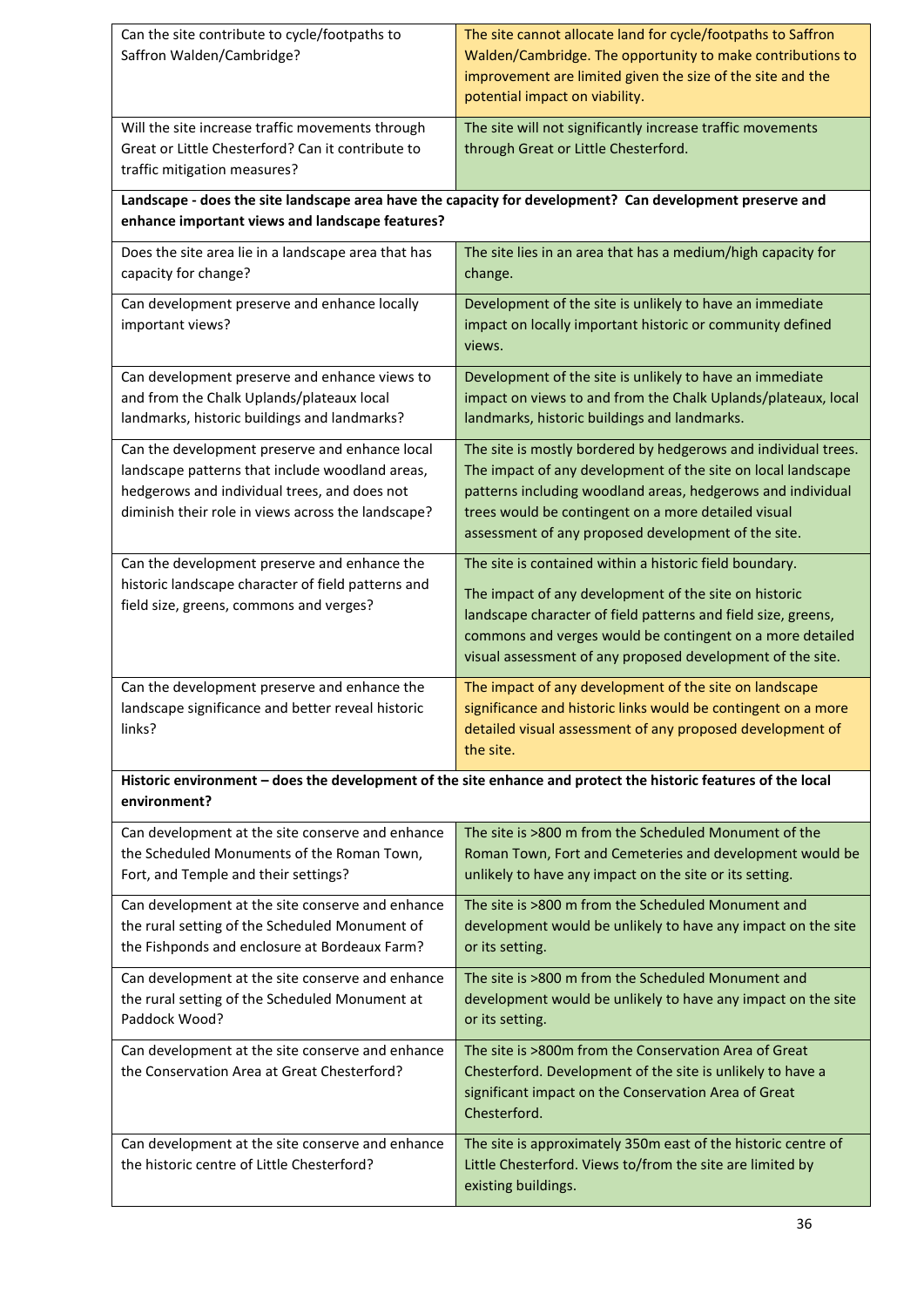| Can development at the site conserve the historic<br>flint walls and sunken road banks outside of the                                                                                    | The site is approximately 90m from the nearest of these<br>features, and is screened from it by existing buildings.                                                                                                                                                                            |  |  |
|------------------------------------------------------------------------------------------------------------------------------------------------------------------------------------------|------------------------------------------------------------------------------------------------------------------------------------------------------------------------------------------------------------------------------------------------------------------------------------------------|--|--|
| <b>Conservation Area?</b>                                                                                                                                                                | Development of the site will have no impact on these features<br>or their setting.                                                                                                                                                                                                             |  |  |
| Can the development at the site conserve and<br>enhance locally listed or listed buildings?                                                                                              | The site has no additional impact on these features over and<br>above that on the historic core of Little Chesterford.                                                                                                                                                                         |  |  |
| Can the development at the site conserve and<br>enhance important archaeological sites?                                                                                                  | There is no known existing archaeological site that would be<br>directly impacted by development of the site. The impact of<br>any development of the site on archaeological sites would be<br>contingent on a more detailed assessment of any proposed<br>development of the site.            |  |  |
|                                                                                                                                                                                          | Valued Community Spaces - Can the site maintain and enhance spaces that are valued for recreation, education<br>and/or services which contribute to the wellbeing of residents, and/or the aesthetic quality of the plan area?                                                                 |  |  |
| Can the site maintain or enhance recreational<br>facilities?                                                                                                                             | No recreational facilities exist within the site or adjoin it. The<br>size of the site limits the opportunity for on-site recreational<br>facilities. The opportunity to make contributions to<br>improvement are limited given the size of the site and the<br>potential impact on viability. |  |  |
| Can the site maintain or enhance local services<br>(e.g. pubs/restaurants, doctors, shops)?                                                                                              | No local services exist with the site or adjoin it. The<br>opportunity to make contributions to improvement are limited<br>given the size of the site and the potential impact on viability.                                                                                                   |  |  |
| Can the site maintain or enhance community<br>facilities (e.g. places of worship, community<br>centres?                                                                                  | No community facilities exist with the site or adjoin it. The<br>opportunity to make contributions to improvement are limited<br>given the size of the site and the potential impact on viability.                                                                                             |  |  |
| Can the site maintain or enhance educational<br>facilities?                                                                                                                              | No educational facilities exist within the site or adjoin it. The<br>opportunity to make contributions to improvement are limited<br>given the size of the site and the potential impact on viability.                                                                                         |  |  |
| Can the site maintain or enhance green spaces that<br>add to the character of the villages?                                                                                              | No green spaces that add to the character of the villages exist<br>within the site or adjoin it. The opportunity to make<br>contributions to improvement are limited given the size of the<br>site and the potential impact on viability.                                                      |  |  |
| Local Green Spaces - Can the site protect and enhance local green spaces of value to the local<br>communities?                                                                           |                                                                                                                                                                                                                                                                                                |  |  |
| Can the site protect and enhance Local Green<br>Spaces that the community value for their beauty,<br>historic significance, recreational value, tranquillity<br>or richness of wildlife? | No designated Local Green Spaces are within or adjacent to<br>the site. The opportunity to make contributions to<br>improvement are limited given the size of the site and the<br>potential impact on viability.                                                                               |  |  |
| Employment - can the site protect or enhance local employment, preserving village and local environments and<br>promoting sustainable travel?                                            |                                                                                                                                                                                                                                                                                                |  |  |
| Can the site promote or enhance existing<br>employment sites?                                                                                                                            | No existing or proposed employment sites are within or<br>adjacent to the site. The opportunity to make contributions to<br>improvement are limited given the size of the site and the<br>potential impact on viability.                                                                       |  |  |
| Can the site support further development of<br>Chesterford Research park for research and<br>development and sustainable travel to/from it?                                              | The site is >800m from Chesterford Research Park. The<br>opportunity to make contributions to improvement are limited<br>given the size of the site and the potential impact on viability.                                                                                                     |  |  |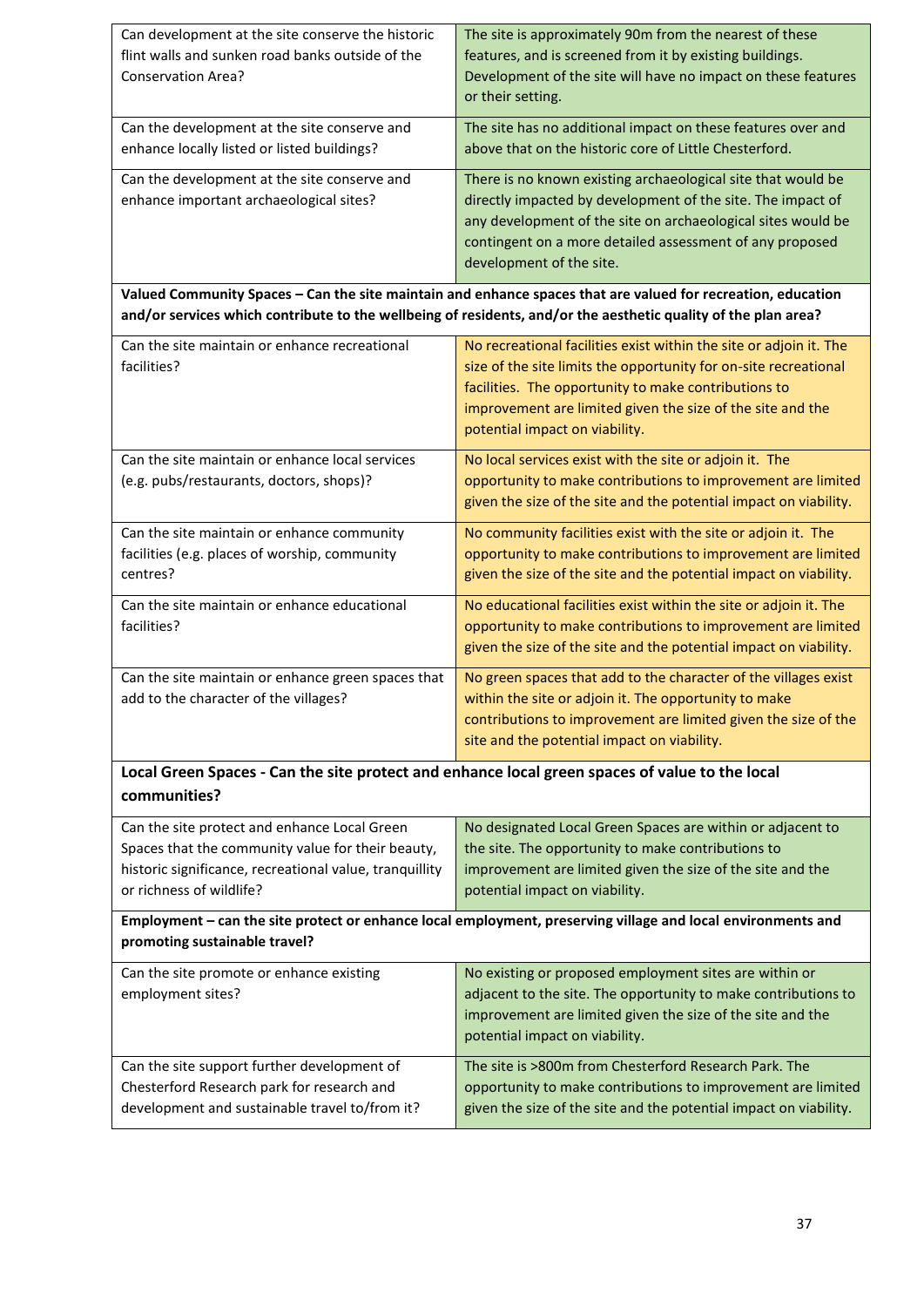| Neighbourhood Plan ref: Chest 12        |                                                                                  | Parish: | Little Chesterford |
|-----------------------------------------|----------------------------------------------------------------------------------|---------|--------------------|
| <b>UDC SLAA Reference:</b>              | N/A                                                                              |         |                    |
| <b>Site Address:</b>                    | Land opposite Rectory Barns, Little Chesterford                                  |         |                    |
|                                         | Site Area (hectares): approx. 0.5 ha<br><b>Proposed Capacity (dwellings): 10</b> |         |                    |
| <b>Proposed Use:</b> Market, affordable |                                                                                  |         |                    |



**Site History:**

| <b>Application Reference</b> | <b>Description of Development</b> | <b>Decision</b> | <b>Decision Date</b> |
|------------------------------|-----------------------------------|-----------------|----------------------|
| No applications on site.     |                                   |                 |                      |

# **Is the site suitable, achievable and available?** (from NPHLA)

The site is suitable, development of the site is achievable. Access is possible from the B184 or Walden Road. Green screening of the site must be maintained.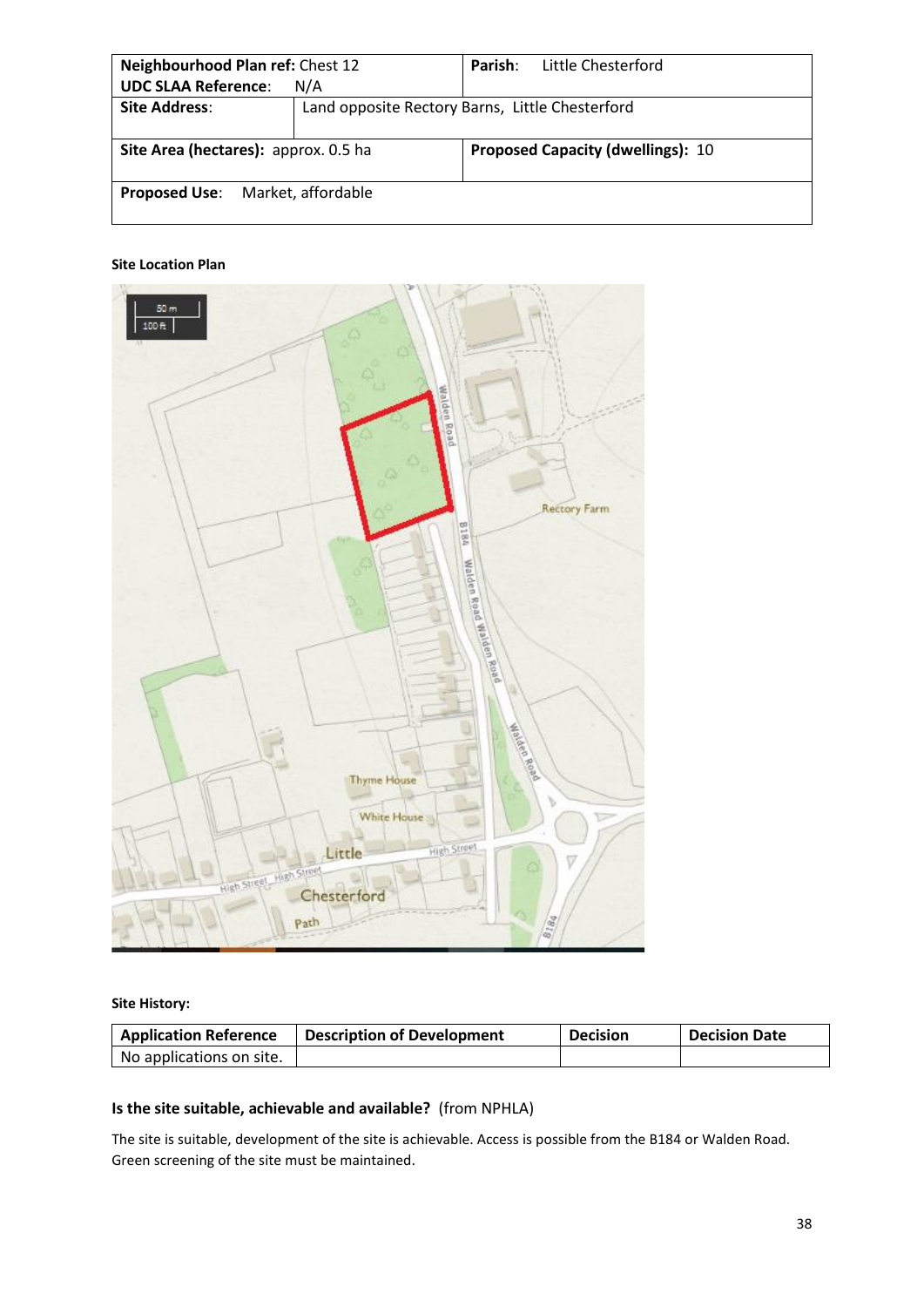# **Does development of the site contribute towards the Neighbourhood Plan Vision and Objectives as follows?**

# **Spatial - does the site positively contribute to an area of potential growth and/or preserve and enhance the distinctive and important historical and landscape features and character of the area?**

The proposed development of 10 dwellings represents approximately 10% growth in Little Chesterford, the total of the goal of 10% over 15 years. It has no direct impact on important character areas.

# **Settlement - does the site retain and protect the individuality of the three main settlements and their distinct settlement patterns?**

The site adjoins the settlement edges of Little Chesterford. It adjoins the settlement separation zone as this buffer zone slopes down towards Great Chesterford to the north.

# **Getting around – does the site provide safe pedestrian and cycle access to village amenities? Can it deliver improvements to cycle/footpaths and/or to improve road safety?**

The site can provide safe pedestrian and cycle access to the existing pedestrian footpaths and to village bus stops. Access to the village centre via High Street is on a single narrow pavement. No opportunities to contribute to cycle paths or road safety have been identified.

# **Landscape character - does the site landscape area have the capacity for development? Can development preserve and enhance important views and landscape features?**

Landscape capacity for change is medium/high. Development must preserve and enhance green feature characteristic of the surrounding area.

#### **Historic environment – can the site enhance and protect the historic features of the local environment?**

The site is distant from the historic centre of Little Chesterford. Views to/from the site are limited by existing buildings.

# **Valued Community Spaces – can the site maintain and enhance spaces that are valued for recreation, education and/or services which contribute to the wellbeing of residents, and/or the aesthetic quality of the plan area?**

There is an opportunity for development to create additional recreational facilities within the site.

# **Local Green Spaces – can the site protect and enhance local green spaces that the community value for their beauty, historic significance, recreational value, tranquillity or richness of wildlife?**

No opportunities to preserve Local Green Spaces have been identified.

# **Employment – can the site protect or enhance local employment, preserving village and local environments and promoting sustainable travel?**

The site does not have any impact on any existing employment sites.

# **Conclusion – does the site positively contribute to the Neighbourhood Plan Vision of organic and proportional growth and changes that promote and enhance the area's distinctive characteristics, shared resources, rural feel and inclusive community?**

The site is selected. It provides proportionate growth and there are opportunities to preserve and enhance green landscape features. Development must preserve the settlement pattern and green screening surrounding the site. This would enhance the northern gateway to the village from the B184 when leaving the settlement separation zone as the brow of the hill is reached. There is the opportunity to provide enhanced recreational facilities. Other opportunities for enhancement of amenities have not been identified given the size of the site. Safe pedestrian access via the Walden Road or B184 must be provided.



**Site Selection Category:** Selected with minor conditions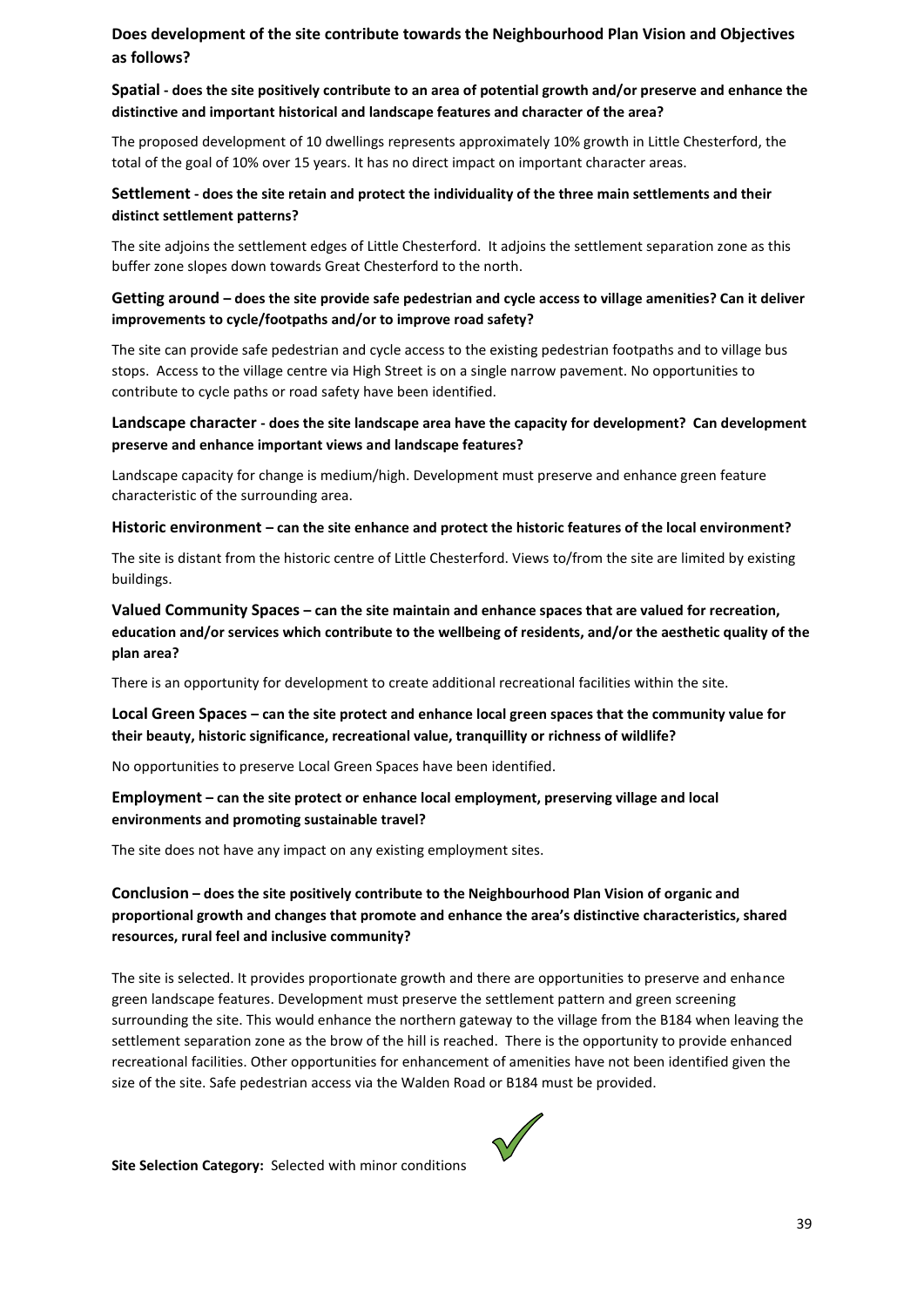| Detailed assessment against objectives | Chest 12 |
|----------------------------------------|----------|
|                                        |          |

**Spatial – does the site positively contribute to an area of potential growth? Does it preserve and enhance the distinctive and important historical and landscape features and character of the area?** 

| Is the site within, adjoining or beyond the<br>Development Limits defined in the Neighbourhood<br>Plan?                                                                                 | The site is beyond the Development Limits.                                                                                                                        |
|-----------------------------------------------------------------------------------------------------------------------------------------------------------------------------------------|-------------------------------------------------------------------------------------------------------------------------------------------------------------------|
| Is development proportionate to the scale of the<br>village and the quantum of growth defined in the<br>Neighbourhood Plan?                                                             | The proposed development of 10 dwellings represents<br>approximately 10% growth in Little Chesterford, the total of<br>the goal of 10% over 15 years.             |
| Is the site within or adjoining the area of Chalk<br>Uplands defined in the Neighbourhood Plan?                                                                                         | The site is not within or adjoining the area of Chalk Uplands.                                                                                                    |
| Is the site within or adjoining the Northern<br>Gateway open area defined in the Neighbourhood<br>Plan?                                                                                 | The site is not within or adjoining the Northern Gateway open<br>area.                                                                                            |
| Is the site within or adjoining the area important to<br>the setting of the Scheduled Monuments of the<br>Roman Town, Fort, Cemeteries and Temple defined<br>in the Neighbourhood Plan? | The site is not within or adjoining the area important to the<br>setting of the Roman Scheduled Monuments.                                                        |
| Is the site within or adjoining the area of the Cam<br>River Valley as defined in the Neighbourhood plan?                                                                               | The site is not within the Cam River Valley area.                                                                                                                 |
| settlement patterns?                                                                                                                                                                    | Settlement - does the site retain and protect the individuality of the three main settlements and their distinct                                                  |
| Is the site within the current areas of settlement,<br>adjoining or adjacent to the settlement edges or<br>beyond the settlement?                                                       | The site adjoins the edges of the current settlement at Little<br>Chesterford.                                                                                    |
| Does the site lie within, beyond or adjacent to the<br>settlement separation zones that preserve open<br>buffer areas?                                                                  | The site adjoins the settlement separation zone between<br>Great and Little Chesterford as the buffer zone slopes down<br>towards Great Chesterford to the north. |
| Does the site preserve the linear settlement<br>pattern of Little Chesterford i.e. is not backland                                                                                      | The design of development on the site must preserve the<br>linear settlement pattern and is capable of doing so.                                                  |

Does the site lie within, adjacent to or beyond the hamlet of Springwell? The site is not located within/adjacent to the hamlet of Springwell.

development in that village?

**Getting around: Does the site promote safe and sustainable transport? – does it promote safe pedestrian use of railway station, access to village services and between villages, and road safety for all in village streets? Does it promote and enhance cycling and pedestrian routes south to Saffron Walden and north towards Cambridge?**

| Is the site able to provide access to direct and safe | The site must provide safe pedestrian access to the existing |
|-------------------------------------------------------|--------------------------------------------------------------|
| walking routes to all village amenities? (In Great    | wide pavements in Walden Road or the B184 that lead to bus   |
| Chesterford, this means including the railway         | stops and onwards. There is a single footway from the end of |
| station, shop, surgeries, school, preschool and       | Walden Road with a narrow pavement leading to the village    |
| community centre, and in Little Chesterford this      | centre. The width of this road provides little or no         |
| means the Village Hall and Church, and the bus        | opportunities for improvement.                               |
| stops on the B184)                                    |                                                              |
|                                                       |                                                              |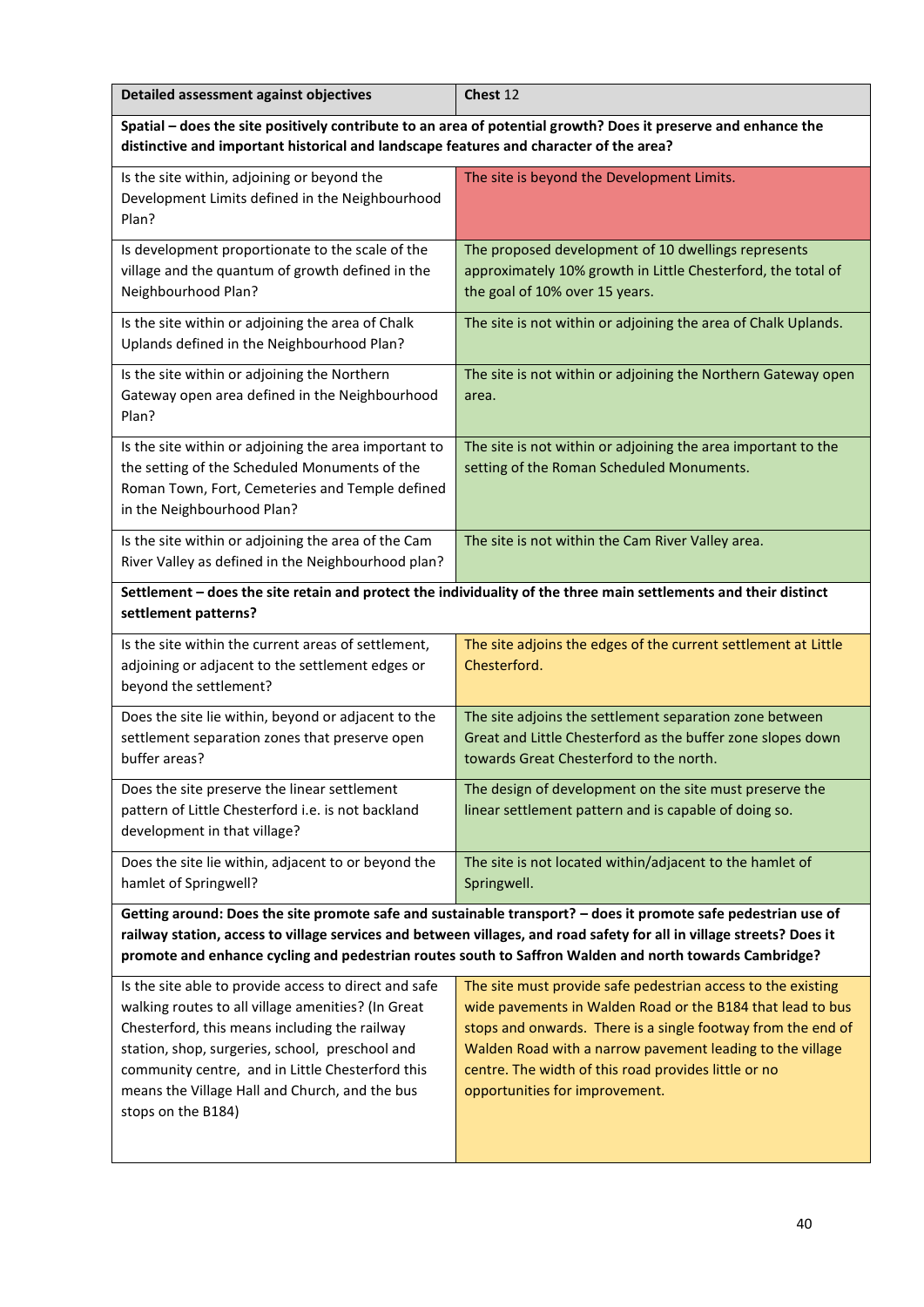| Is the site within Great Chesterford? Is it able to<br>provide a direct cycle/footpath to the Railway<br>Station?                                                                                                                                    | The site is not in Great Chesterford.                                                                                                                                                                                                                                                                        |
|------------------------------------------------------------------------------------------------------------------------------------------------------------------------------------------------------------------------------------------------------|--------------------------------------------------------------------------------------------------------------------------------------------------------------------------------------------------------------------------------------------------------------------------------------------------------------|
| Is the site within or adjoining the southern part of<br>the village of Great Chesterford? Is it able to<br>provide direct access to village amenities in the<br>centre of the village by contributing to or providing<br>a route over the River Cam? | This site is not within or adjoining the southern part of the<br>village of Great Chesterford.                                                                                                                                                                                                               |
| Is the site within or adjoining Great Chesterford? Is<br>it able to provide improvements to the de-<br>urbanisation of the B1383 at the junction with<br>Ickleton road and/or widening of pavements along<br>Newmarket Road?                         | The site is not within or adjoining Great Chesterford.                                                                                                                                                                                                                                                       |
| Can the site contribute to cycle/footpaths to<br>Saffron Walden/Cambridge?                                                                                                                                                                           | The site cannot allocate land for cycle/footpaths to Saffron<br>Walden/Cambridge. The opportunity to make contributions to<br>improvement are limited given the size of the site and the<br>potential impact on viability.                                                                                   |
| Will the site increase traffic movements through<br>Great or Little Chesterford? Can it contribute to<br>traffic mitigation measures?                                                                                                                | The site will not significantly increase traffic movements<br>through Great or Little Chesterford.                                                                                                                                                                                                           |
| Landscape - does the site landscape area have the capacity for development? Can development preserve and<br>enhance important views and landscape features?                                                                                          |                                                                                                                                                                                                                                                                                                              |
| Does the site area lie in a landscape area that has<br>capacity for change?                                                                                                                                                                          | The site lies in an area that has a medium/high capacity for<br>change.                                                                                                                                                                                                                                      |
| Can development preserve and enhance locally<br>important views?                                                                                                                                                                                     | Development of the site is unlikely to have an immediate<br>impact on locally important historic or community defined<br>views.                                                                                                                                                                              |
| Can development preserve and enhance views to<br>and from the Chalk Uplands/plateaux, local<br>landmarks, historic buildings and landmarks?                                                                                                          | Development of the site is unlikely to have an immediate<br>impact on views to and from the Chalk Uplands/plateaux, local<br>landmarks, historic buildings and landmarks.                                                                                                                                    |
| Can the development preserve and enhance local<br>landscape patterns that include woodland areas,<br>hedgerows and individual trees, and does not<br>diminish their role in views across the landscape?                                              | The site is mostly bordered by hedgerows and individual trees.<br>The impact of any development of the site on local landscape<br>patterns including woodland areas, hedgerows and individual<br>trees would be contingent on a more detailed visual<br>assessment of any proposed development of the site.  |
| Can the development preserve and enhance the<br>historic landscape character of field patterns and<br>field size, greens, commons and verges?                                                                                                        | The site is contained within a historic field boundary.<br>The impact of any development of the site on historic<br>landscape character of field patterns and field size, greens,<br>commons and verges would be contingent on a more detailed<br>visual assessment of any proposed development of the site. |
| Can the development preserve and enhance the<br>landscape significance and better reveal historic<br>links?                                                                                                                                          | The impact of any development of the site on landscape<br>significance and historic links would be contingent on a more<br>detailed visual assessment of any proposed development of<br>the site.                                                                                                            |
| Historic environment - does the development of the site enhance and protect the historic features of the local<br>environment?                                                                                                                       |                                                                                                                                                                                                                                                                                                              |
| Can development at the site conserve and enhance<br>the Scheduled Monuments of the Roman Town,<br>Fort, and Temple and their settings?                                                                                                               | The site is >800 m from the Scheduled Monument of the<br>Roman Town, Fort and Cemeteries and development would be<br>unlikely to have any impact on the site or its setting.                                                                                                                                 |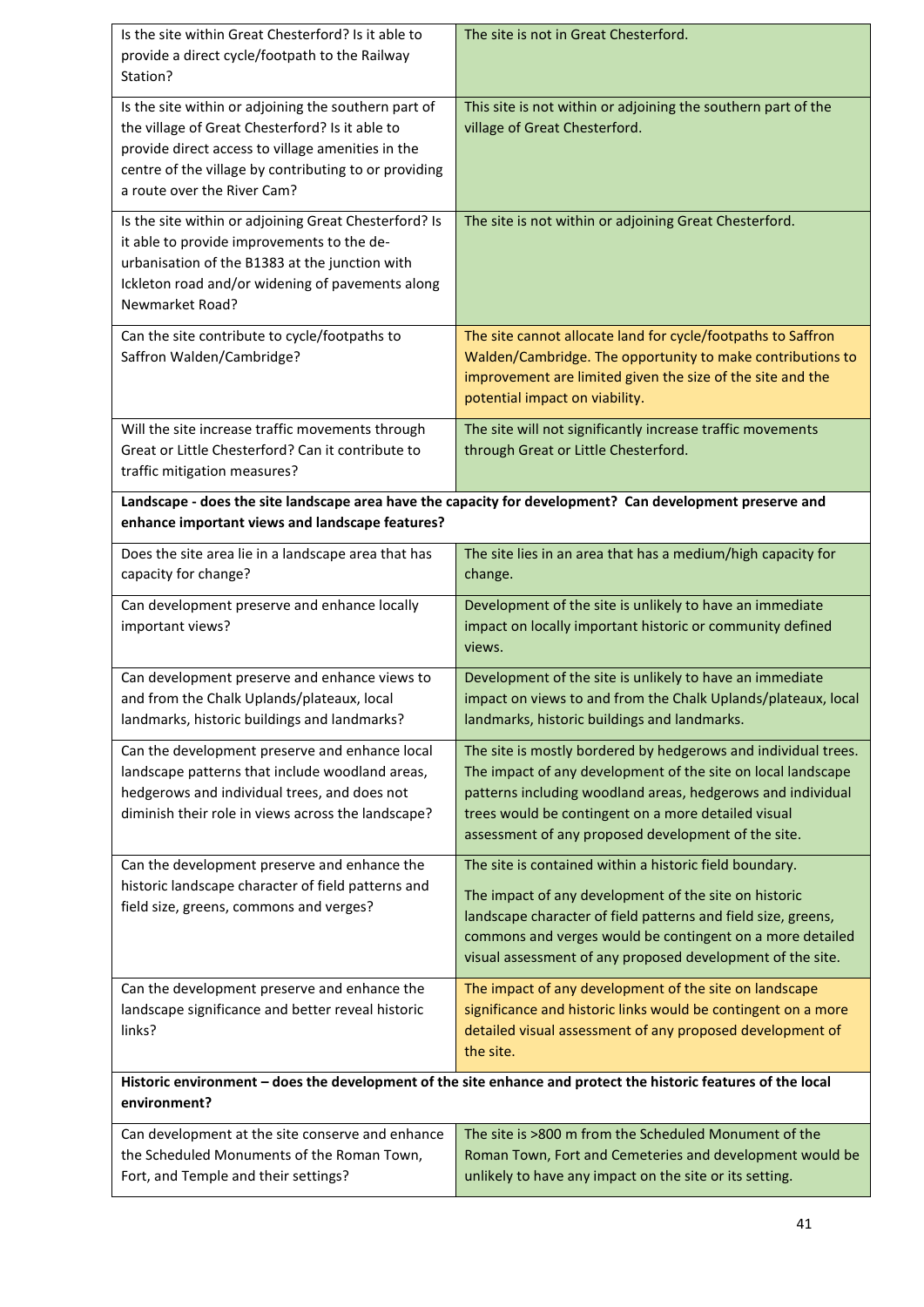| Can development at the site conserve and enhance<br>the rural setting of the Scheduled Monument of<br>the Fishponds and enclosure at Bordeaux Farm? | The site is >800 m from the Scheduled Monument and<br>development would be unlikely to have any impact on the site<br>or its setting.                                                                                                                                                          |
|-----------------------------------------------------------------------------------------------------------------------------------------------------|------------------------------------------------------------------------------------------------------------------------------------------------------------------------------------------------------------------------------------------------------------------------------------------------|
| Can development at the site conserve and enhance<br>the rural setting of the Scheduled Monument at<br>Paddock Wood?                                 | The site is >800 m from the Scheduled Monument and<br>development would be unlikely to have any impact on the site<br>or its setting.                                                                                                                                                          |
| Can development at the site conserve and enhance<br>the Conservation Area at Great Chesterford?                                                     | The site is >800m from the Conservation Area of Great<br>Chesterford. Development of the site is unlikely to have a<br>significant impact on the Conservation Area of Great<br>Chesterford.                                                                                                    |
| Can development at the site conserve and enhance<br>the historic centre of Little Chesterford?                                                      | The site is approximately 350m east of the historic centre of<br>Little Chesterford. Views to/from the site are limited by<br>existing buildings.                                                                                                                                              |
| Can development at the site conserve the historic<br>flint walls and sunken road banks outside of the<br><b>Conservation Area?</b>                  | The site is approximately 250m distant from the nearest of<br>these features and is screened from them by existing<br>buildings, Development of the site will have no impact on<br>these features or their setting.                                                                            |
| Can the development at the site conserve and<br>enhance locally listed or listed buildings?                                                         | The site has no additional impact on these features over and<br>above that on the historic core of Little Chesterford.                                                                                                                                                                         |
| Can the development at the site conserve and<br>enhance important archaeological sites?                                                             | There is no known existing archaeological site that would be<br>directly impacted by development of the site. The site is close<br>to the possible course of a Roman road from Great<br>Chesterford to Dunmow. The impact of any development of                                                |
|                                                                                                                                                     | the site on archaeological sites would be contingent on a more<br>detailed assessment of any proposed development of the site.                                                                                                                                                                 |
|                                                                                                                                                     | Valued Community Spaces - Can the site maintain and enhance spaces that are valued for recreation, education<br>and/or services which contribute to the wellbeing of residents, and/or the aesthetic quality of the plan area?                                                                 |
| Can the site maintain or enhance recreational<br>facilities?                                                                                        | No recreational facilities exist within the site or adjoin it .The<br>size of the site limits the opportunity for on-site recreational<br>facilities. The opportunity to make contributions to<br>improvement are limited given the size of the site and the<br>potential impact on viability. |
| Can the site maintain or enhance local services<br>(e.g. pubs/restaurants, doctors, shops)?                                                         | No local services exist with the site or adjoin it. The<br>opportunity to make contributions to improvement are limited<br>given the size of the site and the potential impact on viability.                                                                                                   |
| Can the site maintain or enhance community<br>facilities (e.g. places of worship, community<br>centres?                                             | No community facilities exist with the site or adjoin it. The<br>opportunity to make contributions to improvement are limited<br>given the size of the site and the potential impact on viability.                                                                                             |
| Can the site maintain or enhance educational<br>facilities?                                                                                         | No educational facilities exist within the site or adjoin it. The<br>opportunity to make contributions to improvement are limited<br>given the size of the site and the potential impact on viability.                                                                                         |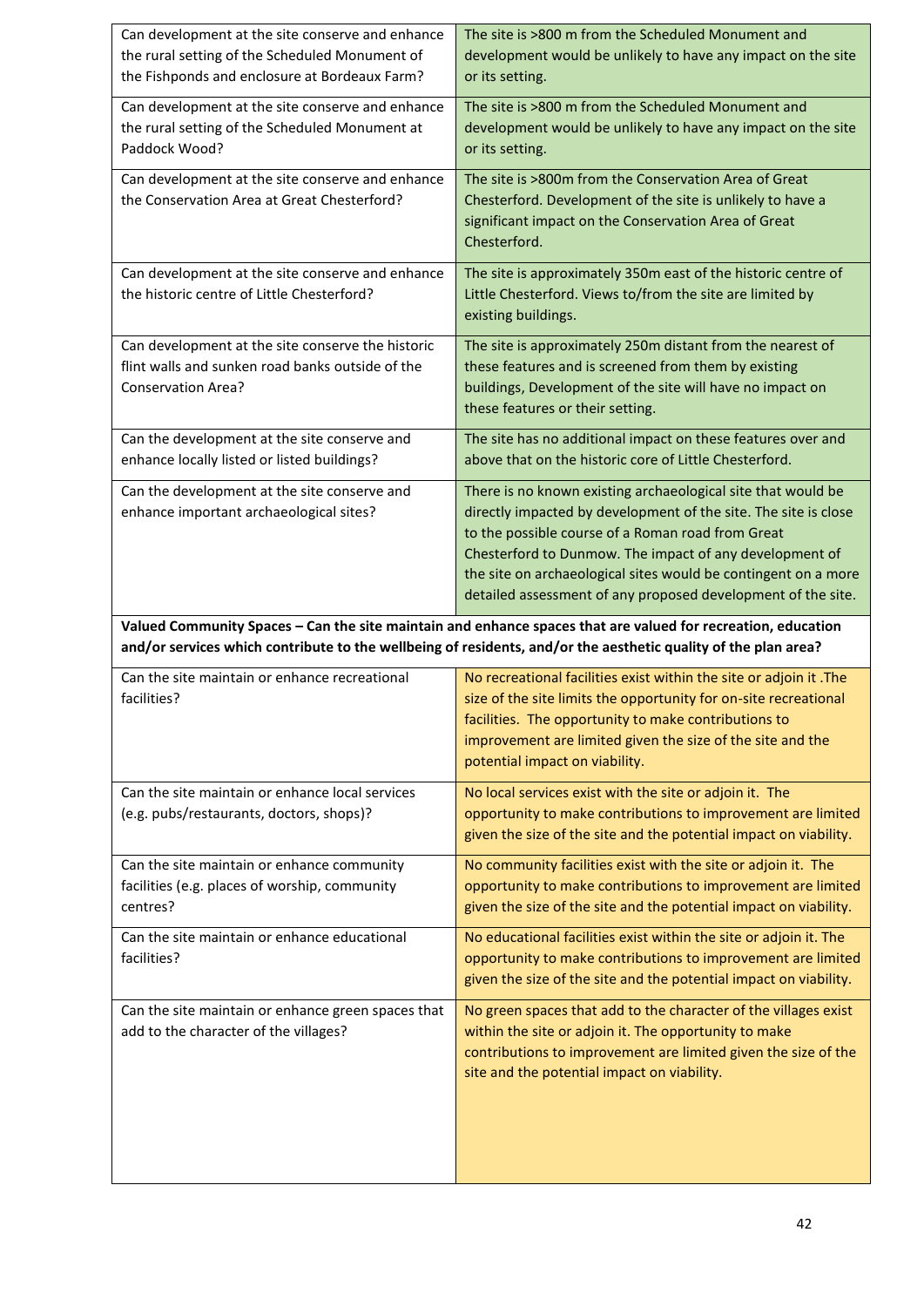| Local Green Spaces - Can the site protect and enhance local green spaces of value to the local communities? |                                                                                                              |  |
|-------------------------------------------------------------------------------------------------------------|--------------------------------------------------------------------------------------------------------------|--|
| Can the site protect and enhance Local Green                                                                | No designated Local Green Spaces are within or adjacent to                                                   |  |
| Spaces that the community value for their beauty,                                                           | the site. The opportunity to make contributions to                                                           |  |
| historic significance, recreational value, tranquillity                                                     | improvement are limited given the size of the site and the                                                   |  |
| or richness of wildlife?                                                                                    | potential impact on viability.                                                                               |  |
|                                                                                                             | Employment – can the site protect or enhance local employment, preserving village and local environments and |  |
| promoting sustainable travel?                                                                               |                                                                                                              |  |
| Can the site promote or enhance existing                                                                    | No existing or proposed employment sites are within or                                                       |  |
| employment sites?                                                                                           | adjacent to the site. The opportunity to make contributions to                                               |  |
|                                                                                                             | improvement are limited given the size of the site and the                                                   |  |
|                                                                                                             | potential impact on viability.                                                                               |  |
| Can the site support further development of                                                                 | The site is >800m from Chesterford Research Park. The                                                        |  |
| Chesterford Research park for research and                                                                  | opportunity to make contributions to improvement are limited                                                 |  |
| development and sustainable travel to/from it?                                                              | given the size of the site and the potential impact on viability.                                            |  |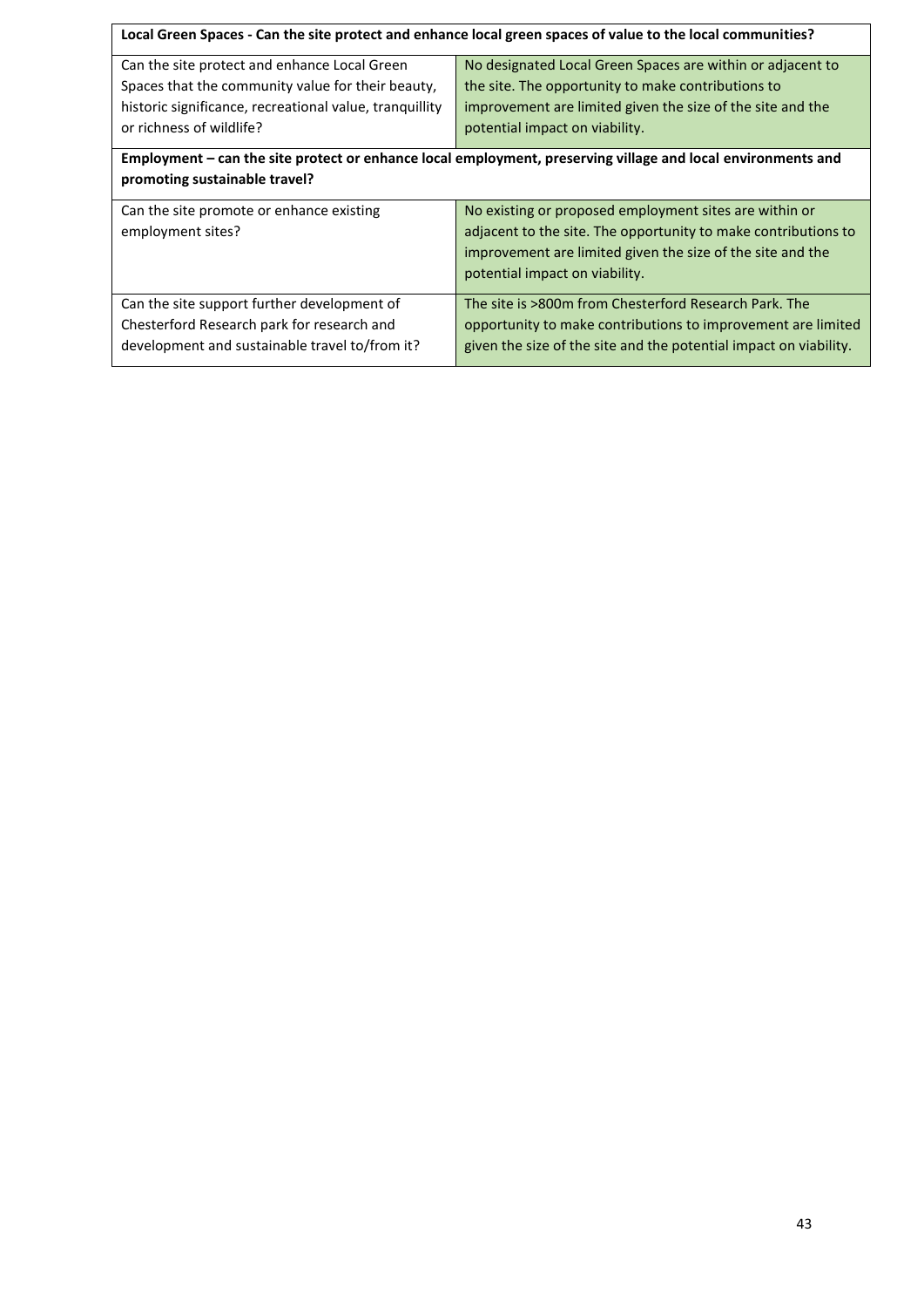| Neighbourhood Plan ref: Chest 13 |                                                           | Parish: | <b>Great Chesterford</b>                 |
|----------------------------------|-----------------------------------------------------------|---------|------------------------------------------|
| <b>UDC SLAA Reference:</b>       | N/A                                                       |         |                                          |
| <b>Site Address:</b>             | Land North of Bartholomew Close, Bartholomew Close, Great |         |                                          |
|                                  | Chesterford, CB10 1QH                                     |         |                                          |
| Site Area (hectares): 0.44       |                                                           |         | <b>Proposed Capacity (dwellings): 13</b> |
|                                  |                                                           |         |                                          |
| <b>Proposed Use:</b><br>Social   |                                                           |         |                                          |



**Site History:**

| <b>Application Reference</b> | <b>Description of Development</b>                                                                                                                                                             | <b>Decision</b>             | <b>Decision Date</b> |
|------------------------------|-----------------------------------------------------------------------------------------------------------------------------------------------------------------------------------------------|-----------------------------|----------------------|
| UTT/19/2288/FUL              | Proposed residential development<br>of up to 13 dwellings including<br>associated external works and<br>parking.                                                                              | Approved                    | 12 May 2020          |
| UTT/17/2745/DFO              | The Reserved Matters application<br>for the construction of 11 new<br>dwellings covering access, layout,<br>scale, landscaping and appearance<br>following outline approval<br>UTT/14/0425/OP | Approved                    | 21 Dec 2017          |
| UTT/17/1452/DFO              | Details following outline<br>application UTT/14/0425/OP for<br>residential development of up to<br>14 dwellings - Details of access                                                           | Approved with<br>conditions | 31 Aug 2017          |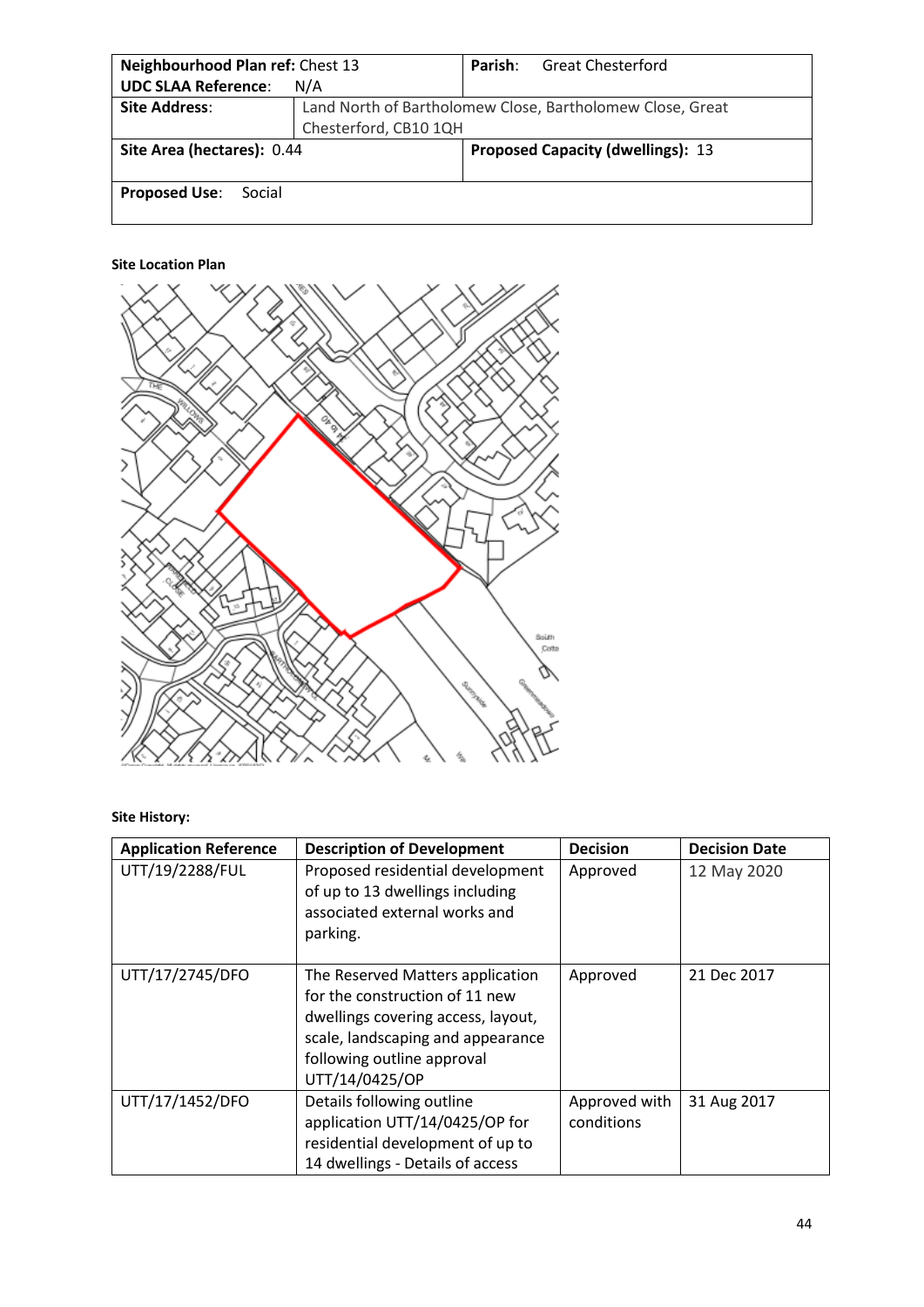| UTT/14/0425/OP | Outline Planning with all matters | Approved | 16 Oct 2014 |
|----------------|-----------------------------------|----------|-------------|
|                | reserved for residential          |          |             |
|                | development of up to 14 dwellings |          |             |

# **Is the site suitable, achievable and available?** (from NPHLA)

The site is available and suitable and development is achievable. Full planning permission with conditions (including access) has been granted.

# **Does development of the site contribute towards the Neighbourhood Plan Vision and Objectives as follows?**

**Spatial - does the site positively contribute to an area of potential growth and/or preserve and enhance the distinctive and important historical and landscape features and character of the area?**

The proposed development of 13 dwellings represents approximately 2% growth in Great Chesterford, 20% of the goal of 10% over the next 15 years. The site is within the Great Chesterford Development limits. It has no direct impact on important character areas.

# **Settlement - does the site retain and protect the individuality of the three main settlements and their distinct settlement patterns?**

The site is within the village of Great Chesterford.

**Getting around – does the site provide safe pedestrian and cycle access to village amenities? Can it deliver improvements to cycle/footpaths and/or to improve road safety?**

The site can provide safe pedestrian and cycle access to village bus stops.

**Landscape character - does the site landscape area have the capacity for development? Can development preserve and enhance important views and landscape features?**

Development must preserve and enhance green features of the site.

## **Historic environment – can the site enhance and protect the historic features of the local environment?**

The site adjoins the Conservation Area. Opportunities to conserve or enhance this area though design and materials have been identified.

**Valued Community Spaces – can the site maintain and enhance spaces that are valued for recreation, education and/or services which contribute to the wellbeing of residents, and/or the aesthetic quality of the plan area?**

No opportunities have been identified.

**Local Green Spaces – can the site protect and enhance local green spaces that the community value for their beauty, historic significance, recreational value, tranquillity or richness of wildlife?**

No opportunities to preserve Local Green Spaces have been identified.

# **Employment – can the site protect or enhance local employment, preserving village and local environments and promoting sustainable travel?**

The site does not have any impact on any existing employment sites. No opportunities have been identified for creation of new employment.

# **Conclusion – does the site positively contribute to the Neighbourhood Plan Vision of organic and proportional growth and changes that promote and enhance the area's distinctive characteristics, shared resources, rural feel and inclusive community?**

The site is selected. It has an extant full planning permission. It provides proportionate growth within the built village environment. Views to/from the adjoining Conservation Area must be protected/enhanced through protection of green features, design and materials. Access must be provided as defined in the planning consent.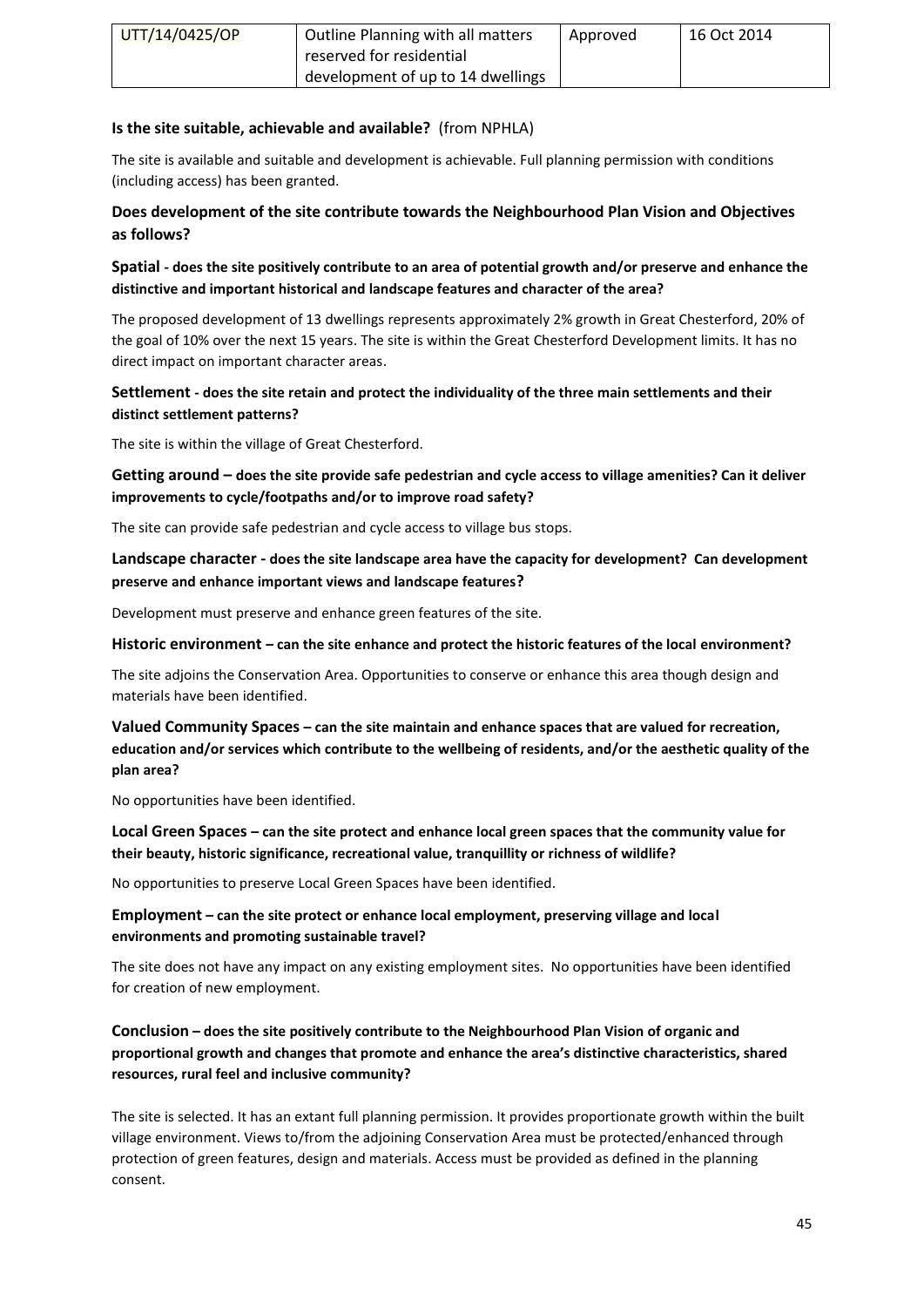# **Site Selection Category:** Selected **with minor conditions**



| Detailed assessment against objectives                                                                                                                                                                                                                                                                                                            | Chest 13                                                                                                                                                                                        |  |
|---------------------------------------------------------------------------------------------------------------------------------------------------------------------------------------------------------------------------------------------------------------------------------------------------------------------------------------------------|-------------------------------------------------------------------------------------------------------------------------------------------------------------------------------------------------|--|
| Spatial - does the site positively contribute to an area of potential growth? Does it preserve and enhance the                                                                                                                                                                                                                                    |                                                                                                                                                                                                 |  |
| distinctive and important historical and landscape features and character of the area?                                                                                                                                                                                                                                                            |                                                                                                                                                                                                 |  |
| Is the site within, adjoining or beyond the<br>Development Limits defined in the Neighbourhood<br>Plan?                                                                                                                                                                                                                                           | The site is within the Development Limits of Great<br>Chesterford.                                                                                                                              |  |
| Is development proportionate to the scale of the<br>village and the quantum of growth defined in the<br>Neighbourhood Plan?                                                                                                                                                                                                                       | The proposed development of 13 dwellings represents<br>approximately 2% growth in Great Chesterford. This<br>represents 20% of the total of the goal of 10% growth over 15<br>years.            |  |
| Is the site within or adjoining the area of Chalk<br>Uplands defined in the Neighbourhood Plan?                                                                                                                                                                                                                                                   | The site is not within or adjoining the area of Chalk Uplands.                                                                                                                                  |  |
| Is the site within or adjoining the Northern<br>Gateway open area defined in the Neighbourhood<br>Plan?                                                                                                                                                                                                                                           | The site is not within or adjoining the Northern Gateway open<br>area.                                                                                                                          |  |
| Is the site within or adjoining the area important to<br>the setting of the Scheduled Monuments of the<br>Roman Town, Fort, Cemeteries and Temple defined<br>in the Neighbourhood Plan?                                                                                                                                                           | The site is not within or adjoining the area important to the<br>setting of the Roman Scheduled Monuments.                                                                                      |  |
| Is the site within or adjoining the area of the Cam<br>River Valley as defined in the Neighbourhood plan?                                                                                                                                                                                                                                         | The site is not within the Cam River Valley area.                                                                                                                                               |  |
| Settlement - does the site retain and protect the individuality of the three main settlements and their distinct<br>settlement patterns?                                                                                                                                                                                                          |                                                                                                                                                                                                 |  |
| Is the site within the current areas of settlement,<br>adjoining or adjacent to the settlement edges or<br>beyond the settlement?                                                                                                                                                                                                                 | The site is within the current area of settlement at Great<br>Chesterford.                                                                                                                      |  |
| Does the site lie within, beyond or adjacent to the<br>settlement separation zones that preserve open<br>buffer areas?                                                                                                                                                                                                                            | The site is not within the settlement separation zones.                                                                                                                                         |  |
| Does the site preserve the linear settlement<br>pattern of Little Chesterford i.e. is not backland<br>development in that village?                                                                                                                                                                                                                | The site is not located within/adjacent to Little Chesterford                                                                                                                                   |  |
| Does the site lie within, adjacent to or beyond the<br>hamlet of Springwell?                                                                                                                                                                                                                                                                      | The site is not located within/adjacent to the hamlet of<br>Springwell.                                                                                                                         |  |
| Getting around: Does the site promote safe and sustainable transport? - does it promote safe pedestrian use of<br>railway station, access to village services and between villages, and road safety for all in village streets? Does it<br>promote and enhance cycling and pedestrian routes south to Saffron Walden and north towards Cambridge? |                                                                                                                                                                                                 |  |
| Is the site able to provide access to direct and safe<br>walking routes to all village amenities? (In Great<br>Chesterford, this means including the railway<br>station, shop, surgeries, school, preschool and<br>community centre, and in Little Chesterford this<br>means the Village Hall and Church, and the bus<br>stops on the B184)       | The site provides safe walking access to the village centre.<br>Access to the community centre is along a single narrow<br>pavement. Opportunities for improvement have not been<br>identified. |  |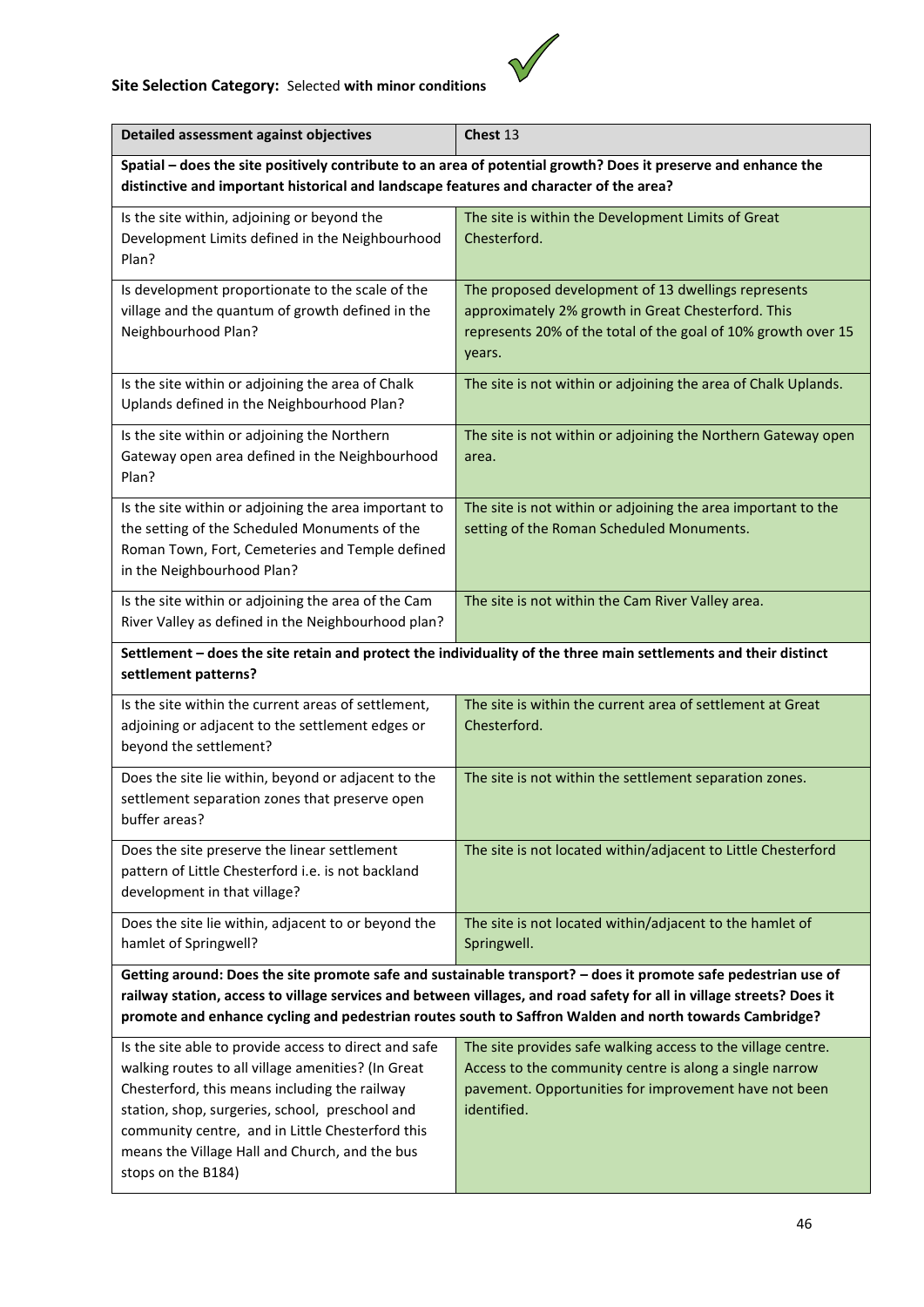| Is the site within Great Chesterford? Is it able to<br>provide a direct cycle/footpath to the Railway<br>Station?                                                                                                                                    | The site is within Great Chesterford. The opportunity no longer<br>exists to provide a direct cycle/footpath through the narrow<br>internal thoroughfares.                                                                                                                                                                                             |  |
|------------------------------------------------------------------------------------------------------------------------------------------------------------------------------------------------------------------------------------------------------|--------------------------------------------------------------------------------------------------------------------------------------------------------------------------------------------------------------------------------------------------------------------------------------------------------------------------------------------------------|--|
| Is the site within or adjoining the southern part of<br>the village of Great Chesterford? Is it able to<br>provide direct access to village amenities in the<br>centre of the village by contributing to or providing<br>a route over the River Cam? | This site is not within or adjoining the southern part of the<br>village of Great Chesterford.                                                                                                                                                                                                                                                         |  |
| Is the site within or adjoining Great Chesterford? Is<br>it able to provide improvements to the de-<br>urbanisation of the B1383 at the junction with<br>Ickleton road and/or widening of pavements along<br>Newmarket Road?                         | The site is within Great Chesterford. The opportunity no longer<br>exists for it to contribute to de-urbanisation of the B1383 or<br>pavements on Newmarket Road.                                                                                                                                                                                      |  |
| Can the site contribute to cycle/footpaths to<br>Saffron Walden/Cambridge?                                                                                                                                                                           | The location and size of the site does not enable it to<br>contribute to cycle/footpaths to Saffron Walden/Cambridge.                                                                                                                                                                                                                                  |  |
| Will the site increase traffic movements through<br>Great Chesterford or Little Chesterford? Can it<br>contribute to traffic mitigation measures?                                                                                                    | The site will not significantly increase traffic movements<br>through Little Chesterford but there are and have always been<br>significant concerns about the impact of the development of<br>the site on the immediate road network in Great Chesterford.<br>The opportunity no longer exists for it to contribute to traffic<br>mitigation measures. |  |
| Landscape - does the site landscape area have the capacity for development? Can development preserve and<br>enhance important views and landscape features?                                                                                          |                                                                                                                                                                                                                                                                                                                                                        |  |
| Does the site area lie in a landscape area that has<br>capacity for change?                                                                                                                                                                          | The site lies within the built village environment.                                                                                                                                                                                                                                                                                                    |  |
| Can development preserve and enhance locally<br>important views?                                                                                                                                                                                     | The site does not have any impact on important views.                                                                                                                                                                                                                                                                                                  |  |
| Can development preserve and enhance views to<br>and from the Chalk Uplands/plateaus, local<br>landmarks, historic buildings and landmarks?                                                                                                          | No opportunities have been identified.                                                                                                                                                                                                                                                                                                                 |  |
| Can the development preserve and enhance local<br>landscape patterns that include woodland areas,<br>hedgerows and individual trees, and does not<br>diminish their role in views across the landscape?                                              | The site will not have an impact on these features in the<br>landscape and will not be contributing towards their<br>enhancement.                                                                                                                                                                                                                      |  |
| Can the development preserve and enhance the<br>historic landscape character of field patterns and<br>field size, greens, commons and verges?                                                                                                        | The site lies within the built village environment, no<br>opportunities have been identified.                                                                                                                                                                                                                                                          |  |
| Can the development preserve and enhance the<br>landscape significance and better reveal historic<br>links?                                                                                                                                          | No opportunities have been identified.                                                                                                                                                                                                                                                                                                                 |  |
| Historic environment - does the development of the site enhance and protect the historic features of the local<br>environment?                                                                                                                       |                                                                                                                                                                                                                                                                                                                                                        |  |
| Can development at the site conserve and enhance<br>the Scheduled Monuments of the Roman Town,<br>Fort, and Temple and their settings?                                                                                                               | The site is >800m distant from this Scheduled Monument.<br>Development of the site will have no impact on the SM or its<br>setting.                                                                                                                                                                                                                    |  |
| Can development at the site conserve and enhance<br>the rural setting of the Scheduled Monument of<br>the Fishponds and enclosure at Bordeaux Farm?                                                                                                  | The site is >800m distant from this Scheduled Monument.<br>Development of the site will have no impact on the SM or its<br>setting.                                                                                                                                                                                                                    |  |